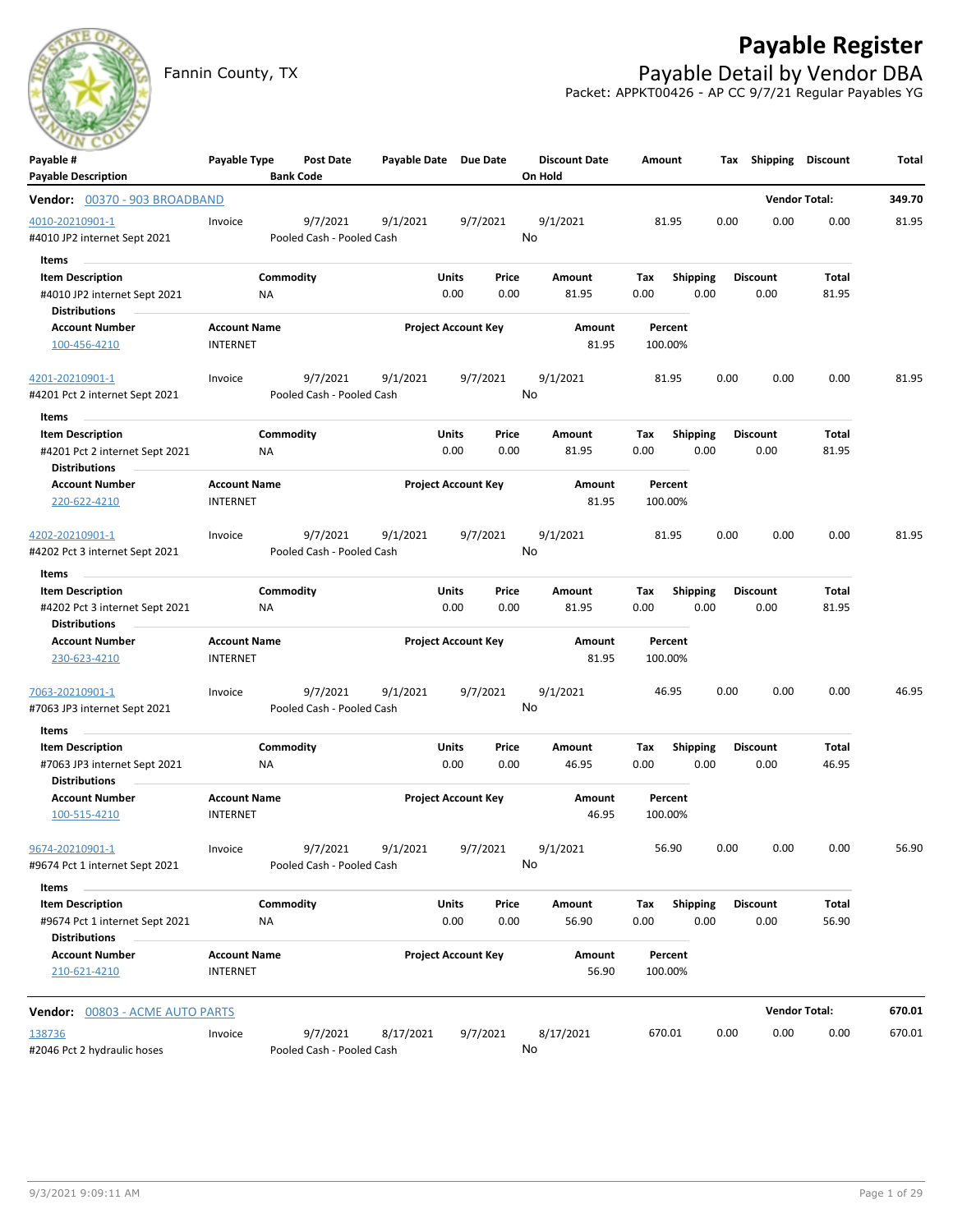| <b>Payable Register</b>                                       |                                      |                                       |                            |               |               |                                 |             |                         |      |                         | Packet: APPKT00426 - AP CC 9/7/21 Regular Payables YG |        |
|---------------------------------------------------------------|--------------------------------------|---------------------------------------|----------------------------|---------------|---------------|---------------------------------|-------------|-------------------------|------|-------------------------|-------------------------------------------------------|--------|
| Payable #<br><b>Payable Description</b>                       | Payable Type                         | Post Date<br><b>Bank Code</b>         | Payable Date Due Date      |               |               | <b>Discount Date</b><br>On Hold | Amount      |                         |      | Tax Shipping Discount   |                                                       | Total  |
| Items                                                         |                                      |                                       |                            |               |               |                                 |             |                         |      |                         |                                                       |        |
| <b>Item Description</b><br>#2046 Pct 2 hydraulic hoses        |                                      | Commodity<br>ΝA                       |                            | Units<br>0.00 | Price<br>0.00 | Amount<br>670.01                | Tax<br>0.00 | <b>Shipping</b><br>0.00 |      | <b>Discount</b><br>0.00 | Total<br>670.01                                       |        |
| <b>Distributions</b><br><b>Account Number</b>                 | <b>Account Name</b>                  |                                       | <b>Project Account Key</b> |               |               | Amount                          |             | Percent                 |      |                         |                                                       |        |
| 220-622-4580                                                  |                                      | <b>R&amp;M MACHINERY PARTS</b>        |                            |               |               | 670.01                          |             | 100.00%                 |      |                         |                                                       |        |
| <b>Vendor: 00079 - ASCO</b>                                   |                                      |                                       |                            |               |               |                                 |             |                         |      |                         | <b>Vendor Total:</b>                                  | 37.40  |
| PSO258223-1                                                   | Invoice                              | 9/7/2021                              | 8/24/2021                  | 9/7/2021      |               | 8/24/2021                       |             | 37.40                   | 0.00 | 0.00                    | 0.00                                                  | 37.40  |
| #BP0023917 Pct 2 air filter                                   |                                      | Pooled Cash - Pooled Cash             |                            |               | No            |                                 |             |                         |      |                         |                                                       |        |
| Items                                                         |                                      |                                       |                            |               |               |                                 |             |                         |      |                         |                                                       |        |
| <b>Item Description</b>                                       |                                      | Commodity                             |                            | Units         | Price         | Amount                          | Tax         | <b>Shipping</b>         |      | <b>Discount</b>         | Total                                                 |        |
| #BP0023917 Pct 2 air filter<br><b>Distributions</b>           |                                      | ΝA                                    |                            | 0.00          | 0.00          | 37.40                           | 0.00        | 0.00                    |      | 0.00                    | 37.40                                                 |        |
| <b>Account Number</b><br>220-622-4580                         | <b>Account Name</b>                  | <b>R&amp;M MACHINERY PARTS</b>        | <b>Project Account Key</b> |               |               | Amount<br>37.40                 |             | Percent<br>100.00%      |      |                         |                                                       |        |
| Vendor: 00025 - ATMOS ENERGY                                  |                                      |                                       |                            |               |               |                                 |             |                         |      |                         | <b>Vendor Total:</b>                                  | 309.31 |
| <b>INV0002924</b>                                             | Invoice                              | 9/7/2021                              | 8/27/2021                  | 9/7/2021      |               | 8/27/2021                       | 134.07      |                         | 0.00 | 0.00                    | 0.00                                                  | 134.07 |
| #3032178178 Windom 7/28-8/26/21                               |                                      | Pooled Cash - Pooled Cash             |                            |               | No            |                                 |             |                         |      |                         |                                                       |        |
| Items                                                         |                                      |                                       |                            |               |               |                                 |             |                         |      |                         |                                                       |        |
| <b>Item Description</b><br>#3032178178 Windom 7/28-8/26/21    |                                      | Commodity<br>NA                       |                            | Units<br>0.00 | Price<br>0.00 | Amount<br>134.07                | Tax<br>0.00 | <b>Shipping</b><br>0.00 |      | <b>Discount</b><br>0.00 | Total<br>134.07                                       |        |
| <b>Distributions</b>                                          |                                      |                                       |                            |               |               |                                 |             |                         |      |                         |                                                       |        |
| <b>Account Number</b><br>100-515-4410                         | <b>Account Name</b><br>UTILITIES GAS |                                       | <b>Project Account Key</b> |               |               | Amount<br>134.07                |             | Percent<br>100.00%      |      |                         |                                                       |        |
| <b>INV0002930</b>                                             | Invoice                              | 9/7/2021                              | 8/26/2021                  | 9/7/2021      | No            | 8/26/2021                       |             | 60.23                   | 0.00 | 0.00                    | 0.00                                                  | 60.23  |
| #3030687827 E Annex 7/27-8/26/21                              |                                      | Pooled Cash - Pooled Cash             |                            |               |               |                                 |             |                         |      |                         |                                                       |        |
| Items<br><b>Item Description</b>                              |                                      |                                       |                            |               |               |                                 |             |                         |      |                         |                                                       |        |
| #3030687827 E Annex 7/27-8/26/21<br><b>Distributions</b>      |                                      | Commodity<br><b>NA</b>                |                            | Units<br>0.00 | Price<br>0.00 | Amount<br>60.23                 | Tax<br>0.00 | <b>Shipping</b><br>0.00 |      | <b>Discount</b><br>0.00 | Total<br>60.23                                        |        |
| <b>Account Number</b><br>100-511-4410                         | <b>Account Name</b><br>UTILITIES GAS |                                       | <b>Project Account Key</b> |               |               | Amount<br>60.23                 |             | Percent<br>100.00%      |      |                         |                                                       |        |
| INV0002985<br>#3030687434 TDHS 7/27-8/26/21                   | Invoice                              | 9/7/2021<br>Pooled Cash - Pooled Cash | 8/26/2021                  | 9/7/2021      | No            | 8/26/2021                       |             | 51.72                   | 0.00 | 0.00                    | 0.00                                                  | 51.72  |
| Items                                                         |                                      |                                       |                            |               |               |                                 |             |                         |      |                         |                                                       |        |
| <b>Item Description</b><br>#3030687434 TDHS 7/27-8/26/21      |                                      | Commodity<br>NA                       |                            | Units<br>0.00 | Price<br>0.00 | Amount<br>51.72                 | Tax<br>0.00 | <b>Shipping</b><br>0.00 |      | <b>Discount</b><br>0.00 | Total<br>51.72                                        |        |
| <b>Distributions</b><br><b>Account Number</b>                 | <b>Account Name</b>                  |                                       | <b>Project Account Key</b> |               |               | Amount                          |             | Percent                 |      |                         |                                                       |        |
| 100-640-4410                                                  | UTILITIES GAS                        |                                       |                            |               |               | 51.72                           |             | 100.00%                 |      |                         |                                                       |        |
| <b>INV0002986</b><br>#4014116839 Pct 4 7/27-8/26/21           | Invoice                              | 9/7/2021<br>Pooled Cash - Pooled Cash | 8/26/2021                  | 9/7/2021      | No            | 8/26/2021                       |             | 63.29                   | 0.00 | 0.00                    | 0.00                                                  | 63.29  |
| Items                                                         |                                      |                                       |                            |               |               |                                 |             |                         |      |                         |                                                       |        |
| <b>Item Description</b><br>#4014116839 Pct 4 7/27-8/26/21     |                                      | Commodity<br>ΝA                       |                            | Units<br>0.00 | Price<br>0.00 | Amount<br>63.29                 | Тах<br>0.00 | <b>Shipping</b><br>0.00 |      | <b>Discount</b><br>0.00 | Total<br>63.29                                        |        |
| <b>Distributions</b><br><b>Account Number</b><br>240-624-4410 | <b>Account Name</b><br>UTILITY GAS   |                                       | <b>Project Account Key</b> |               |               | Amount<br>63.29                 |             | Percent<br>100.00%      |      |                         |                                                       |        |
|                                                               |                                      |                                       |                            |               |               |                                 |             |                         |      |                         |                                                       |        |
| <b>Vendor:</b> 00628 - BANE MACHINERY, INC.                   |                                      |                                       |                            |               |               |                                 |             |                         |      |                         | <b>Vendor Total:</b>                                  | 506.30 |
| 18197338<br>#28642D Pct 1 chain/rebuild kit                   | Invoice                              | 9/7/2021<br>Pooled Cash - Pooled Cash | 8/26/2021                  | 9/7/2021      | No            | 8/26/2021                       | 506.30      |                         | 0.00 | 0.00                    | 0.00                                                  | 506.30 |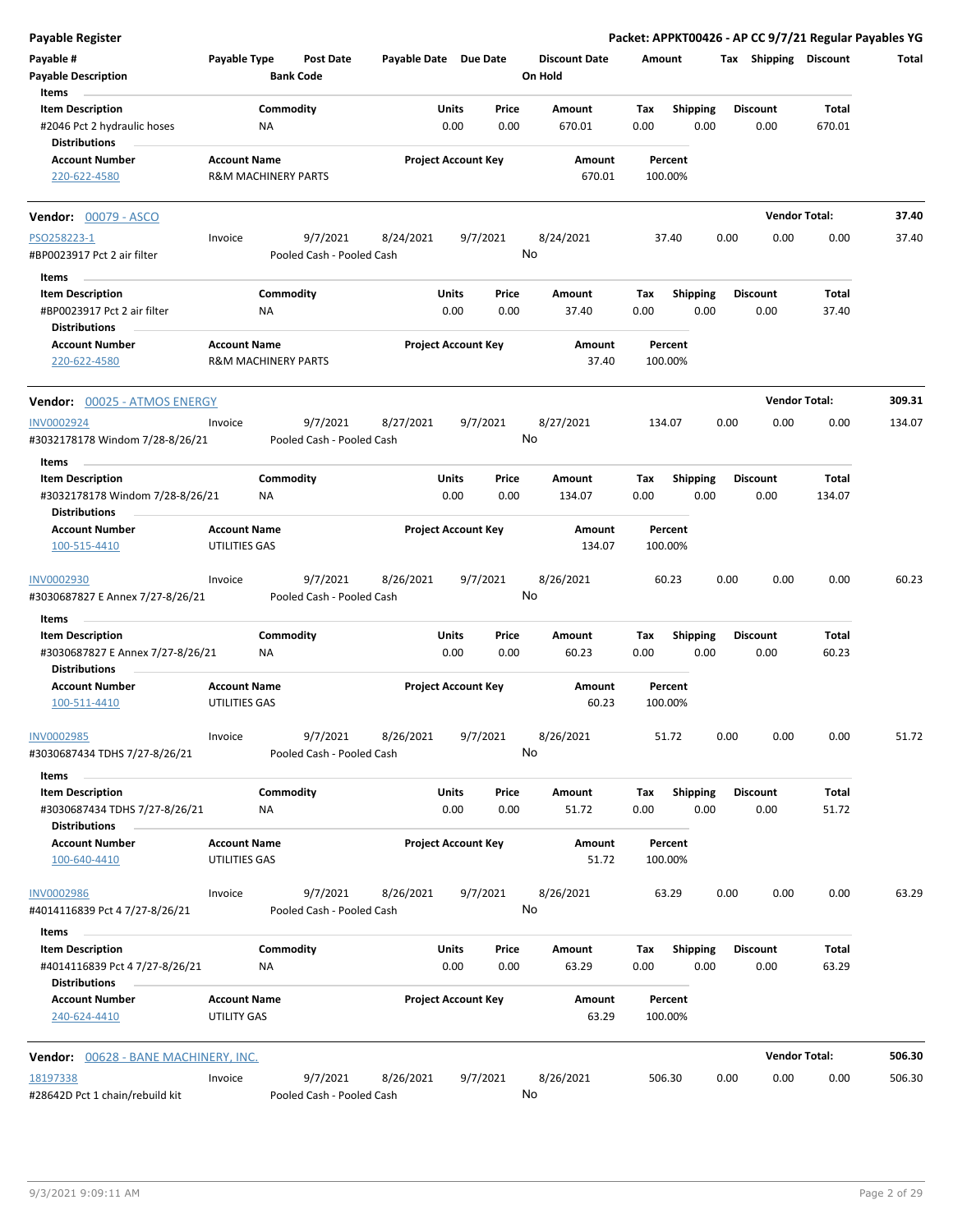| <b>Payable Register</b>                |                       |                                |                           |                       |                            |          |                      |        |                 |      |                       | Packet: APPKT00426 - AP CC 9/7/21 Regular Payables YG |          |
|----------------------------------------|-----------------------|--------------------------------|---------------------------|-----------------------|----------------------------|----------|----------------------|--------|-----------------|------|-----------------------|-------------------------------------------------------|----------|
| Payable #                              | Payable Type          |                                | <b>Post Date</b>          | Payable Date Due Date |                            |          | <b>Discount Date</b> | Amount |                 |      | Tax Shipping Discount |                                                       | Total    |
| <b>Payable Description</b>             |                       | <b>Bank Code</b>               |                           |                       |                            |          | On Hold              |        |                 |      |                       |                                                       |          |
| Items                                  |                       |                                |                           |                       |                            |          |                      |        |                 |      |                       |                                                       |          |
| <b>Item Description</b>                |                       | Commodity                      |                           |                       | Units                      | Price    | Amount               | Tax    | <b>Shipping</b> |      | <b>Discount</b>       | Total                                                 |          |
| #28642D Pct 1 chain/rebuild kit        |                       | ΝA                             |                           |                       | 0.00                       | 0.00     | 506.30               | 0.00   | 0.00            |      | 0.00                  | 506.30                                                |          |
| <b>Distributions</b>                   |                       |                                |                           |                       |                            |          |                      |        |                 |      |                       |                                                       |          |
| <b>Account Number</b>                  | <b>Account Name</b>   |                                |                           |                       | <b>Project Account Key</b> |          | Amount               |        | Percent         |      |                       |                                                       |          |
| 210-621-4580                           |                       | R&M MACHINERY PARTS            |                           |                       |                            |          | 506.30               |        | 100.00%         |      |                       |                                                       |          |
| Vendor: 00058 - BARKER, STAN           |                       |                                |                           |                       |                            |          |                      |        |                 |      |                       | <b>Vendor Total:</b>                                  | 5.10     |
| 8569                                   | Invoice               |                                | 9/7/2021                  | 8/24/2021             |                            | 9/7/2021 | 8/24/2021            |        | 5.10            | 0.00 | 0.00                  | 0.00                                                  | 5.10     |
| Pct 2 bolts/locknuts                   |                       |                                | Pooled Cash - Pooled Cash |                       |                            |          | No                   |        |                 |      |                       |                                                       |          |
|                                        |                       |                                |                           |                       |                            |          |                      |        |                 |      |                       |                                                       |          |
| Items<br><b>Item Description</b>       |                       | Commodity                      |                           |                       | Units                      | Price    | Amount               | Tax    | <b>Shipping</b> |      | <b>Discount</b>       | Total                                                 |          |
| Pct 2 bolts/locknuts                   |                       | ΝA                             |                           |                       | 0.00                       | 0.00     | 5.10                 | 0.00   | 0.00            |      | 0.00                  | 5.10                                                  |          |
| <b>Distributions</b>                   |                       |                                |                           |                       |                            |          |                      |        |                 |      |                       |                                                       |          |
| <b>Account Number</b>                  | <b>Account Name</b>   |                                |                           |                       | <b>Project Account Key</b> |          | Amount               |        | Percent         |      |                       |                                                       |          |
| 220-622-4580                           |                       | <b>R&amp;M MACHINERY PARTS</b> |                           |                       |                            |          | 5.10                 |        | 100.00%         |      |                       |                                                       |          |
| <b>Vendor: 00017 - BOIS D'ARC MUD</b>  |                       |                                |                           |                       |                            |          |                      |        |                 |      |                       | <b>Vendor Total:</b>                                  | 32.18    |
| <b>INV0002995</b>                      | Invoice               |                                | 9/7/2021                  | 8/27/2021             |                            | 9/7/2021 | 8/27/2021            |        | 32.18           | 0.00 | 0.00                  | 0.00                                                  | 32.18    |
| Pct 3 water 7/19-8/23/21               |                       |                                | Pooled Cash - Pooled Cash |                       |                            |          | No                   |        |                 |      |                       |                                                       |          |
| Items                                  |                       |                                |                           |                       |                            |          |                      |        |                 |      |                       |                                                       |          |
| <b>Item Description</b>                |                       | Commodity                      |                           |                       | Units                      | Price    | Amount               | Tax    | <b>Shipping</b> |      | <b>Discount</b>       | Total                                                 |          |
| Pct 3 water 7/19-8/23/21               |                       | ΝA                             |                           |                       | 0.00                       | 0.00     | 32.18                | 0.00   | 0.00            |      | 0.00                  | 32.18                                                 |          |
| <b>Distributions</b>                   |                       |                                |                           |                       |                            |          |                      |        |                 |      |                       |                                                       |          |
| <b>Account Number</b>                  | <b>Account Name</b>   |                                |                           |                       | <b>Project Account Key</b> |          | Amount               |        | Percent         |      |                       |                                                       |          |
| 230-623-4420                           | UTILITY WATER         |                                |                           |                       |                            |          | 32.18                |        | 100.00%         |      |                       |                                                       |          |
| Vendor: 00800 - Bonham Quick Lube      |                       |                                |                           |                       |                            |          |                      |        |                 |      |                       | <b>Vendor Total:</b>                                  | 23.00    |
| 112356                                 | Invoice               |                                | 9/7/2021                  | 8/27/2021             |                            | 9/7/2021 | 8/27/2021            |        | 10.00           | 0.00 | 0.00                  | 0.00                                                  | 10.00    |
| Sheriff 2019 Ford #4616 flat repair    |                       |                                | Pooled Cash - Pooled Cash |                       |                            |          | No                   |        |                 |      |                       |                                                       |          |
| Items                                  |                       |                                |                           |                       |                            |          |                      |        |                 |      |                       |                                                       |          |
| <b>Item Description</b>                |                       | Commodity                      |                           |                       | Units                      | Price    | Amount               | Tax    | <b>Shipping</b> |      | <b>Discount</b>       | Total                                                 |          |
| Sheriff 2019 Ford #4616 flat repair    |                       | ΝA                             |                           |                       | 0.00                       | 0.00     | 10.00                | 0.00   | 0.00            |      | 0.00                  | 10.00                                                 |          |
| <b>Distributions</b>                   |                       |                                |                           |                       |                            |          |                      |        |                 |      |                       |                                                       |          |
| <b>Account Number</b>                  | <b>Account Name</b>   |                                |                           |                       | <b>Project Account Key</b> |          | Amount               |        | Percent         |      |                       |                                                       |          |
| 100-560-4540                           |                       | R & M AUTOMOBILES              |                           |                       |                            |          | 10.00                |        | 100.00%         |      |                       |                                                       |          |
| 112610                                 | Invoice               |                                | 9/7/2021                  | 9/1/2021              |                            | 9/7/2021 | 9/1/2021             |        | 13.00           | 0.00 | 0.00                  | 0.00                                                  | 13.00    |
| Sheriff 2020 Chev #0342 mount tire     |                       |                                | Pooled Cash - Pooled Cash |                       |                            |          | No                   |        |                 |      |                       |                                                       |          |
| Items                                  |                       |                                |                           |                       |                            |          |                      |        |                 |      |                       |                                                       |          |
| <b>Item Description</b>                |                       | Commodity                      |                           |                       | Units                      | Price    | Amount               | Tax    | <b>Shipping</b> |      | <b>Discount</b>       | Total                                                 |          |
| Sheriff 2020 Chev #0342 mount tire     |                       | NA                             |                           |                       | 0.00                       | 0.00     | 13.00                | 0.00   | 0.00            |      | 0.00                  | 13.00                                                 |          |
| <b>Distributions</b>                   |                       |                                |                           |                       |                            |          |                      |        |                 |      |                       |                                                       |          |
| <b>Account Number</b>                  | <b>Account Name</b>   |                                |                           |                       | <b>Project Account Key</b> |          | Amount               |        | Percent         |      |                       |                                                       |          |
| 100-560-4540                           |                       | R & M AUTOMOBILES              |                           |                       |                            |          | 13.00                |        | 100.00%         |      |                       |                                                       |          |
| <b>Vendor:</b> 00046 - BONHAM, CITY OF |                       |                                |                           |                       |                            |          |                      |        |                 |      |                       | <b>Vendor Total:</b>                                  | 1,510.09 |
| <b>INV0002957</b>                      | Invoice               |                                | 9/7/2021                  | 8/27/2021             |                            | 9/7/2021 | 8/27/2021            |        | 389.73          | 0.00 | 0.00                  | 0.00                                                  | 389.73   |
| #209-0092739-001 TDHS 7/28-8/25/21     |                       |                                | Pooled Cash - Pooled Cash |                       |                            |          | No                   |        |                 |      |                       |                                                       |          |
| Items                                  |                       |                                |                           |                       |                            |          |                      |        |                 |      |                       |                                                       |          |
| <b>Item Description</b>                |                       | Commodity                      |                           |                       | Units                      | Price    | Amount               | Tax    | <b>Shipping</b> |      | <b>Discount</b>       | Total                                                 |          |
| #209-0092739-001 TDHS 7/28-8/25/21     |                       | ΝA                             |                           |                       | 0.00                       | 0.00     | 389.73               | 0.00   | 0.00            |      | 0.00                  | 389.73                                                |          |
| <b>Distributions</b>                   |                       |                                |                           |                       |                            |          |                      |        |                 |      |                       |                                                       |          |
| <b>Account Number</b>                  | <b>Account Name</b>   |                                |                           |                       | <b>Project Account Key</b> |          | Amount               |        | Percent         |      |                       |                                                       |          |
| 100-640-4420                           | UTILITIES WATER       |                                |                           |                       |                            |          | 302.17               |        | 77.53%          |      |                       |                                                       |          |
| 100-640-4430                           | <b>TRASH PICK-UP</b>  |                                |                           |                       |                            |          | 43.78                |        | 11.23%          |      |                       |                                                       |          |
| 100-511-4430                           | TRASH PICK-UP SERVICE |                                |                           |                       |                            |          | 43.78                |        | 11.23%          |      |                       |                                                       |          |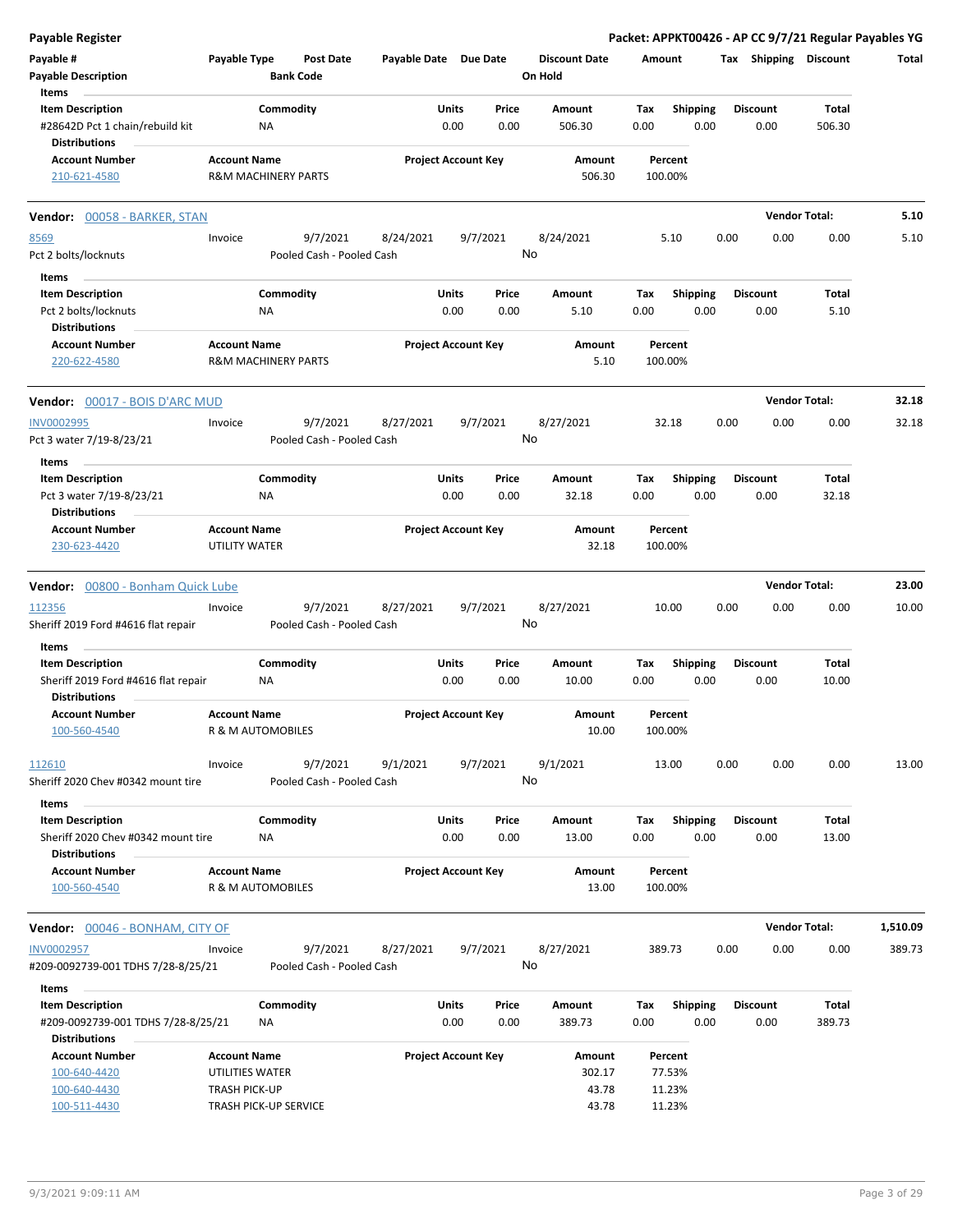| Payable Register                                                                        |                                             |                  |                                       |                       |               |                            |                                 |             |                    |      |      |                         |                 | Packet: APPKT00426 - AP CC 9/7/21 Regular Payables YG |
|-----------------------------------------------------------------------------------------|---------------------------------------------|------------------|---------------------------------------|-----------------------|---------------|----------------------------|---------------------------------|-------------|--------------------|------|------|-------------------------|-----------------|-------------------------------------------------------|
| Payable #<br><b>Payable Description</b>                                                 | Payable Type                                | <b>Bank Code</b> | <b>Post Date</b>                      | Payable Date Due Date |               |                            | <b>Discount Date</b><br>On Hold | Amount      |                    |      |      | Tax Shipping Discount   |                 | Total                                                 |
| INV0002958<br>#209-0092782-001 Pct 4 7/28-8/25/21                                       | Invoice                                     |                  | 9/7/2021<br>Pooled Cash - Pooled Cash | 8/27/2021             |               | 9/7/2021                   | 8/27/2021<br>No                 |             | 60.68              |      | 0.00 | 0.00                    | 0.00            | 60.68                                                 |
| Items                                                                                   |                                             |                  |                                       |                       |               |                            |                                 |             |                    |      |      |                         |                 |                                                       |
| <b>Item Description</b><br>#209-0092782-001 Pct 4 7/28-8/25/21                          |                                             | Commodity<br>ΝA  |                                       |                       | Units<br>0.00 | Price<br>0.00              | Amount<br>60.68                 | Tax<br>0.00 | <b>Shipping</b>    | 0.00 |      | <b>Discount</b><br>0.00 | Total<br>60.68  |                                                       |
| <b>Distributions</b>                                                                    |                                             |                  |                                       |                       |               |                            |                                 |             |                    |      |      |                         |                 |                                                       |
| <b>Account Number</b><br>240-624-4420                                                   | <b>Account Name</b><br><b>UTILITY WATER</b> |                  |                                       |                       |               | <b>Project Account Key</b> | Amount<br>60.68                 |             | Percent<br>100.00% |      |      |                         |                 |                                                       |
| <b>INV0002959</b>                                                                       | Invoice                                     |                  | 9/7/2021                              | 8/27/2021             |               | 9/7/2021                   | 8/27/2021                       |             | 69.74              |      | 0.00 | 0.00                    | 0.00            | 69.74                                                 |
| #209-0092738-001 E Annex 7/2-8/25/21                                                    |                                             |                  | Pooled Cash - Pooled Cash             |                       |               |                            | No                              |             |                    |      |      |                         |                 |                                                       |
| Items                                                                                   |                                             |                  |                                       |                       |               |                            |                                 |             |                    |      |      |                         |                 |                                                       |
| <b>Item Description</b><br>#209-0092738-001 E Annex 7/2-8/25/21<br><b>Distributions</b> |                                             | Commodity<br>NA  |                                       |                       | Units<br>0.00 | Price<br>0.00              | Amount<br>69.74                 | Tax<br>0.00 | Shipping           | 0.00 |      | <b>Discount</b><br>0.00 | Total<br>69.74  |                                                       |
| <b>Account Number</b><br>100-511-4420                                                   | <b>Account Name</b><br>UTILITIES WATER      |                  |                                       |                       |               | <b>Project Account Key</b> | Amount<br>69.74                 |             | Percent<br>100.00% |      |      |                         |                 |                                                       |
| <b>INV0002960</b><br>#205-0050150-001 S Annex 7/28-8/25/21                              | Invoice                                     |                  | 9/7/2021<br>Pooled Cash - Pooled Cash | 8/27/2021             |               | 9/7/2021                   | 8/27/2021<br>No                 |             | 167.08             |      | 0.00 | 0.00                    | 0.00            | 167.08                                                |
|                                                                                         |                                             |                  |                                       |                       |               |                            |                                 |             |                    |      |      |                         |                 |                                                       |
| Items                                                                                   |                                             |                  |                                       |                       |               |                            |                                 |             |                    |      |      |                         |                 |                                                       |
| <b>Item Description</b><br>#205-0050150-001 S Annex 7/28-8/25/21                        |                                             | Commodity<br>ΝA  |                                       |                       | Units<br>0.00 | Price<br>0.00              | Amount<br>167.08                | Tax<br>0.00 | <b>Shipping</b>    | 0.00 |      | <b>Discount</b><br>0.00 | Total<br>167.08 |                                                       |
| <b>Distributions</b>                                                                    |                                             |                  |                                       |                       |               |                            |                                 |             |                    |      |      |                         |                 |                                                       |
| <b>Account Number</b>                                                                   | <b>Account Name</b>                         |                  |                                       |                       |               | <b>Project Account Key</b> | Amount                          |             | Percent            |      |      |                         |                 |                                                       |
| 100-513-4420                                                                            | UTILITIES WATER                             |                  |                                       |                       |               |                            | 79.52                           |             | 47.59%             |      |      |                         |                 |                                                       |
| 100-513-4430                                                                            | <b>TRASH PICKUP SERVICE</b>                 |                  |                                       |                       |               |                            | 87.56                           |             | 52.41%             |      |      |                         |                 |                                                       |
| INV0002961<br>#214-0043011-001 Sheriff 7/28-8/25/21                                     | Invoice                                     |                  | 9/7/2021<br>Pooled Cash - Pooled Cash | 8/27/2021             |               | 9/7/2021                   | 8/27/2021<br>No                 |             | 454.19             |      | 0.00 | 0.00                    | 0.00            | 454.19                                                |
| Items                                                                                   |                                             |                  |                                       |                       |               |                            |                                 |             |                    |      |      |                         |                 |                                                       |
| <b>Item Description</b>                                                                 |                                             | Commodity        |                                       |                       | Units         | Price                      | Amount                          | Tax         | <b>Shipping</b>    |      |      | <b>Discount</b>         | Total           |                                                       |
| #214-0043011-001 Sheriff 7/28-8/25/21<br><b>Distributions</b>                           |                                             | ΝA               |                                       |                       | 0.00          | 0.00                       | 454.19                          | 0.00        |                    | 0.00 |      | 0.00                    | 454.19          |                                                       |
| <b>Account Number</b>                                                                   | <b>Account Name</b>                         |                  |                                       |                       |               | <b>Project Account Key</b> | Amount                          |             | Percent            |      |      |                         |                 |                                                       |
| 100-560-4420                                                                            | UTILITIES WATER                             |                  |                                       |                       |               |                            | 333.35                          |             | 73.39%             |      |      |                         |                 |                                                       |
| 100-560-4430                                                                            | <b>SHERIFF TRASH PICKUP</b>                 |                  |                                       |                       |               |                            | 120.84                          |             | 26.61%             |      |      |                         |                 |                                                       |
| <b>INV0002962</b>                                                                       | Invoice                                     |                  | 9/7/2021                              | 8/27/2021             |               | 9/7/2021                   | 8/27/2021<br>No                 |             | 57.58              |      | 0.00 | 0.00                    | 0.00            | 57.58                                                 |
| #208-0082528-001 Agrilife 7/28-8/24/21<br>Items                                         |                                             |                  | Pooled Cash - Pooled Cash             |                       |               |                            |                                 |             |                    |      |      |                         |                 |                                                       |
| <b>Item Description</b>                                                                 |                                             | Commodity        |                                       |                       | Units         | Price                      | Amount                          | Tax         | Shipping           |      |      | <b>Discount</b>         | Total           |                                                       |
| #208-0082528-001 Agrilife 7/28-8/24/21<br><b>Distributions</b>                          |                                             | ΝA               |                                       |                       | 0.00          | 0.00                       | 57.58                           | 0.00        |                    | 0.00 |      | 0.00                    | 57.58           |                                                       |
| <b>Account Number</b><br>100-516-4420                                                   | <b>Account Name</b><br>UTILITIES WATER      |                  |                                       |                       |               | <b>Project Account Key</b> | Amount<br>57.58                 |             | Percent<br>100.00% |      |      |                         |                 |                                                       |
|                                                                                         |                                             |                  |                                       |                       |               |                            |                                 |             |                    |      |      |                         |                 |                                                       |
| <b>INV0002963</b><br>#209-0093037-002 200 1st 7/2-8/1/21                                | Invoice                                     |                  | 9/7/2021<br>Pooled Cash - Pooled Cash | 8/27/2021             |               | 9/7/2021                   | 8/27/2021<br>No                 |             | 161.38             |      | 0.00 | 0.00                    | 0.00            | 161.38                                                |
| Items                                                                                   |                                             |                  |                                       |                       |               |                            |                                 |             |                    |      |      |                         |                 |                                                       |
| <b>Item Description</b>                                                                 |                                             | Commodity        |                                       |                       | Units         | Price                      | Amount                          | Tax         | <b>Shipping</b>    |      |      | <b>Discount</b>         | Total           |                                                       |
| #209-0093037-002 200 1st 7/2-8/1/21<br><b>Distributions</b>                             |                                             | ΝA               |                                       |                       | 0.00          | 0.00                       | 161.38                          | 0.00        |                    | 0.00 |      | 0.00                    | 161.38          |                                                       |
| <b>Account Number</b>                                                                   | <b>Account Name</b>                         |                  |                                       |                       |               | <b>Project Account Key</b> | Amount                          |             | Percent            |      |      |                         |                 |                                                       |
| 100-518-4420                                                                            | UTILITIES WATER                             |                  |                                       |                       |               |                            | 137.24                          |             | 85.04%             |      |      |                         |                 |                                                       |
| 100-518-4430                                                                            | <b>TRASH PICKUP SERVICE</b>                 |                  |                                       |                       |               |                            | 24.14                           |             | 14.96%             |      |      |                         |                 |                                                       |
| <b>INV0002964</b>                                                                       | Invoice                                     |                  | 9/7/2021                              | 8/27/2021             |               | 9/7/2021                   | 8/27/2021                       |             | 81.72              |      | 0.00 | 0.00                    | 0.00            | 81.72                                                 |
| #204-0041265-003 Turner 7/28-8/25/21                                                    |                                             |                  | Pooled Cash - Pooled Cash             |                       |               |                            | No                              |             |                    |      |      |                         |                 |                                                       |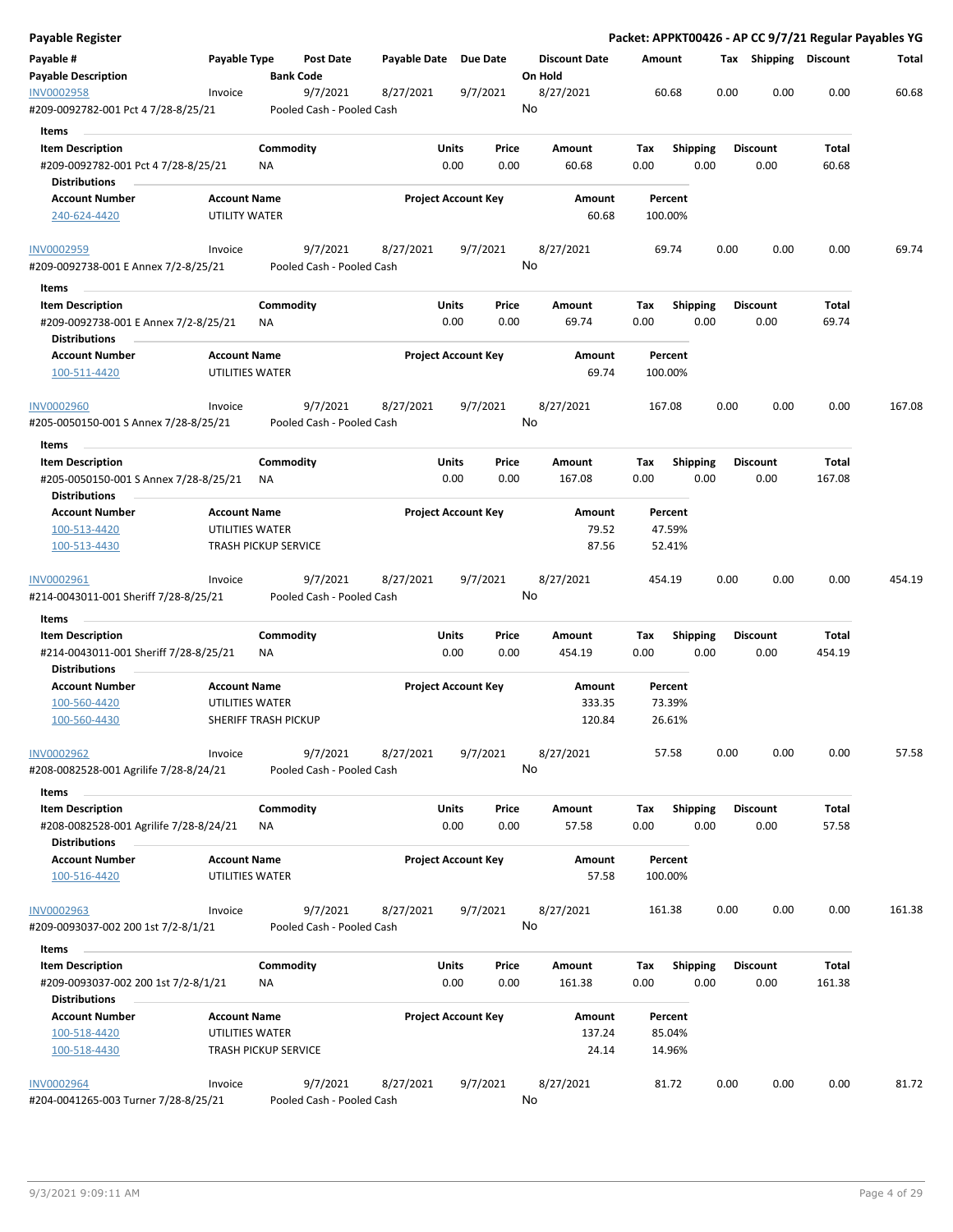| Payable Register                                                                           |                                      |                                       |                       |                            |                      | Packet: APPKT00426 - AP CC 9/7/21 Regular Payables YG |      |                         |                      |          |
|--------------------------------------------------------------------------------------------|--------------------------------------|---------------------------------------|-----------------------|----------------------------|----------------------|-------------------------------------------------------|------|-------------------------|----------------------|----------|
| Payable #                                                                                  | Payable Type                         | <b>Post Date</b>                      | Payable Date Due Date |                            | <b>Discount Date</b> | Amount                                                |      | Tax Shipping Discount   |                      | Total    |
| <b>Payable Description</b>                                                                 |                                      | <b>Bank Code</b>                      |                       |                            | On Hold              |                                                       |      |                         |                      |          |
| Items                                                                                      |                                      |                                       |                       |                            |                      |                                                       |      |                         |                      |          |
| <b>Item Description</b>                                                                    |                                      | Commodity                             | Units                 | Price                      | Amount               | <b>Shipping</b><br>Tax                                |      | <b>Discount</b>         | Total                |          |
| #204-0041265-003 Turner 7/28-8/25/21<br><b>Distributions</b>                               |                                      | ΝA                                    |                       | 0.00<br>0.00               | 81.72                | 0.00                                                  | 0.00 | 0.00                    | 81.72                |          |
| <b>Account Number</b>                                                                      | <b>Account Name</b>                  |                                       |                       | <b>Project Account Key</b> | Amount               | Percent                                               |      |                         |                      |          |
| 100-518-4420<br>100-518-4430                                                               | UTILITIES WATER                      | <b>TRASH PICKUP SERVICE</b>           |                       |                            | 57.58<br>24.14       | 70.46%<br>29.54%                                      |      |                         |                      |          |
| <b>INV0002965</b>                                                                          | Invoice                              | 9/7/2021                              | 8/27/2021             | 9/7/2021                   | 8/27/2021            | 67.99                                                 | 0.00 | 0.00                    | 0.00                 | 67.99    |
| #209-0092863-001 800 E 2nd 7/28-8/27/21                                                    |                                      | Pooled Cash - Pooled Cash             |                       |                            | No                   |                                                       |      |                         |                      |          |
| Items                                                                                      |                                      |                                       |                       |                            |                      |                                                       |      |                         |                      |          |
| <b>Item Description</b>                                                                    |                                      | Commodity                             | Units                 | Price                      | Amount               | Tax<br><b>Shipping</b>                                |      | <b>Discount</b>         | Total                |          |
| #209-0092863-001 800 E 2nd 7/28-8/27/ NA<br><b>Distributions</b>                           |                                      |                                       |                       | 0.00<br>0.00               | 67.99                | 0.00                                                  | 0.00 | 0.00                    | 67.99                |          |
| <b>Account Number</b>                                                                      | <b>Account Name</b>                  |                                       |                       | <b>Project Account Key</b> | Amount               | Percent                                               |      |                         |                      |          |
| 100-518-4430                                                                               |                                      | <b>TRASH PICKUP SERVICE</b>           |                       |                            | 67.99                | 100.00%                                               |      |                         |                      |          |
| Vendor: 00443 - BORSERINE LAW                                                              |                                      |                                       |                       |                            |                      |                                                       |      |                         | <b>Vendor Total:</b> | 2,190.00 |
| 1491                                                                                       | Invoice                              | 9/7/2021                              | 8/15/2021             | 9/7/2021                   | 8/15/2021            | 2,190.00                                              | 0.00 | 0.00                    | 0.00                 | 2,190.00 |
| FA-21-45118 Triphahn Dst Ct 4/1-7/31/21                                                    |                                      | Pooled Cash - Pooled Cash             |                       |                            | No                   |                                                       |      |                         |                      |          |
| Items                                                                                      |                                      |                                       |                       |                            |                      |                                                       |      |                         |                      |          |
| <b>Item Description</b>                                                                    |                                      | Commodity                             | Units                 | Price                      | Amount               | Tax<br><b>Shipping</b>                                |      | <b>Discount</b>         | Total                |          |
| FA-21-45118 Triphahn Dst Ct 4/1-7/31/21<br><b>Distributions</b>                            |                                      | ΝA                                    |                       | 0.00<br>0.00               | 2,190.00             | 0.00                                                  | 0.00 | 0.00                    | 2,190.00             |          |
| <b>Account Number</b>                                                                      | <b>Account Name</b>                  |                                       |                       | <b>Project Account Key</b> | Amount               | Percent                                               |      |                         |                      |          |
| 100-435-4360                                                                               |                                      | ATTORNEY FEES- CPS CASES              |                       |                            | 2,190.00             | 100.00%                                               |      |                         |                      |          |
| Vendor: 00725 - BRANNAN, QUIENCY SMITH                                                     |                                      |                                       |                       |                            |                      |                                                       |      |                         | <b>Vendor Total:</b> | 3,021.00 |
| INV0002925<br>FA-21-45178 SV/JS Dst Ct 7/12-8/20/21                                        | Invoice                              | 9/7/2021<br>Pooled Cash - Pooled Cash | 8/20/2021             | 9/7/2021                   | 8/20/2021<br>No      | 263.50                                                | 0.00 | 0.00                    | 0.00                 | 263.50   |
| Items                                                                                      |                                      |                                       |                       |                            |                      |                                                       |      |                         |                      |          |
| <b>Item Description</b><br>FA-21-45178 SV/JS Dst Ct 7/12-8/20/21                           |                                      | Commodity<br>NA                       | Units                 | Price<br>0.00<br>0.00      | Amount<br>263.50     | <b>Shipping</b><br>Tax<br>0.00                        | 0.00 | <b>Discount</b><br>0.00 | Total<br>263.50      |          |
| <b>Distributions</b><br><b>Account Number</b>                                              | <b>Account Name</b>                  |                                       |                       | <b>Project Account Key</b> | Amount               | Percent                                               |      |                         |                      |          |
| 100-435-4360                                                                               |                                      | ATTORNEY FEES- CPS CASES              |                       |                            | 263.50               | 100.00%                                               |      |                         |                      |          |
| <b>INV0002928</b><br>FA-20-45001 MN Dst Ct 8/23-27/21                                      | Invoice                              | 9/7/2021<br>Pooled Cash - Pooled Cash | 8/27/2021             | 9/7/2021                   | 8/27/2021<br>No      | 297.50                                                | 0.00 | 0.00                    | 0.00                 | 297.50   |
| Items                                                                                      |                                      |                                       |                       |                            |                      |                                                       |      |                         |                      |          |
| <b>Item Description</b><br>FA-20-45001 MN Dst Ct 8/23-27/21                                |                                      | Commodity<br>ΝA                       | Units                 | Price<br>0.00<br>0.00      | Amount<br>297.50     | <b>Shipping</b><br>Tax<br>0.00                        | 0.00 | <b>Discount</b><br>0.00 | Total<br>297.50      |          |
| <b>Distributions</b>                                                                       |                                      |                                       |                       |                            |                      |                                                       |      |                         |                      |          |
| <b>Account Number</b><br>100-435-4360                                                      | <b>Account Name</b>                  | ATTORNEY FEES- CPS CASES              |                       | <b>Project Account Key</b> | Amount<br>297.50     | Percent<br>100.00%                                    |      |                         |                      |          |
|                                                                                            |                                      |                                       |                       |                            |                      |                                                       |      |                         |                      |          |
| <b>INV0002956</b><br>CR-20-27538 Harrington Dst Ct 12/18/20-8/24 Pooled Cash - Pooled Cash | Invoice                              | 9/7/2021                              | 8/27/2021             | 9/7/2021                   | 8/27/2021<br>No      | 136.00                                                | 0.00 | 0.00                    | 0.00                 | 136.00   |
| Items                                                                                      |                                      |                                       |                       |                            |                      |                                                       |      |                         |                      |          |
| <b>Item Description</b>                                                                    |                                      | Commodity                             | Units                 | Price                      | Amount               | Tax<br><b>Shipping</b>                                |      | <b>Discount</b>         | Total                |          |
| CR-20-27538 Harrington Dst Ct 12/18/20- NA                                                 |                                      |                                       |                       | 0.00<br>0.00               | 136.00               | 0.00                                                  | 0.00 | 0.00                    | 136.00               |          |
| <b>Distributions</b>                                                                       |                                      |                                       |                       |                            |                      |                                                       |      |                         |                      |          |
| <b>Account Number</b><br>100-435-4370                                                      | <b>Account Name</b><br>ATTORNEY FEES |                                       |                       | <b>Project Account Key</b> | Amount<br>136.00     | Percent<br>100.00%                                    |      |                         |                      |          |
| <b>INV0002966</b>                                                                          | Invoice                              | 9/7/2021                              | 8/21/2021             | 9/7/2021                   | 8/21/2021            | 204.00                                                | 0.00 | 0.00                    | 0.00                 | 204.00   |
| CR-21-28147-1 Hart Dst Ct 7/28-8/20/21                                                     |                                      | Pooled Cash - Pooled Cash             |                       |                            | No                   |                                                       |      |                         |                      |          |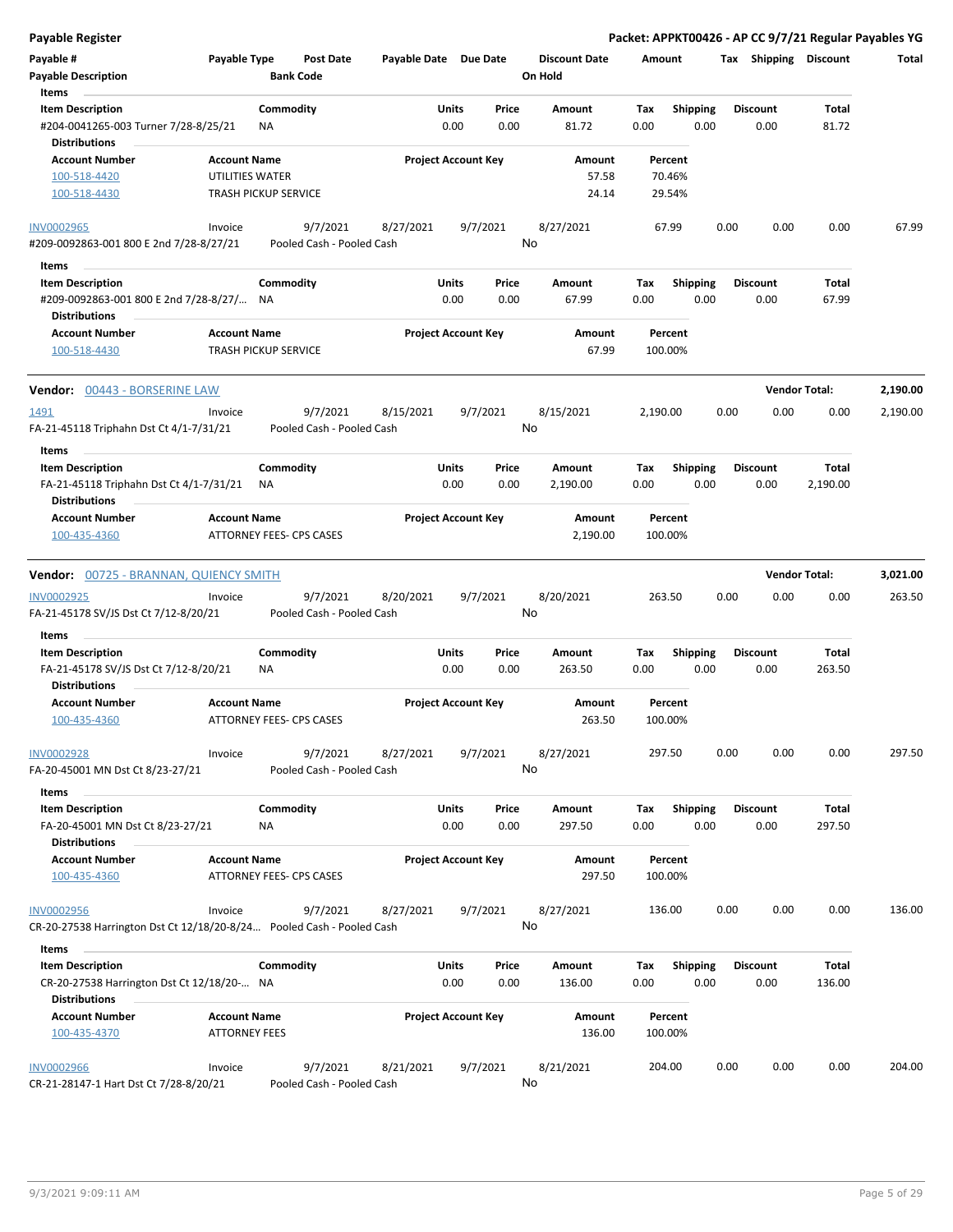| Payable Register                                                                              |                                             |                                       |                       |                            |               |                                 |                    |                         |      |                         |                 | Packet: APPKT00426 - AP CC 9/7/21 Regular Payables YG |
|-----------------------------------------------------------------------------------------------|---------------------------------------------|---------------------------------------|-----------------------|----------------------------|---------------|---------------------------------|--------------------|-------------------------|------|-------------------------|-----------------|-------------------------------------------------------|
| Payable #<br><b>Payable Description</b>                                                       | Payable Type                                | <b>Post Date</b><br><b>Bank Code</b>  | Payable Date Due Date |                            |               | <b>Discount Date</b><br>On Hold | Amount             |                         |      | Tax Shipping Discount   |                 | Total                                                 |
| Items                                                                                         |                                             |                                       |                       |                            |               |                                 |                    |                         |      |                         |                 |                                                       |
| <b>Item Description</b>                                                                       |                                             | Commodity                             |                       | Units                      | Price         | Amount                          | Tax                | <b>Shipping</b>         |      | <b>Discount</b>         | <b>Total</b>    |                                                       |
| CR-21-28147-1 Hart Dst Ct 7/28-8/20/21<br><b>Distributions</b>                                |                                             | ΝA                                    |                       | 0.00                       | 0.00          | 204.00                          | 0.00               | 0.00                    |      | 0.00                    | 204.00          |                                                       |
| <b>Account Number</b>                                                                         | <b>Account Name</b>                         |                                       |                       | <b>Project Account Key</b> |               | Amount                          | Percent            |                         |      |                         |                 |                                                       |
| 100-435-4370                                                                                  | <b>ATTORNEY FEES</b>                        |                                       |                       |                            |               | 204.00                          | 100.00%            |                         |      |                         |                 |                                                       |
| <b>INV0002980</b>                                                                             | Invoice                                     | 9/7/2021                              | 8/27/2021             | 9/7/2021                   |               | 8/27/2021                       | 300.00             |                         | 0.00 | 0.00                    | 0.00            | 300.00                                                |
| 50936 Cooper Co Ct@Law                                                                        |                                             | Pooled Cash - Pooled Cash             |                       |                            |               | No                              |                    |                         |      |                         |                 |                                                       |
| Items                                                                                         |                                             |                                       |                       |                            |               |                                 |                    |                         |      |                         |                 |                                                       |
| <b>Item Description</b><br>50936 Cooper Co Ct@Law<br>Distributions                            |                                             | Commodity<br><b>NA</b>                |                       | Units<br>0.00              | Price<br>0.00 | Amount<br>300.00                | Tax<br>0.00        | <b>Shipping</b><br>0.00 |      | <b>Discount</b><br>0.00 | Total<br>300.00 |                                                       |
| <b>Account Number</b><br>100-410-4240                                                         | <b>Account Name</b>                         | <b>INDIGENT ATTORNEY FEES</b>         |                       | <b>Project Account Key</b> |               | Amount<br>300.00                | Percent<br>100.00% |                         |      |                         |                 |                                                       |
| INV0002991<br>CR-20-27870 Mathis Dst Ct 5/20-8/4/21                                           | Invoice                                     | 9/7/2021<br>Pooled Cash - Pooled Cash | 8/8/2021              | 9/7/2021                   |               | 8/8/2021<br>No                  | 1,020.00           |                         | 0.00 | 0.00                    | 0.00            | 1,020.00                                              |
| Items                                                                                         |                                             |                                       |                       |                            |               |                                 |                    |                         |      |                         |                 |                                                       |
| <b>Item Description</b>                                                                       |                                             | Commodity                             |                       | Units                      | Price         | Amount                          | Tax                | <b>Shipping</b>         |      | <b>Discount</b>         | Total           |                                                       |
| CR-20-27870 Mathis Dst Ct 5/20-8/4/21<br><b>Distributions</b>                                 |                                             | ΝA                                    |                       | 0.00                       | 0.00          | 1,020.00                        | 0.00               | 0.00                    |      | 0.00                    | 1,020.00        |                                                       |
| <b>Account Number</b>                                                                         | <b>Account Name</b>                         |                                       |                       | <b>Project Account Key</b> |               | Amount                          | Percent            |                         |      |                         |                 |                                                       |
| 100-435-4370                                                                                  | <b>ATTORNEY FEES</b>                        |                                       |                       |                            |               | 1,020.00                        | 100.00%            |                         |      |                         |                 |                                                       |
| INV0002992                                                                                    | Invoice                                     | 9/7/2021                              | 1/15/2021             | 9/7/2021                   |               | 1/15/2021<br>No                 | 376.00             |                         | 0.00 | 0.00                    | 0.00            | 376.00                                                |
| CR-20-27321 Worthington Dst Ct 12/28/20-1/ Pooled Cash - Pooled Cash                          |                                             |                                       |                       |                            |               |                                 |                    |                         |      |                         |                 |                                                       |
| Items                                                                                         |                                             |                                       |                       |                            |               |                                 |                    |                         |      |                         |                 |                                                       |
| <b>Item Description</b>                                                                       |                                             | Commodity                             |                       | Units                      | Price         | Amount                          | Tax                | <b>Shipping</b>         |      | <b>Discount</b>         | Total           |                                                       |
| CR-20-27321 Worthington Dst Ct 12/28/2 NA<br><b>Distributions</b>                             |                                             |                                       |                       | 0.00                       | 0.00          | 376.00                          | 0.00               | 0.00                    |      | 0.00                    | 376.00          |                                                       |
| <b>Account Number</b><br>100-435-4370                                                         | <b>Account Name</b><br><b>ATTORNEY FEES</b> |                                       |                       | <b>Project Account Key</b> |               | Amount<br>376.00                | Percent<br>100.00% |                         |      |                         |                 |                                                       |
| <b>INV0002993</b><br>CR-19-27190 Piper Dst Ct 12/28/20-1/11/21                                | Invoice                                     | 9/7/2021<br>Pooled Cash - Pooled Cash | 1/15/2021             | 9/7/2021                   |               | 1/15/2021<br>No                 | 424.00             |                         | 0.00 | 0.00                    | 0.00            | 424.00                                                |
|                                                                                               |                                             |                                       |                       |                            |               |                                 |                    |                         |      |                         |                 |                                                       |
| Items                                                                                         |                                             |                                       |                       |                            |               |                                 |                    |                         |      |                         |                 |                                                       |
| <b>Item Description</b><br>CR-19-27190 Piper Dst Ct 12/28/20-1/11/ NA<br><b>Distributions</b> |                                             | Commodity                             |                       | Units<br>0.00              | Price<br>0.00 | Amount<br>424.00                | Tax<br>0.00        | Shipping<br>0.00        |      | <b>Discount</b><br>0.00 | Total<br>424.00 |                                                       |
| <b>Account Number</b>                                                                         | <b>Account Name</b>                         |                                       |                       | <b>Project Account Key</b> |               | Amount                          | Percent            |                         |      |                         |                 |                                                       |
| 100-435-4370                                                                                  | <b>ATTORNEY FEES</b>                        |                                       |                       |                            |               | 424.00                          | 100.00%            |                         |      |                         |                 |                                                       |
| Vendor: 00449 - BRESE-LEBRON LAW, PLLC                                                        |                                             |                                       |                       |                            |               |                                 |                    |                         |      | <b>Vendor Total:</b>    |                 | 561.00                                                |
| 370                                                                                           | Invoice                                     | 9/7/2021                              | 8/23/2021             | 9/7/2021                   |               | 8/23/2021                       | 85.00              |                         | 0.00 | 0.00                    | 0.00            | 85.00                                                 |
| CR-19-27112 Goolsby Dst Ct 7/15-8/12/21                                                       |                                             | Pooled Cash - Pooled Cash             |                       |                            |               | No                              |                    |                         |      |                         |                 |                                                       |
| Items                                                                                         |                                             |                                       |                       |                            |               |                                 |                    |                         |      |                         |                 |                                                       |
| <b>Item Description</b>                                                                       |                                             | Commodity                             |                       | Units                      | Price         | Amount                          | Tax                | <b>Shipping</b>         |      | <b>Discount</b>         | Total           |                                                       |
| CR-19-27112 Goolsby Dst Ct 7/15-8/12/21<br><b>Distributions</b>                               |                                             | ΝA                                    |                       | 0.00                       | 0.00          | 85.00                           | 0.00               | 0.00                    |      | 0.00                    | 85.00           |                                                       |
| <b>Account Number</b>                                                                         | <b>Account Name</b>                         |                                       |                       | <b>Project Account Key</b> |               | Amount                          | Percent            |                         |      |                         |                 |                                                       |
| 100-435-4370                                                                                  | <b>ATTORNEY FEES</b>                        |                                       |                       |                            |               | 85.00                           | 100.00%            |                         |      |                         |                 |                                                       |
| <u>373</u>                                                                                    | Invoice                                     | 9/7/2021                              | 8/27/2021             | 9/7/2021                   |               | 8/27/2021                       | 476.00             |                         | 0.00 | 0.00                    | 0.00            | 476.00                                                |
| CR-20-27891 Watson Dst Ct 5/20/20-8/26/21                                                     |                                             | Pooled Cash - Pooled Cash             |                       |                            |               | No                              |                    |                         |      |                         |                 |                                                       |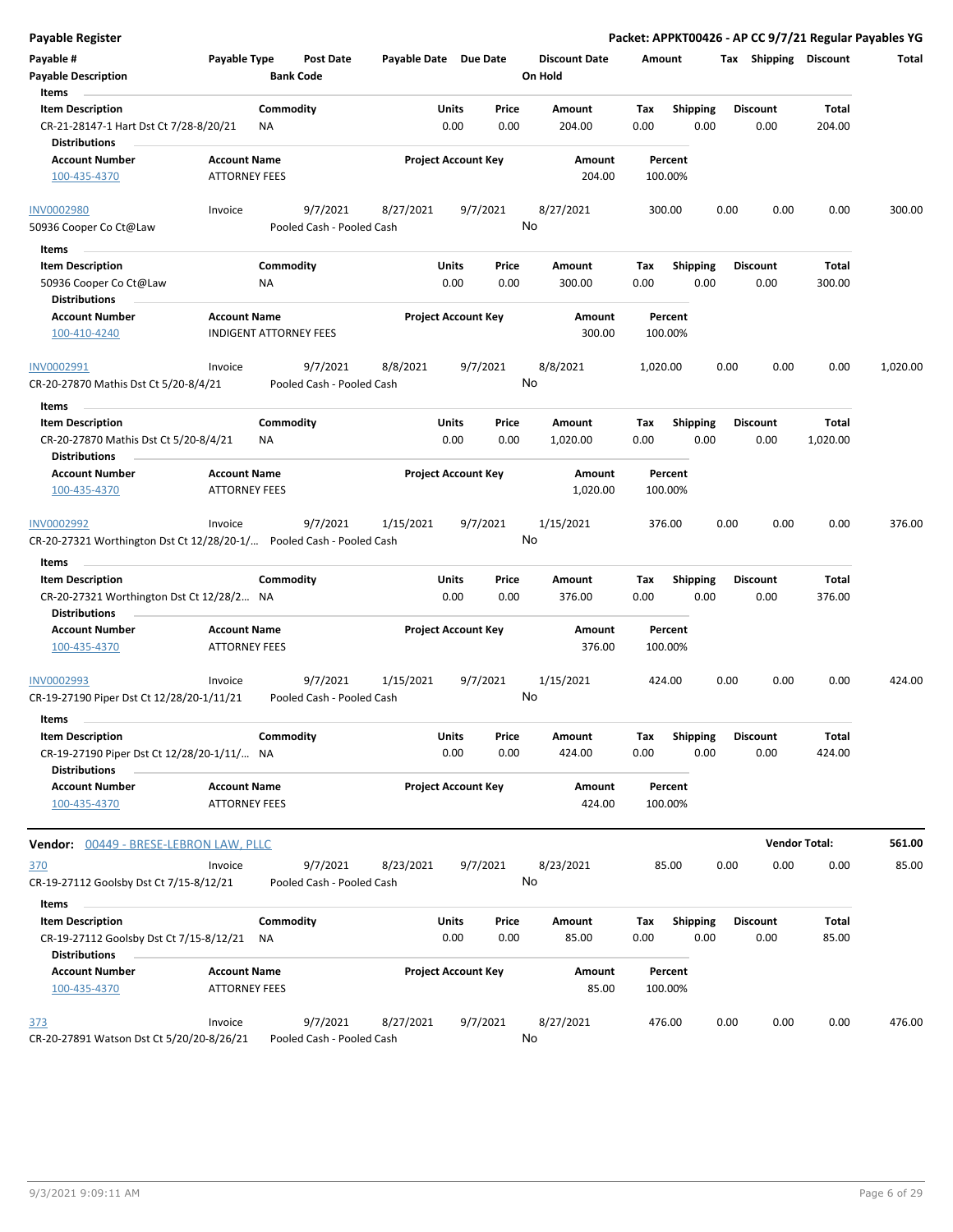| <b>Payable Register</b>                                           |                                |                           |                       |                            |                      |          |                 |      |                       | Packet: APPKT00426 - AP CC 9/7/21 Regular Payables YG |          |
|-------------------------------------------------------------------|--------------------------------|---------------------------|-----------------------|----------------------------|----------------------|----------|-----------------|------|-----------------------|-------------------------------------------------------|----------|
| Payable #                                                         | Payable Type                   | <b>Post Date</b>          | Payable Date Due Date |                            | <b>Discount Date</b> | Amount   |                 |      | Tax Shipping Discount |                                                       | Total    |
| <b>Payable Description</b>                                        |                                | <b>Bank Code</b>          |                       |                            | On Hold              |          |                 |      |                       |                                                       |          |
| Items                                                             |                                |                           |                       |                            |                      |          |                 |      |                       |                                                       |          |
| <b>Item Description</b>                                           |                                | Commodity                 |                       | Units<br>Price             | Amount               | Tax      | <b>Shipping</b> |      | <b>Discount</b>       | Total                                                 |          |
| CR-20-27891 Watson Dst Ct 5/20/20-8/26 NA<br><b>Distributions</b> |                                |                           |                       | 0.00<br>0.00               | 476.00               | 0.00     | 0.00            |      | 0.00                  | 476.00                                                |          |
| <b>Account Number</b>                                             | <b>Account Name</b>            |                           |                       | <b>Project Account Key</b> | Amount               |          | Percent         |      |                       |                                                       |          |
| 100-435-4370                                                      | <b>ATTORNEY FEES</b>           |                           |                       |                            | 476.00               | 100.00%  |                 |      |                       |                                                       |          |
| Vendor: 00190 - CARTEGRAPH                                        |                                |                           |                       |                            |                      |          |                 |      |                       | <b>Vendor Total:</b>                                  | 2,252.50 |
| SIN007725                                                         | Invoice                        | 9/7/2021                  | 8/31/2021             | 9/7/2021                   | 8/31/2021            | 2,252.50 |                 | 0.00 | 0.00                  | 0.00                                                  | 2,252.50 |
| OMS implementation #3 of 4                                        |                                | Pooled Cash - Pooled Cash |                       |                            | No                   |          |                 |      |                       |                                                       |          |
| Items                                                             |                                |                           |                       |                            |                      |          |                 |      |                       |                                                       |          |
| <b>Item Description</b>                                           |                                | Commodity                 |                       | Units<br>Price             | Amount               | Tax      | <b>Shipping</b> |      | <b>Discount</b>       | Total                                                 |          |
| OMS implementation #3 of 4                                        | ΝA                             |                           |                       | 0.00<br>0.00               | 2,252.50             | 0.00     | 0.00            |      | 0.00                  | 2,252.50                                              |          |
| <b>Distributions</b>                                              |                                |                           |                       |                            |                      |          |                 |      |                       |                                                       |          |
| <b>Account Number</b>                                             | <b>Account Name</b>            |                           |                       | <b>Project Account Key</b> | Amount               |          | Percent         |      |                       |                                                       |          |
| 240-625-4530                                                      | <b>COMPUTER SOFTWARE</b>       |                           |                       |                            | 563.12               |          | 25.00%          |      |                       |                                                       |          |
| 230-625-4530                                                      | <b>COMPUTER SOFTWARE</b>       |                           |                       |                            | 563.12               |          | 25.00%          |      |                       |                                                       |          |
| 220-625-4530                                                      | <b>COMPUTER SOFTWARE</b>       |                           |                       |                            | 563.12               |          | 25.00%          |      |                       |                                                       |          |
| 210-625-4530                                                      | <b>COMPUTER SOFTWARE</b>       |                           |                       |                            | 563.14               |          | 25.00%          |      |                       |                                                       |          |
| <b>Vendor:</b> VEN02739 - City of Denton                          |                                |                           |                       |                            |                      |          |                 |      |                       | <b>Vendor Total:</b>                                  | 200.00   |
| <b>INV0002984</b>                                                 | Invoice                        | 9/7/2021                  | 7/29/2021             | 9/7/2021                   | 7/29/2021            | 200.00   |                 | 0.00 | 0.00                  | 0.00                                                  | 200.00   |
| Acct# 4510911-00 McCann instructor course                         |                                | Pooled Cash - Pooled Cash |                       |                            | No                   |          |                 |      |                       |                                                       |          |
|                                                                   |                                |                           |                       |                            |                      |          |                 |      |                       |                                                       |          |
| Items                                                             |                                |                           |                       |                            |                      |          |                 |      |                       |                                                       |          |
| <b>Item Description</b>                                           |                                | Commodity                 |                       | Units<br>Price             | Amount               | Tax      | <b>Shipping</b> |      | <b>Discount</b>       | Total                                                 |          |
| Acct# 4510911-00 McCann instructor cour NA                        |                                |                           |                       | 0.00<br>0.00               | 200.00               | 0.00     | 0.00            |      | 0.00                  | 200.00                                                |          |
| <b>Distributions</b>                                              |                                |                           |                       |                            |                      |          |                 |      |                       |                                                       |          |
| <b>Account Number</b>                                             | <b>Account Name</b>            |                           |                       | <b>Project Account Key</b> | Amount               |          | Percent         |      |                       |                                                       |          |
| 310-560-4270                                                      | OUT OF COUNTY TRAVEL/TRAINING  |                           |                       |                            | 200.00               | 100.00%  |                 |      |                       |                                                       |          |
| Vendor: 00163 - COOPER-SORRELLS FUNERAL HOME                      |                                |                           |                       |                            |                      |          |                 |      |                       | <b>Vendor Total:</b>                                  | 776.25   |
| $C21 - 21$                                                        | Invoice                        | 9/7/2021                  | 8/24/2021             | 9/7/2021                   | 8/24/2021            | 776.25   |                 | 0.00 | 0.00                  | 0.00                                                  | 776.25   |
| Lovell removal/pouch/transport                                    |                                | Pooled Cash - Pooled Cash |                       |                            | No                   |          |                 |      |                       |                                                       |          |
|                                                                   |                                |                           |                       |                            |                      |          |                 |      |                       |                                                       |          |
| Items                                                             |                                |                           |                       |                            |                      |          |                 |      |                       |                                                       |          |
| <b>Item Description</b>                                           |                                | Commodity                 |                       | Units<br>Price             | Amount               | Tax      | <b>Shipping</b> |      | <b>Discount</b>       | <b>Total</b>                                          |          |
| Lovell removal/pouch/transport                                    | <b>NA</b>                      |                           |                       | 0.00<br>0.00               | 776.25               | 0.00     | 0.00            |      | 0.00                  | 776.25                                                |          |
| <b>Distributions</b>                                              |                                |                           |                       |                            |                      |          |                 |      |                       |                                                       |          |
| <b>Account Number</b>                                             | <b>Account Name</b>            |                           |                       | <b>Project Account Key</b> | Amount               |          | Percent         |      |                       |                                                       |          |
| 100-425-4660                                                      | <b>AUTOPSIES</b>               |                           |                       |                            | 776.25               | 100.00%  |                 |      |                       |                                                       |          |
| Vendor: 00055 - CROSSROADS HARDWARE                               |                                |                           |                       |                            |                      |          |                 |      |                       | <b>Vendor Total:</b>                                  | 107.94   |
| W31921                                                            | Invoice                        | 9/7/2021                  | 8/2/2021              | 9/7/2021                   | 8/2/2021             |          | 41.87           | 0.00 | 0.00                  | 0.00                                                  | 41.87    |
| Pct 2 light fixture                                               |                                | Pooled Cash - Pooled Cash |                       |                            | No                   |          |                 |      |                       |                                                       |          |
| Items                                                             |                                |                           |                       |                            |                      |          |                 |      |                       |                                                       |          |
| <b>Item Description</b>                                           |                                | Commodity                 |                       | Units<br>Price             | Amount               | Tax      | <b>Shipping</b> |      | <b>Discount</b>       | Total                                                 |          |
| Pct 2 light fixture                                               | ΝA                             |                           |                       | 0.00<br>0.00               | 41.87                | 0.00     | 0.00            |      | 0.00                  | 41.87                                                 |          |
| <b>Distributions</b>                                              |                                |                           |                       |                            |                      |          |                 |      |                       |                                                       |          |
| <b>Account Number</b>                                             | <b>Account Name</b>            |                           |                       | <b>Project Account Key</b> | Amount               |          | Percent         |      |                       |                                                       |          |
| 220-622-4500                                                      | <b>R&amp;M BUILDING</b>        |                           |                       |                            | 41.87                | 100.00%  |                 |      |                       |                                                       |          |
| W32021                                                            | Invoice                        | 9/7/2021                  | 8/3/2021              | 9/7/2021                   | 8/3/2021             |          | 17.98           | 0.00 | 0.00                  | 0.00                                                  | 17.98    |
| Pct 2 saw blade                                                   |                                | Pooled Cash - Pooled Cash |                       |                            | No                   |          |                 |      |                       |                                                       |          |
| Items                                                             |                                |                           |                       |                            |                      |          |                 |      |                       |                                                       |          |
| <b>Item Description</b>                                           |                                | Commodity                 |                       | Units<br>Price             | Amount               | Tax      | Shipping        |      | <b>Discount</b>       | Total                                                 |          |
| Pct 2 saw blade                                                   | Goods                          |                           |                       | 2.00<br>8.99               | 17.98                | 0.00     | 0.00            |      | 0.00                  | 17.98                                                 |          |
| <b>Distributions</b>                                              |                                |                           |                       |                            |                      |          |                 |      |                       |                                                       |          |
| <b>Account Number</b>                                             | <b>Account Name</b>            |                           |                       |                            |                      |          |                 |      |                       |                                                       |          |
| 220-622-4580                                                      | <b>R&amp;M MACHINERY PARTS</b> |                           |                       | <b>Project Account Key</b> | Amount<br>17.98      | 100.00%  | Percent         |      |                       |                                                       |          |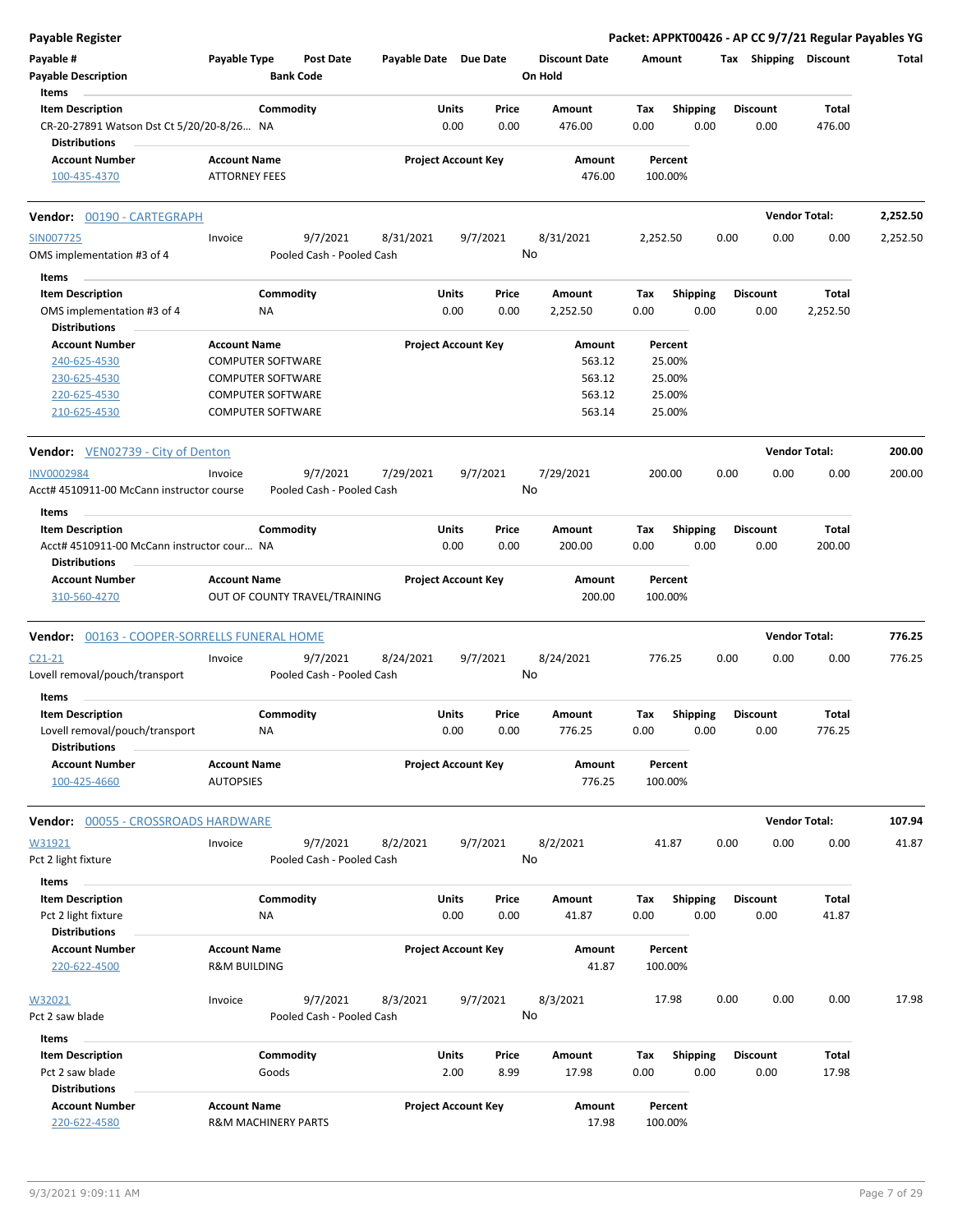| Payable Register                                       |                                               |                  |                                       |              |               |                            |    |                                 |             |                    |      |      |                         |                        | Packet: APPKT00426 - AP CC 9/7/21 Regular Payables YG |
|--------------------------------------------------------|-----------------------------------------------|------------------|---------------------------------------|--------------|---------------|----------------------------|----|---------------------------------|-------------|--------------------|------|------|-------------------------|------------------------|-------------------------------------------------------|
| Payable #<br><b>Payable Description</b>                | Payable Type                                  | <b>Bank Code</b> | <b>Post Date</b>                      | Payable Date |               | Due Date                   |    | <b>Discount Date</b><br>On Hold | Amount      |                    |      |      |                         | Tax Shipping Discount  | Total                                                 |
| W32442<br>#FANNIN4 Pct 2 washing machine hoses         | Invoice                                       |                  | 9/7/2021<br>Pooled Cash - Pooled Cash | 8/6/2021     |               | 9/7/2021                   | No | 8/6/2021                        |             | 21.98              |      | 0.00 | 0.00                    | 0.00                   | 21.98                                                 |
| Items                                                  |                                               |                  |                                       |              |               |                            |    |                                 |             |                    |      |      |                         |                        |                                                       |
| <b>Item Description</b>                                |                                               | Commodity        |                                       |              | Units         | Price                      |    | Amount                          | Tax         | <b>Shipping</b>    |      |      | <b>Discount</b>         | Total                  |                                                       |
| #FANNIN4 Pct 2 washing machine hoses                   |                                               | ΝA               |                                       |              | 0.00          | 0.00                       |    | 21.98                           | 0.00        |                    | 0.00 |      | 0.00                    | 21.98                  |                                                       |
| <b>Distributions</b>                                   |                                               |                  |                                       |              |               |                            |    |                                 |             |                    |      |      |                         |                        |                                                       |
| <b>Account Number</b>                                  | <b>Account Name</b>                           |                  |                                       |              |               | <b>Project Account Key</b> |    | Amount                          |             | Percent            |      |      |                         |                        |                                                       |
| 220-622-3400                                           | <b>SHOP SUPPLIES</b>                          |                  |                                       |              |               |                            |    | 21.98                           |             | 100.00%            |      |      |                         |                        |                                                       |
| W32960                                                 | Invoice                                       |                  | 9/7/2021                              | 8/9/2021     |               | 9/7/2021                   |    | 8/9/2021                        |             | 13.95              |      | 0.00 | 0.00                    | 0.00                   | 13.95                                                 |
| Pct 2 cable clamps                                     |                                               |                  | Pooled Cash - Pooled Cash             |              |               |                            | No |                                 |             |                    |      |      |                         |                        |                                                       |
| Items                                                  |                                               |                  |                                       |              |               |                            |    |                                 |             |                    |      |      |                         |                        |                                                       |
| <b>Item Description</b>                                |                                               | Commodity        |                                       |              | Units         | Price                      |    | Amount                          | Tax         | <b>Shipping</b>    |      |      | <b>Discount</b>         | Total                  |                                                       |
| Pct 2 cable clamps                                     |                                               | Goods            |                                       |              | 5.00          | 2.79                       |    | 13.95                           | 0.00        |                    | 0.00 |      | 0.00                    | 13.95                  |                                                       |
| <b>Distributions</b>                                   |                                               |                  |                                       |              |               |                            |    |                                 |             |                    |      |      |                         |                        |                                                       |
| <b>Account Number</b>                                  | <b>Account Name</b>                           |                  |                                       |              |               | <b>Project Account Key</b> |    | Amount                          |             | Percent            |      |      |                         |                        |                                                       |
| 220-622-3400                                           | <b>SHOP SUPPLIES</b>                          |                  |                                       |              |               |                            |    | 13.95                           |             | 100.00%            |      |      |                         |                        |                                                       |
| W34371<br>Pct 2 brakekleen/gasket                      | Invoice                                       |                  | 9/7/2021<br>Pooled Cash - Pooled Cash | 8/19/2021    |               | 9/7/2021                   | No | 8/19/2021                       |             | 12.16              |      | 0.00 | 0.00                    | 0.00                   | 12.16                                                 |
| Items                                                  |                                               |                  |                                       |              |               |                            |    |                                 |             |                    |      |      |                         |                        |                                                       |
| <b>Item Description</b>                                |                                               | Commodity        |                                       |              | Units         | Price                      |    | Amount                          | Tax         | <b>Shipping</b>    |      |      | <b>Discount</b>         | Total                  |                                                       |
| Pct 2 brakekleen/gasket<br><b>Distributions</b>        |                                               | ΝA               |                                       |              | 0.00          | 0.00                       |    | 12.16                           | 0.00        |                    | 0.00 |      | 0.00                    | 12.16                  |                                                       |
| <b>Account Number</b>                                  | <b>Account Name</b>                           |                  |                                       |              |               | <b>Project Account Key</b> |    | Amount                          |             | Percent            |      |      |                         |                        |                                                       |
| 220-622-4580                                           | <b>R&amp;M MACHINERY PARTS</b>                |                  |                                       |              |               |                            |    | 12.16                           |             | 100.00%            |      |      |                         |                        |                                                       |
| <b>Vendor:</b> 00200 - DOLESE BROS. CO.                |                                               |                  |                                       |              |               |                            |    |                                 |             |                    |      |      | <b>Vendor Total:</b>    |                        | 14,053.22                                             |
| AG21094839                                             | Invoice                                       |                  | 9/7/2021                              | 8/2/2021     |               | 9/7/2021                   |    | 8/2/2021                        |             | 579.12             |      | 0.00 | 0.00                    | 0.00                   | 579.12                                                |
| #FAN582 Pct 2 Rock & Gravel                            |                                               |                  | Pooled Cash - Pooled Cash             |              |               |                            | No |                                 |             |                    |      |      |                         |                        |                                                       |
| Items                                                  |                                               |                  |                                       |              |               |                            |    |                                 |             |                    |      |      |                         |                        |                                                       |
| <b>Item Description</b>                                |                                               | Commodity        |                                       |              | Units         | Price                      |    | Amount                          | Tax         | <b>Shipping</b>    |      |      | <b>Discount</b>         | Total                  |                                                       |
| #FAN582 Pct 2 Rock & Gravel<br><b>Distributions</b>    |                                               | ΝA               |                                       |              | 0.00          | 0.00                       |    | 579.12                          | 0.00        |                    | 0.00 |      | 0.00                    | 579.12                 |                                                       |
| <b>Account Number</b>                                  | <b>Account Name</b>                           |                  |                                       |              |               | <b>Project Account Key</b> |    | Amount                          |             | Percent            |      |      |                         |                        |                                                       |
| 220-622-3410                                           | R&B MAT. ROCK & GRAVEL                        |                  |                                       |              |               |                            |    | 579.12                          |             | 100.00%            |      |      |                         |                        |                                                       |
| AG21095509                                             | Invoice                                       |                  | 9/7/2021                              | 8/3/2021     |               | 9/7/2021                   | No | 8/3/2021                        |             | 587.28             |      | 0.00 | 0.00                    | 0.00                   | 587.28                                                |
| #FAN582 Pct 2 Rock & Gravel                            |                                               |                  | Pooled Cash - Pooled Cash             |              |               |                            |    |                                 |             |                    |      |      |                         |                        |                                                       |
| Items                                                  |                                               |                  |                                       |              |               |                            |    |                                 |             |                    |      |      |                         |                        |                                                       |
| <b>Item Description</b><br>#FAN582 Pct 2 Rock & Gravel |                                               | Commodity<br>ΝA  |                                       |              | Units<br>0.00 | Price<br>0.00              |    | Amount<br>587.28                | Тах<br>0.00 | <b>Shipping</b>    | 0.00 |      | <b>Discount</b><br>0.00 | Total<br>587.28        |                                                       |
| <b>Distributions</b>                                   |                                               |                  |                                       |              |               |                            |    |                                 |             |                    |      |      |                         |                        |                                                       |
| <b>Account Number</b><br>220-622-3410                  | <b>Account Name</b><br>R&B MAT. ROCK & GRAVEL |                  |                                       |              |               | <b>Project Account Key</b> |    | Amount<br>587.28                |             | Percent<br>100.00% |      |      |                         |                        |                                                       |
| AG21096237                                             | Invoice                                       |                  | 9/7/2021                              | 8/4/2021     |               | 9/7/2021                   |    | 8/4/2021                        |             | 589.60             |      | 0.00 | 0.00                    | 0.00                   | 589.60                                                |
| #FAN582 Pct 2 Rock & Gravel                            |                                               |                  | Pooled Cash - Pooled Cash             |              |               |                            | No |                                 |             |                    |      |      |                         |                        |                                                       |
| Items                                                  |                                               |                  |                                       |              |               |                            |    |                                 |             |                    |      |      |                         |                        |                                                       |
| <b>Item Description</b><br>#FAN582 Pct 2 Rock & Gravel |                                               | Commodity<br>ΝA  |                                       |              | Units<br>0.00 | Price<br>0.00              |    | Amount<br>589.60                | Tax<br>0.00 | <b>Shipping</b>    | 0.00 |      | Discount<br>0.00        | <b>Total</b><br>589.60 |                                                       |
| <b>Distributions</b>                                   |                                               |                  |                                       |              |               |                            |    |                                 |             |                    |      |      |                         |                        |                                                       |
| <b>Account Number</b><br>220-622-3410                  | <b>Account Name</b><br>R&B MAT. ROCK & GRAVEL |                  |                                       |              |               | <b>Project Account Key</b> |    | Amount<br>589.60                |             | Percent<br>100.00% |      |      |                         |                        |                                                       |
| AG21096949                                             | Invoice                                       |                  | 9/7/2021                              | 8/5/2021     |               | 9/7/2021                   |    | 8/5/2021                        |             | 198.80             |      | 0.00 | 0.00                    | 0.00                   | 198.80                                                |
| #FAN582 Pct 2 Rock & Gravel                            |                                               |                  | Pooled Cash - Pooled Cash             |              |               |                            | No |                                 |             |                    |      |      |                         |                        |                                                       |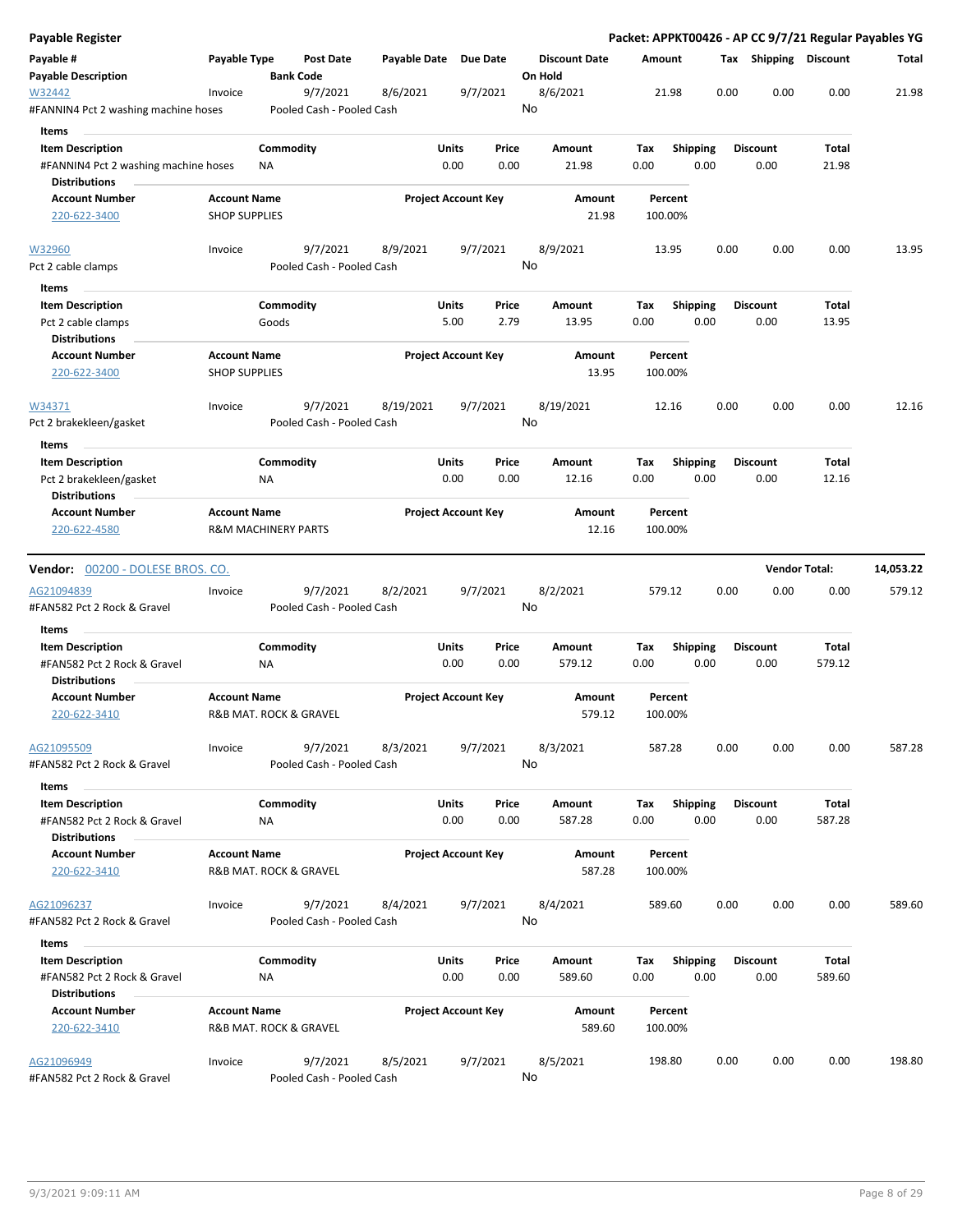|  |  | Payable Register |
|--|--|------------------|
|  |  |                  |

| Payable Register                                                                        |                                                              |                                       |                       |                            |                |                                 |                    |                         |      |                         | Packet: APPKT00426 - AP CC 9/7/21 Regular Payables YG |          |
|-----------------------------------------------------------------------------------------|--------------------------------------------------------------|---------------------------------------|-----------------------|----------------------------|----------------|---------------------------------|--------------------|-------------------------|------|-------------------------|-------------------------------------------------------|----------|
| Payable #<br><b>Payable Description</b>                                                 | Payable Type                                                 | Post Date<br><b>Bank Code</b>         | Payable Date Due Date |                            |                | <b>Discount Date</b><br>On Hold | Amount             |                         |      | Tax Shipping Discount   |                                                       | Total    |
| Items<br><b>Item Description</b><br>#FAN582 Pct 2 Rock & Gravel<br><b>Distributions</b> | ΝA                                                           | Commodity                             |                       | Units<br>0.00              | Price<br>0.00  | <b>Amount</b><br>198.80         | Tax<br>0.00        | <b>Shipping</b><br>0.00 |      | <b>Discount</b><br>0.00 | Total<br>198.80                                       |          |
| <b>Account Number</b><br>220-622-3410                                                   | <b>Account Name</b><br>R&B MAT. ROCK & GRAVEL                |                                       |                       | <b>Project Account Key</b> |                | Amount<br>198.80                | Percent<br>100.00% |                         |      |                         |                                                       |          |
| AG21098295<br>#FAN584 Pct 4 Rock & Gravel                                               | Invoice                                                      | 9/7/2021<br>Pooled Cash - Pooled Cash | 8/9/2021              |                            | 9/7/2021<br>No | 8/9/2021                        | 422.24             |                         | 0.00 | 0.00                    | 0.00                                                  | 422.24   |
| Items<br><b>Item Description</b><br>#FAN584 Pct 4 Rock & Gravel<br><b>Distributions</b> | ΝA                                                           | Commodity                             |                       | Units<br>0.00              | Price<br>0.00  | Amount<br>422.24                | Tax<br>0.00        | <b>Shipping</b><br>0.00 |      | <b>Discount</b><br>0.00 | Total<br>422.24                                       |          |
| <b>Account Number</b><br>240-624-3410                                                   | <b>Account Name</b><br><b>R&amp;B MAT. ROCK &amp; GRAVEL</b> |                                       |                       | <b>Project Account Key</b> |                | Amount<br>422.24                | Percent<br>100.00% |                         |      |                         |                                                       |          |
| AG21098296<br>#FAN584 Pct 4 Rock & Gravel                                               | Invoice                                                      | 9/7/2021<br>Pooled Cash - Pooled Cash | 8/9/2021              |                            | 9/7/2021<br>No | 8/9/2021                        | 204.72             |                         | 0.00 | 0.00                    | 0.00                                                  | 204.72   |
| Items<br><b>Item Description</b><br>#FAN584 Pct 4 Rock & Gravel<br><b>Distributions</b> | NA                                                           | Commodity                             |                       | Units<br>0.00              | Price<br>0.00  | Amount<br>204.72                | Tax<br>0.00        | <b>Shipping</b><br>0.00 |      | <b>Discount</b><br>0.00 | Total<br>204.72                                       |          |
| <b>Account Number</b><br>240-624-3410                                                   | <b>Account Name</b><br>R&B MAT. ROCK & GRAVEL                |                                       |                       | <b>Project Account Key</b> |                | Amount<br>204.72                | Percent<br>100.00% |                         |      |                         |                                                       |          |
| AG21098911<br>#FAN584 Pct 4 Rock & Gravel                                               | Invoice                                                      | 9/7/2021<br>Pooled Cash - Pooled Cash | 8/10/2021             |                            | 9/7/2021<br>No | 8/10/2021                       | 1,624.80           |                         | 0.00 | 0.00                    | 0.00                                                  | 1,624.80 |
| Items<br><b>Item Description</b><br>#FAN584 Pct 4 Rock & Gravel<br><b>Distributions</b> | ΝA                                                           | Commodity                             |                       | Units<br>0.00              | Price<br>0.00  | Amount<br>1,624.80              | Tax<br>0.00        | <b>Shipping</b><br>0.00 |      | <b>Discount</b><br>0.00 | Total<br>1,624.80                                     |          |
| <b>Account Number</b><br>240-624-3410                                                   | <b>Account Name</b><br>R&B MAT. ROCK & GRAVEL                |                                       |                       | <b>Project Account Key</b> |                | Amount<br>1,624.80              | Percent<br>100.00% |                         |      |                         |                                                       |          |
| AG21099585<br>#FAN584 Pct 4 Rock & Gravel                                               | Invoice                                                      | 9/7/2021<br>Pooled Cash - Pooled Cash | 8/11/2021             |                            | 9/7/2021<br>No | 8/11/2021                       | 818.56             |                         | 0.00 | 0.00                    | 0.00                                                  | 818.56   |
| Items<br><b>Item Description</b><br>#FAN584 Pct 4 Rock & Gravel<br><b>Distributions</b> | NA                                                           | Commodity                             |                       | Units<br>0.00              | Price<br>0.00  | Amount<br>818.56                | Tax<br>0.00        | Shipping<br>0.00        |      | <b>Discount</b><br>0.00 | Total<br>818.56                                       |          |
| <b>Account Number</b><br>240-624-3410                                                   | <b>Account Name</b><br>R&B MAT. ROCK & GRAVEL                |                                       |                       | <b>Project Account Key</b> |                | Amount<br>818.56                | Percent<br>100.00% |                         |      |                         |                                                       |          |
| AG21101613<br>#FAN582 Pct 2 Rock & Gravel                                               | Invoice                                                      | 9/7/2021<br>Pooled Cash - Pooled Cash | 8/16/2021             |                            | 9/7/2021<br>No | 8/16/2021                       | 399.52             |                         | 0.00 | 0.00                    | 0.00                                                  | 399.52   |
| Items<br><b>Item Description</b><br>#FAN582 Pct 2 Rock & Gravel<br><b>Distributions</b> | ΝA                                                           | Commodity                             |                       | Units<br>0.00              | Price<br>0.00  | Amount<br>399.52                | Тах<br>0.00        | Shipping<br>0.00        |      | <b>Discount</b><br>0.00 | Total<br>399.52                                       |          |
| <b>Account Number</b><br>220-622-3410                                                   | <b>Account Name</b><br>R&B MAT. ROCK & GRAVEL                |                                       |                       | <b>Project Account Key</b> |                | Amount<br>399.52                | Percent<br>100.00% |                         |      |                         |                                                       |          |
| AG21102216<br>#FAN582 Pct 2 Rock & Gravel                                               | Invoice                                                      | 9/7/2021<br>Pooled Cash - Pooled Cash | 8/17/2021             |                            | 9/7/2021<br>No | 8/17/2021                       | 604.24             |                         | 0.00 | 0.00                    | 0.00                                                  | 604.24   |
| Items<br><b>Item Description</b><br>#FAN582 Pct 2 Rock & Gravel                         | ΝA                                                           | Commodity                             |                       | Units<br>0.00              | Price<br>0.00  | Amount<br>604.24                | Tax<br>0.00        | <b>Shipping</b><br>0.00 |      | <b>Discount</b><br>0.00 | Total<br>604.24                                       |          |
| <b>Distributions</b><br><b>Account Number</b><br>220-622-3410                           | <b>Account Name</b><br>R&B MAT. ROCK & GRAVEL                |                                       |                       | <b>Project Account Key</b> |                | Amount<br>604.24                | Percent<br>100.00% |                         |      |                         |                                                       |          |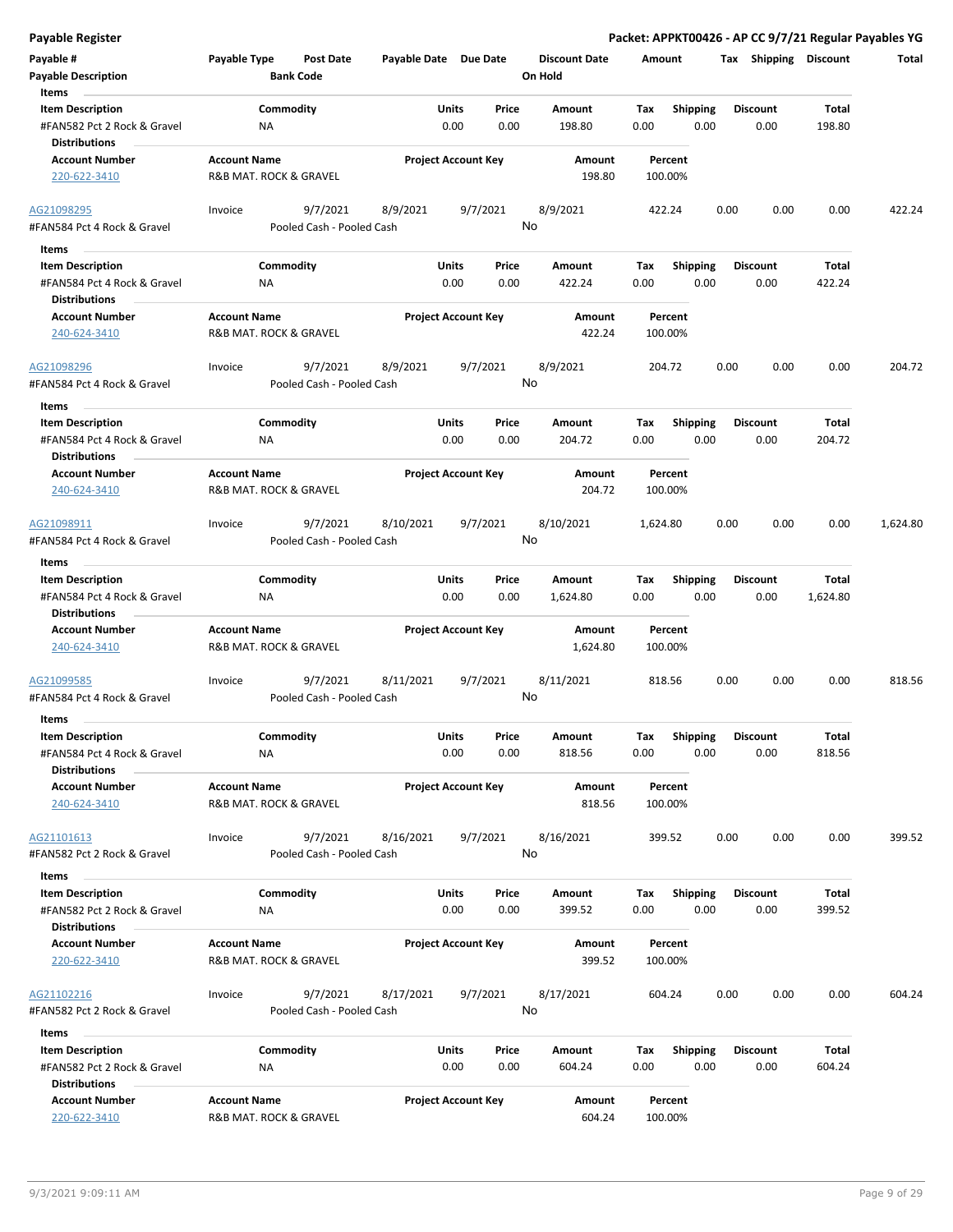| Payable Type<br><b>Discount Date</b><br><b>Post Date</b><br>Payable Date Due Date<br>Amount<br>Tax Shipping Discount<br>Total<br><b>Payable Description</b><br><b>Bank Code</b><br>On Hold<br>9/7/2021<br>8/18/2021<br>615.12<br>0.00<br>0.00<br>0.00<br>615.12<br>AG21102792<br>8/18/2021<br>9/7/2021<br>Invoice<br>No<br>Pooled Cash - Pooled Cash<br>Items<br>Commodity<br>Units<br>Price<br><b>Discount</b><br>Total<br><b>Item Description</b><br>Amount<br>Tax<br><b>Shipping</b><br>#FAN582 Pct 2 Rock & Gravel<br>0.00<br>0.00<br>615.12<br>0.00<br>0.00<br>0.00<br>615.12<br>ΝA<br><b>Distributions</b><br><b>Project Account Key</b><br><b>Account Number</b><br><b>Account Name</b><br>Amount<br>Percent<br>615.12<br>220-622-3410<br>R&B MAT. ROCK & GRAVEL<br>100.00%<br>9/7/2021<br>9/7/2021<br>8/18/2021<br>0.00<br>0.00<br>0.00<br>1,378.90<br>Invoice<br>8/18/2021<br>1,378.90<br>No<br>#FAN584 Pct 4 Rock & Gravel<br>Pooled Cash - Pooled Cash<br>Items<br>Commodity<br>Units<br><b>Discount</b><br><b>Item Description</b><br>Price<br>Amount<br>Tax<br><b>Shipping</b><br>Total<br>0.00<br>0.00<br>0.00<br>#FAN584 Pct 4 Rock & Gravel<br>1,378.90<br>0.00<br>0.00<br>1,378.90<br>ΝA<br><b>Distributions</b><br><b>Account Name</b><br><b>Project Account Key</b><br><b>Account Number</b><br>Amount<br>Percent<br>R&B MAT. ROCK & GRAVEL<br>1,378.90<br>100.00%<br>240-624-3410<br>9/7/2021<br>8/19/2021<br>9/7/2021<br>8/19/2021<br>0.00<br>0.00<br>0.00<br>626.96<br>Invoice<br>626.96<br>No<br>Pooled Cash - Pooled Cash<br>Items<br>Commodity<br><b>Item Description</b><br>Units<br>Price<br>Amount<br>Tax<br><b>Shipping</b><br><b>Discount</b><br>Total<br>0.00<br>0.00<br>626.96<br>0.00<br>0.00<br>0.00<br>626.96<br>#FAN582 Pct 2 Rock & Gravel<br>ΝA<br><b>Distributions</b><br><b>Account Name</b><br><b>Project Account Key</b><br><b>Account Number</b><br>Amount<br>Percent<br>R&B MAT. ROCK & GRAVEL<br>626.96<br>100.00%<br>220-622-3410<br>9/7/2021<br>9/7/2021<br>8/19/2021<br>0.00<br>Invoice<br>8/19/2021<br>256.80<br>0.00<br>0.00<br>256.80<br>No<br>#FAN584 Pct 4 Rock & Gravel<br>Pooled Cash - Pooled Cash<br>Items<br>Commodity<br>Shipping<br>Total<br><b>Item Description</b><br>Units<br>Price<br>Amount<br>Tax<br><b>Discount</b><br>#FAN584 Pct 4 Rock & Gravel<br>0.00<br>0.00<br>256.80<br>0.00<br>0.00<br>0.00<br>256.80<br>ΝA<br><b>Distributions</b><br><b>Account Name</b><br><b>Project Account Key</b><br><b>Account Number</b><br>Amount<br>Percent<br>256.80<br>240-624-3410<br>R&B MAT. ROCK & GRAVEL<br>100.00%<br>9/7/2021<br>8/20/2021<br>9/7/2021<br>8/20/2021<br>839.52<br>0.00<br>0.00<br>0.00<br>839.52<br>Invoice<br>No<br>Pooled Cash - Pooled Cash<br>Items<br>Commodity<br>Units<br>Price<br>Shipping<br>Total<br><b>Item Description</b><br>Amount<br>Tax<br>Discount<br>0.00<br>0.00<br>839.52<br>0.00<br>0.00<br>0.00<br>839.52<br>#FAN584 Pct 4 Rock & Gravel<br><b>NA</b><br><b>Distributions</b><br><b>Account Name</b><br><b>Project Account Key</b><br><b>Account Number</b><br>Amount<br>Percent<br>R&B MAT. ROCK & GRAVEL<br>839.52<br>240-624-3410<br>100.00%<br>8/23/2021<br>610.96<br>0.00<br>0.00<br>0.00<br>610.96<br>9/7/2021<br>8/23/2021<br>9/7/2021<br>Invoice<br>No<br>Pooled Cash - Pooled Cash<br>Items<br><b>Item Description</b><br>Commodity<br>Units<br>Amount<br><b>Shipping</b><br><b>Discount</b><br>Total<br>Price<br>Tax<br>#FAN582 Pct 2 Rock & Gravel<br>0.00<br>0.00<br>610.96<br>0.00<br>0.00<br>0.00<br>610.96<br>ΝA<br><b>Distributions</b><br><b>Account Name</b><br><b>Project Account Key</b><br><b>Account Number</b><br>Amount<br>Percent<br>220-622-3410<br>610.96<br>R&B MAT. ROCK & GRAVEL<br>100.00%<br>9/7/2021<br>8/24/2021<br>9/7/2021<br>8/24/2021<br>614.96<br>0.00<br>0.00<br>0.00<br>614.96<br>Invoice<br>Pooled Cash - Pooled Cash | Payable Register                          |  |  |    |  |  | Packet: APPKT00426 - AP CC 9/7/21 Regular Payables YG |
|----------------------------------------------------------------------------------------------------------------------------------------------------------------------------------------------------------------------------------------------------------------------------------------------------------------------------------------------------------------------------------------------------------------------------------------------------------------------------------------------------------------------------------------------------------------------------------------------------------------------------------------------------------------------------------------------------------------------------------------------------------------------------------------------------------------------------------------------------------------------------------------------------------------------------------------------------------------------------------------------------------------------------------------------------------------------------------------------------------------------------------------------------------------------------------------------------------------------------------------------------------------------------------------------------------------------------------------------------------------------------------------------------------------------------------------------------------------------------------------------------------------------------------------------------------------------------------------------------------------------------------------------------------------------------------------------------------------------------------------------------------------------------------------------------------------------------------------------------------------------------------------------------------------------------------------------------------------------------------------------------------------------------------------------------------------------------------------------------------------------------------------------------------------------------------------------------------------------------------------------------------------------------------------------------------------------------------------------------------------------------------------------------------------------------------------------------------------------------------------------------------------------------------------------------------------------------------------------------------------------------------------------------------------------------------------------------------------------------------------------------------------------------------------------------------------------------------------------------------------------------------------------------------------------------------------------------------------------------------------------------------------------------------------------------------------------------------------------------------------------------------------------------------------------------------------------------------------------------------------------------------------------------------------------------------------------------------------------------------------------------------------------------------------------------------------------------------------------------------------------------------------------------------------------------------------------------------------------------------------------------------------------------------------------------------------------------------------------------------------------------------------------------------------------------------------------------------------------------------------------|-------------------------------------------|--|--|----|--|--|-------------------------------------------------------|
|                                                                                                                                                                                                                                                                                                                                                                                                                                                                                                                                                                                                                                                                                                                                                                                                                                                                                                                                                                                                                                                                                                                                                                                                                                                                                                                                                                                                                                                                                                                                                                                                                                                                                                                                                                                                                                                                                                                                                                                                                                                                                                                                                                                                                                                                                                                                                                                                                                                                                                                                                                                                                                                                                                                                                                                                                                                                                                                                                                                                                                                                                                                                                                                                                                                                                                                                                                                                                                                                                                                                                                                                                                                                                                                                                                                                                                                                      | Payable #                                 |  |  |    |  |  |                                                       |
|                                                                                                                                                                                                                                                                                                                                                                                                                                                                                                                                                                                                                                                                                                                                                                                                                                                                                                                                                                                                                                                                                                                                                                                                                                                                                                                                                                                                                                                                                                                                                                                                                                                                                                                                                                                                                                                                                                                                                                                                                                                                                                                                                                                                                                                                                                                                                                                                                                                                                                                                                                                                                                                                                                                                                                                                                                                                                                                                                                                                                                                                                                                                                                                                                                                                                                                                                                                                                                                                                                                                                                                                                                                                                                                                                                                                                                                                      |                                           |  |  |    |  |  |                                                       |
|                                                                                                                                                                                                                                                                                                                                                                                                                                                                                                                                                                                                                                                                                                                                                                                                                                                                                                                                                                                                                                                                                                                                                                                                                                                                                                                                                                                                                                                                                                                                                                                                                                                                                                                                                                                                                                                                                                                                                                                                                                                                                                                                                                                                                                                                                                                                                                                                                                                                                                                                                                                                                                                                                                                                                                                                                                                                                                                                                                                                                                                                                                                                                                                                                                                                                                                                                                                                                                                                                                                                                                                                                                                                                                                                                                                                                                                                      | #FAN582 Pct 2 Rock & Gravel               |  |  |    |  |  |                                                       |
|                                                                                                                                                                                                                                                                                                                                                                                                                                                                                                                                                                                                                                                                                                                                                                                                                                                                                                                                                                                                                                                                                                                                                                                                                                                                                                                                                                                                                                                                                                                                                                                                                                                                                                                                                                                                                                                                                                                                                                                                                                                                                                                                                                                                                                                                                                                                                                                                                                                                                                                                                                                                                                                                                                                                                                                                                                                                                                                                                                                                                                                                                                                                                                                                                                                                                                                                                                                                                                                                                                                                                                                                                                                                                                                                                                                                                                                                      |                                           |  |  |    |  |  |                                                       |
|                                                                                                                                                                                                                                                                                                                                                                                                                                                                                                                                                                                                                                                                                                                                                                                                                                                                                                                                                                                                                                                                                                                                                                                                                                                                                                                                                                                                                                                                                                                                                                                                                                                                                                                                                                                                                                                                                                                                                                                                                                                                                                                                                                                                                                                                                                                                                                                                                                                                                                                                                                                                                                                                                                                                                                                                                                                                                                                                                                                                                                                                                                                                                                                                                                                                                                                                                                                                                                                                                                                                                                                                                                                                                                                                                                                                                                                                      |                                           |  |  |    |  |  |                                                       |
|                                                                                                                                                                                                                                                                                                                                                                                                                                                                                                                                                                                                                                                                                                                                                                                                                                                                                                                                                                                                                                                                                                                                                                                                                                                                                                                                                                                                                                                                                                                                                                                                                                                                                                                                                                                                                                                                                                                                                                                                                                                                                                                                                                                                                                                                                                                                                                                                                                                                                                                                                                                                                                                                                                                                                                                                                                                                                                                                                                                                                                                                                                                                                                                                                                                                                                                                                                                                                                                                                                                                                                                                                                                                                                                                                                                                                                                                      |                                           |  |  |    |  |  |                                                       |
|                                                                                                                                                                                                                                                                                                                                                                                                                                                                                                                                                                                                                                                                                                                                                                                                                                                                                                                                                                                                                                                                                                                                                                                                                                                                                                                                                                                                                                                                                                                                                                                                                                                                                                                                                                                                                                                                                                                                                                                                                                                                                                                                                                                                                                                                                                                                                                                                                                                                                                                                                                                                                                                                                                                                                                                                                                                                                                                                                                                                                                                                                                                                                                                                                                                                                                                                                                                                                                                                                                                                                                                                                                                                                                                                                                                                                                                                      |                                           |  |  |    |  |  |                                                       |
|                                                                                                                                                                                                                                                                                                                                                                                                                                                                                                                                                                                                                                                                                                                                                                                                                                                                                                                                                                                                                                                                                                                                                                                                                                                                                                                                                                                                                                                                                                                                                                                                                                                                                                                                                                                                                                                                                                                                                                                                                                                                                                                                                                                                                                                                                                                                                                                                                                                                                                                                                                                                                                                                                                                                                                                                                                                                                                                                                                                                                                                                                                                                                                                                                                                                                                                                                                                                                                                                                                                                                                                                                                                                                                                                                                                                                                                                      |                                           |  |  |    |  |  |                                                       |
|                                                                                                                                                                                                                                                                                                                                                                                                                                                                                                                                                                                                                                                                                                                                                                                                                                                                                                                                                                                                                                                                                                                                                                                                                                                                                                                                                                                                                                                                                                                                                                                                                                                                                                                                                                                                                                                                                                                                                                                                                                                                                                                                                                                                                                                                                                                                                                                                                                                                                                                                                                                                                                                                                                                                                                                                                                                                                                                                                                                                                                                                                                                                                                                                                                                                                                                                                                                                                                                                                                                                                                                                                                                                                                                                                                                                                                                                      |                                           |  |  |    |  |  |                                                       |
|                                                                                                                                                                                                                                                                                                                                                                                                                                                                                                                                                                                                                                                                                                                                                                                                                                                                                                                                                                                                                                                                                                                                                                                                                                                                                                                                                                                                                                                                                                                                                                                                                                                                                                                                                                                                                                                                                                                                                                                                                                                                                                                                                                                                                                                                                                                                                                                                                                                                                                                                                                                                                                                                                                                                                                                                                                                                                                                                                                                                                                                                                                                                                                                                                                                                                                                                                                                                                                                                                                                                                                                                                                                                                                                                                                                                                                                                      | AG21102793                                |  |  |    |  |  |                                                       |
|                                                                                                                                                                                                                                                                                                                                                                                                                                                                                                                                                                                                                                                                                                                                                                                                                                                                                                                                                                                                                                                                                                                                                                                                                                                                                                                                                                                                                                                                                                                                                                                                                                                                                                                                                                                                                                                                                                                                                                                                                                                                                                                                                                                                                                                                                                                                                                                                                                                                                                                                                                                                                                                                                                                                                                                                                                                                                                                                                                                                                                                                                                                                                                                                                                                                                                                                                                                                                                                                                                                                                                                                                                                                                                                                                                                                                                                                      |                                           |  |  |    |  |  |                                                       |
|                                                                                                                                                                                                                                                                                                                                                                                                                                                                                                                                                                                                                                                                                                                                                                                                                                                                                                                                                                                                                                                                                                                                                                                                                                                                                                                                                                                                                                                                                                                                                                                                                                                                                                                                                                                                                                                                                                                                                                                                                                                                                                                                                                                                                                                                                                                                                                                                                                                                                                                                                                                                                                                                                                                                                                                                                                                                                                                                                                                                                                                                                                                                                                                                                                                                                                                                                                                                                                                                                                                                                                                                                                                                                                                                                                                                                                                                      |                                           |  |  |    |  |  |                                                       |
|                                                                                                                                                                                                                                                                                                                                                                                                                                                                                                                                                                                                                                                                                                                                                                                                                                                                                                                                                                                                                                                                                                                                                                                                                                                                                                                                                                                                                                                                                                                                                                                                                                                                                                                                                                                                                                                                                                                                                                                                                                                                                                                                                                                                                                                                                                                                                                                                                                                                                                                                                                                                                                                                                                                                                                                                                                                                                                                                                                                                                                                                                                                                                                                                                                                                                                                                                                                                                                                                                                                                                                                                                                                                                                                                                                                                                                                                      |                                           |  |  |    |  |  |                                                       |
|                                                                                                                                                                                                                                                                                                                                                                                                                                                                                                                                                                                                                                                                                                                                                                                                                                                                                                                                                                                                                                                                                                                                                                                                                                                                                                                                                                                                                                                                                                                                                                                                                                                                                                                                                                                                                                                                                                                                                                                                                                                                                                                                                                                                                                                                                                                                                                                                                                                                                                                                                                                                                                                                                                                                                                                                                                                                                                                                                                                                                                                                                                                                                                                                                                                                                                                                                                                                                                                                                                                                                                                                                                                                                                                                                                                                                                                                      |                                           |  |  |    |  |  |                                                       |
|                                                                                                                                                                                                                                                                                                                                                                                                                                                                                                                                                                                                                                                                                                                                                                                                                                                                                                                                                                                                                                                                                                                                                                                                                                                                                                                                                                                                                                                                                                                                                                                                                                                                                                                                                                                                                                                                                                                                                                                                                                                                                                                                                                                                                                                                                                                                                                                                                                                                                                                                                                                                                                                                                                                                                                                                                                                                                                                                                                                                                                                                                                                                                                                                                                                                                                                                                                                                                                                                                                                                                                                                                                                                                                                                                                                                                                                                      |                                           |  |  |    |  |  |                                                       |
|                                                                                                                                                                                                                                                                                                                                                                                                                                                                                                                                                                                                                                                                                                                                                                                                                                                                                                                                                                                                                                                                                                                                                                                                                                                                                                                                                                                                                                                                                                                                                                                                                                                                                                                                                                                                                                                                                                                                                                                                                                                                                                                                                                                                                                                                                                                                                                                                                                                                                                                                                                                                                                                                                                                                                                                                                                                                                                                                                                                                                                                                                                                                                                                                                                                                                                                                                                                                                                                                                                                                                                                                                                                                                                                                                                                                                                                                      | AG21103410                                |  |  |    |  |  |                                                       |
|                                                                                                                                                                                                                                                                                                                                                                                                                                                                                                                                                                                                                                                                                                                                                                                                                                                                                                                                                                                                                                                                                                                                                                                                                                                                                                                                                                                                                                                                                                                                                                                                                                                                                                                                                                                                                                                                                                                                                                                                                                                                                                                                                                                                                                                                                                                                                                                                                                                                                                                                                                                                                                                                                                                                                                                                                                                                                                                                                                                                                                                                                                                                                                                                                                                                                                                                                                                                                                                                                                                                                                                                                                                                                                                                                                                                                                                                      | #FAN582 Pct 2 Rock & Gravel               |  |  |    |  |  |                                                       |
|                                                                                                                                                                                                                                                                                                                                                                                                                                                                                                                                                                                                                                                                                                                                                                                                                                                                                                                                                                                                                                                                                                                                                                                                                                                                                                                                                                                                                                                                                                                                                                                                                                                                                                                                                                                                                                                                                                                                                                                                                                                                                                                                                                                                                                                                                                                                                                                                                                                                                                                                                                                                                                                                                                                                                                                                                                                                                                                                                                                                                                                                                                                                                                                                                                                                                                                                                                                                                                                                                                                                                                                                                                                                                                                                                                                                                                                                      |                                           |  |  |    |  |  |                                                       |
|                                                                                                                                                                                                                                                                                                                                                                                                                                                                                                                                                                                                                                                                                                                                                                                                                                                                                                                                                                                                                                                                                                                                                                                                                                                                                                                                                                                                                                                                                                                                                                                                                                                                                                                                                                                                                                                                                                                                                                                                                                                                                                                                                                                                                                                                                                                                                                                                                                                                                                                                                                                                                                                                                                                                                                                                                                                                                                                                                                                                                                                                                                                                                                                                                                                                                                                                                                                                                                                                                                                                                                                                                                                                                                                                                                                                                                                                      |                                           |  |  |    |  |  |                                                       |
|                                                                                                                                                                                                                                                                                                                                                                                                                                                                                                                                                                                                                                                                                                                                                                                                                                                                                                                                                                                                                                                                                                                                                                                                                                                                                                                                                                                                                                                                                                                                                                                                                                                                                                                                                                                                                                                                                                                                                                                                                                                                                                                                                                                                                                                                                                                                                                                                                                                                                                                                                                                                                                                                                                                                                                                                                                                                                                                                                                                                                                                                                                                                                                                                                                                                                                                                                                                                                                                                                                                                                                                                                                                                                                                                                                                                                                                                      |                                           |  |  |    |  |  |                                                       |
|                                                                                                                                                                                                                                                                                                                                                                                                                                                                                                                                                                                                                                                                                                                                                                                                                                                                                                                                                                                                                                                                                                                                                                                                                                                                                                                                                                                                                                                                                                                                                                                                                                                                                                                                                                                                                                                                                                                                                                                                                                                                                                                                                                                                                                                                                                                                                                                                                                                                                                                                                                                                                                                                                                                                                                                                                                                                                                                                                                                                                                                                                                                                                                                                                                                                                                                                                                                                                                                                                                                                                                                                                                                                                                                                                                                                                                                                      |                                           |  |  |    |  |  |                                                       |
|                                                                                                                                                                                                                                                                                                                                                                                                                                                                                                                                                                                                                                                                                                                                                                                                                                                                                                                                                                                                                                                                                                                                                                                                                                                                                                                                                                                                                                                                                                                                                                                                                                                                                                                                                                                                                                                                                                                                                                                                                                                                                                                                                                                                                                                                                                                                                                                                                                                                                                                                                                                                                                                                                                                                                                                                                                                                                                                                                                                                                                                                                                                                                                                                                                                                                                                                                                                                                                                                                                                                                                                                                                                                                                                                                                                                                                                                      |                                           |  |  |    |  |  |                                                       |
|                                                                                                                                                                                                                                                                                                                                                                                                                                                                                                                                                                                                                                                                                                                                                                                                                                                                                                                                                                                                                                                                                                                                                                                                                                                                                                                                                                                                                                                                                                                                                                                                                                                                                                                                                                                                                                                                                                                                                                                                                                                                                                                                                                                                                                                                                                                                                                                                                                                                                                                                                                                                                                                                                                                                                                                                                                                                                                                                                                                                                                                                                                                                                                                                                                                                                                                                                                                                                                                                                                                                                                                                                                                                                                                                                                                                                                                                      | AG21103411                                |  |  |    |  |  |                                                       |
|                                                                                                                                                                                                                                                                                                                                                                                                                                                                                                                                                                                                                                                                                                                                                                                                                                                                                                                                                                                                                                                                                                                                                                                                                                                                                                                                                                                                                                                                                                                                                                                                                                                                                                                                                                                                                                                                                                                                                                                                                                                                                                                                                                                                                                                                                                                                                                                                                                                                                                                                                                                                                                                                                                                                                                                                                                                                                                                                                                                                                                                                                                                                                                                                                                                                                                                                                                                                                                                                                                                                                                                                                                                                                                                                                                                                                                                                      |                                           |  |  |    |  |  |                                                       |
|                                                                                                                                                                                                                                                                                                                                                                                                                                                                                                                                                                                                                                                                                                                                                                                                                                                                                                                                                                                                                                                                                                                                                                                                                                                                                                                                                                                                                                                                                                                                                                                                                                                                                                                                                                                                                                                                                                                                                                                                                                                                                                                                                                                                                                                                                                                                                                                                                                                                                                                                                                                                                                                                                                                                                                                                                                                                                                                                                                                                                                                                                                                                                                                                                                                                                                                                                                                                                                                                                                                                                                                                                                                                                                                                                                                                                                                                      |                                           |  |  |    |  |  |                                                       |
|                                                                                                                                                                                                                                                                                                                                                                                                                                                                                                                                                                                                                                                                                                                                                                                                                                                                                                                                                                                                                                                                                                                                                                                                                                                                                                                                                                                                                                                                                                                                                                                                                                                                                                                                                                                                                                                                                                                                                                                                                                                                                                                                                                                                                                                                                                                                                                                                                                                                                                                                                                                                                                                                                                                                                                                                                                                                                                                                                                                                                                                                                                                                                                                                                                                                                                                                                                                                                                                                                                                                                                                                                                                                                                                                                                                                                                                                      |                                           |  |  |    |  |  |                                                       |
|                                                                                                                                                                                                                                                                                                                                                                                                                                                                                                                                                                                                                                                                                                                                                                                                                                                                                                                                                                                                                                                                                                                                                                                                                                                                                                                                                                                                                                                                                                                                                                                                                                                                                                                                                                                                                                                                                                                                                                                                                                                                                                                                                                                                                                                                                                                                                                                                                                                                                                                                                                                                                                                                                                                                                                                                                                                                                                                                                                                                                                                                                                                                                                                                                                                                                                                                                                                                                                                                                                                                                                                                                                                                                                                                                                                                                                                                      |                                           |  |  |    |  |  |                                                       |
|                                                                                                                                                                                                                                                                                                                                                                                                                                                                                                                                                                                                                                                                                                                                                                                                                                                                                                                                                                                                                                                                                                                                                                                                                                                                                                                                                                                                                                                                                                                                                                                                                                                                                                                                                                                                                                                                                                                                                                                                                                                                                                                                                                                                                                                                                                                                                                                                                                                                                                                                                                                                                                                                                                                                                                                                                                                                                                                                                                                                                                                                                                                                                                                                                                                                                                                                                                                                                                                                                                                                                                                                                                                                                                                                                                                                                                                                      |                                           |  |  |    |  |  |                                                       |
|                                                                                                                                                                                                                                                                                                                                                                                                                                                                                                                                                                                                                                                                                                                                                                                                                                                                                                                                                                                                                                                                                                                                                                                                                                                                                                                                                                                                                                                                                                                                                                                                                                                                                                                                                                                                                                                                                                                                                                                                                                                                                                                                                                                                                                                                                                                                                                                                                                                                                                                                                                                                                                                                                                                                                                                                                                                                                                                                                                                                                                                                                                                                                                                                                                                                                                                                                                                                                                                                                                                                                                                                                                                                                                                                                                                                                                                                      |                                           |  |  |    |  |  |                                                       |
|                                                                                                                                                                                                                                                                                                                                                                                                                                                                                                                                                                                                                                                                                                                                                                                                                                                                                                                                                                                                                                                                                                                                                                                                                                                                                                                                                                                                                                                                                                                                                                                                                                                                                                                                                                                                                                                                                                                                                                                                                                                                                                                                                                                                                                                                                                                                                                                                                                                                                                                                                                                                                                                                                                                                                                                                                                                                                                                                                                                                                                                                                                                                                                                                                                                                                                                                                                                                                                                                                                                                                                                                                                                                                                                                                                                                                                                                      | AG21104029                                |  |  |    |  |  |                                                       |
|                                                                                                                                                                                                                                                                                                                                                                                                                                                                                                                                                                                                                                                                                                                                                                                                                                                                                                                                                                                                                                                                                                                                                                                                                                                                                                                                                                                                                                                                                                                                                                                                                                                                                                                                                                                                                                                                                                                                                                                                                                                                                                                                                                                                                                                                                                                                                                                                                                                                                                                                                                                                                                                                                                                                                                                                                                                                                                                                                                                                                                                                                                                                                                                                                                                                                                                                                                                                                                                                                                                                                                                                                                                                                                                                                                                                                                                                      | #FAN584 Pct 4 Rock & Gravel               |  |  |    |  |  |                                                       |
|                                                                                                                                                                                                                                                                                                                                                                                                                                                                                                                                                                                                                                                                                                                                                                                                                                                                                                                                                                                                                                                                                                                                                                                                                                                                                                                                                                                                                                                                                                                                                                                                                                                                                                                                                                                                                                                                                                                                                                                                                                                                                                                                                                                                                                                                                                                                                                                                                                                                                                                                                                                                                                                                                                                                                                                                                                                                                                                                                                                                                                                                                                                                                                                                                                                                                                                                                                                                                                                                                                                                                                                                                                                                                                                                                                                                                                                                      |                                           |  |  |    |  |  |                                                       |
|                                                                                                                                                                                                                                                                                                                                                                                                                                                                                                                                                                                                                                                                                                                                                                                                                                                                                                                                                                                                                                                                                                                                                                                                                                                                                                                                                                                                                                                                                                                                                                                                                                                                                                                                                                                                                                                                                                                                                                                                                                                                                                                                                                                                                                                                                                                                                                                                                                                                                                                                                                                                                                                                                                                                                                                                                                                                                                                                                                                                                                                                                                                                                                                                                                                                                                                                                                                                                                                                                                                                                                                                                                                                                                                                                                                                                                                                      |                                           |  |  |    |  |  |                                                       |
|                                                                                                                                                                                                                                                                                                                                                                                                                                                                                                                                                                                                                                                                                                                                                                                                                                                                                                                                                                                                                                                                                                                                                                                                                                                                                                                                                                                                                                                                                                                                                                                                                                                                                                                                                                                                                                                                                                                                                                                                                                                                                                                                                                                                                                                                                                                                                                                                                                                                                                                                                                                                                                                                                                                                                                                                                                                                                                                                                                                                                                                                                                                                                                                                                                                                                                                                                                                                                                                                                                                                                                                                                                                                                                                                                                                                                                                                      |                                           |  |  |    |  |  |                                                       |
|                                                                                                                                                                                                                                                                                                                                                                                                                                                                                                                                                                                                                                                                                                                                                                                                                                                                                                                                                                                                                                                                                                                                                                                                                                                                                                                                                                                                                                                                                                                                                                                                                                                                                                                                                                                                                                                                                                                                                                                                                                                                                                                                                                                                                                                                                                                                                                                                                                                                                                                                                                                                                                                                                                                                                                                                                                                                                                                                                                                                                                                                                                                                                                                                                                                                                                                                                                                                                                                                                                                                                                                                                                                                                                                                                                                                                                                                      |                                           |  |  |    |  |  |                                                       |
|                                                                                                                                                                                                                                                                                                                                                                                                                                                                                                                                                                                                                                                                                                                                                                                                                                                                                                                                                                                                                                                                                                                                                                                                                                                                                                                                                                                                                                                                                                                                                                                                                                                                                                                                                                                                                                                                                                                                                                                                                                                                                                                                                                                                                                                                                                                                                                                                                                                                                                                                                                                                                                                                                                                                                                                                                                                                                                                                                                                                                                                                                                                                                                                                                                                                                                                                                                                                                                                                                                                                                                                                                                                                                                                                                                                                                                                                      | AG21104725                                |  |  |    |  |  |                                                       |
|                                                                                                                                                                                                                                                                                                                                                                                                                                                                                                                                                                                                                                                                                                                                                                                                                                                                                                                                                                                                                                                                                                                                                                                                                                                                                                                                                                                                                                                                                                                                                                                                                                                                                                                                                                                                                                                                                                                                                                                                                                                                                                                                                                                                                                                                                                                                                                                                                                                                                                                                                                                                                                                                                                                                                                                                                                                                                                                                                                                                                                                                                                                                                                                                                                                                                                                                                                                                                                                                                                                                                                                                                                                                                                                                                                                                                                                                      | #FAN582 Pct 2 Rock & Gravel               |  |  |    |  |  |                                                       |
|                                                                                                                                                                                                                                                                                                                                                                                                                                                                                                                                                                                                                                                                                                                                                                                                                                                                                                                                                                                                                                                                                                                                                                                                                                                                                                                                                                                                                                                                                                                                                                                                                                                                                                                                                                                                                                                                                                                                                                                                                                                                                                                                                                                                                                                                                                                                                                                                                                                                                                                                                                                                                                                                                                                                                                                                                                                                                                                                                                                                                                                                                                                                                                                                                                                                                                                                                                                                                                                                                                                                                                                                                                                                                                                                                                                                                                                                      |                                           |  |  |    |  |  |                                                       |
|                                                                                                                                                                                                                                                                                                                                                                                                                                                                                                                                                                                                                                                                                                                                                                                                                                                                                                                                                                                                                                                                                                                                                                                                                                                                                                                                                                                                                                                                                                                                                                                                                                                                                                                                                                                                                                                                                                                                                                                                                                                                                                                                                                                                                                                                                                                                                                                                                                                                                                                                                                                                                                                                                                                                                                                                                                                                                                                                                                                                                                                                                                                                                                                                                                                                                                                                                                                                                                                                                                                                                                                                                                                                                                                                                                                                                                                                      |                                           |  |  |    |  |  |                                                       |
|                                                                                                                                                                                                                                                                                                                                                                                                                                                                                                                                                                                                                                                                                                                                                                                                                                                                                                                                                                                                                                                                                                                                                                                                                                                                                                                                                                                                                                                                                                                                                                                                                                                                                                                                                                                                                                                                                                                                                                                                                                                                                                                                                                                                                                                                                                                                                                                                                                                                                                                                                                                                                                                                                                                                                                                                                                                                                                                                                                                                                                                                                                                                                                                                                                                                                                                                                                                                                                                                                                                                                                                                                                                                                                                                                                                                                                                                      |                                           |  |  |    |  |  |                                                       |
|                                                                                                                                                                                                                                                                                                                                                                                                                                                                                                                                                                                                                                                                                                                                                                                                                                                                                                                                                                                                                                                                                                                                                                                                                                                                                                                                                                                                                                                                                                                                                                                                                                                                                                                                                                                                                                                                                                                                                                                                                                                                                                                                                                                                                                                                                                                                                                                                                                                                                                                                                                                                                                                                                                                                                                                                                                                                                                                                                                                                                                                                                                                                                                                                                                                                                                                                                                                                                                                                                                                                                                                                                                                                                                                                                                                                                                                                      |                                           |  |  |    |  |  |                                                       |
|                                                                                                                                                                                                                                                                                                                                                                                                                                                                                                                                                                                                                                                                                                                                                                                                                                                                                                                                                                                                                                                                                                                                                                                                                                                                                                                                                                                                                                                                                                                                                                                                                                                                                                                                                                                                                                                                                                                                                                                                                                                                                                                                                                                                                                                                                                                                                                                                                                                                                                                                                                                                                                                                                                                                                                                                                                                                                                                                                                                                                                                                                                                                                                                                                                                                                                                                                                                                                                                                                                                                                                                                                                                                                                                                                                                                                                                                      |                                           |  |  |    |  |  |                                                       |
|                                                                                                                                                                                                                                                                                                                                                                                                                                                                                                                                                                                                                                                                                                                                                                                                                                                                                                                                                                                                                                                                                                                                                                                                                                                                                                                                                                                                                                                                                                                                                                                                                                                                                                                                                                                                                                                                                                                                                                                                                                                                                                                                                                                                                                                                                                                                                                                                                                                                                                                                                                                                                                                                                                                                                                                                                                                                                                                                                                                                                                                                                                                                                                                                                                                                                                                                                                                                                                                                                                                                                                                                                                                                                                                                                                                                                                                                      | AG21105368<br>#FAN582 Pct 2 Rock & Gravel |  |  | No |  |  |                                                       |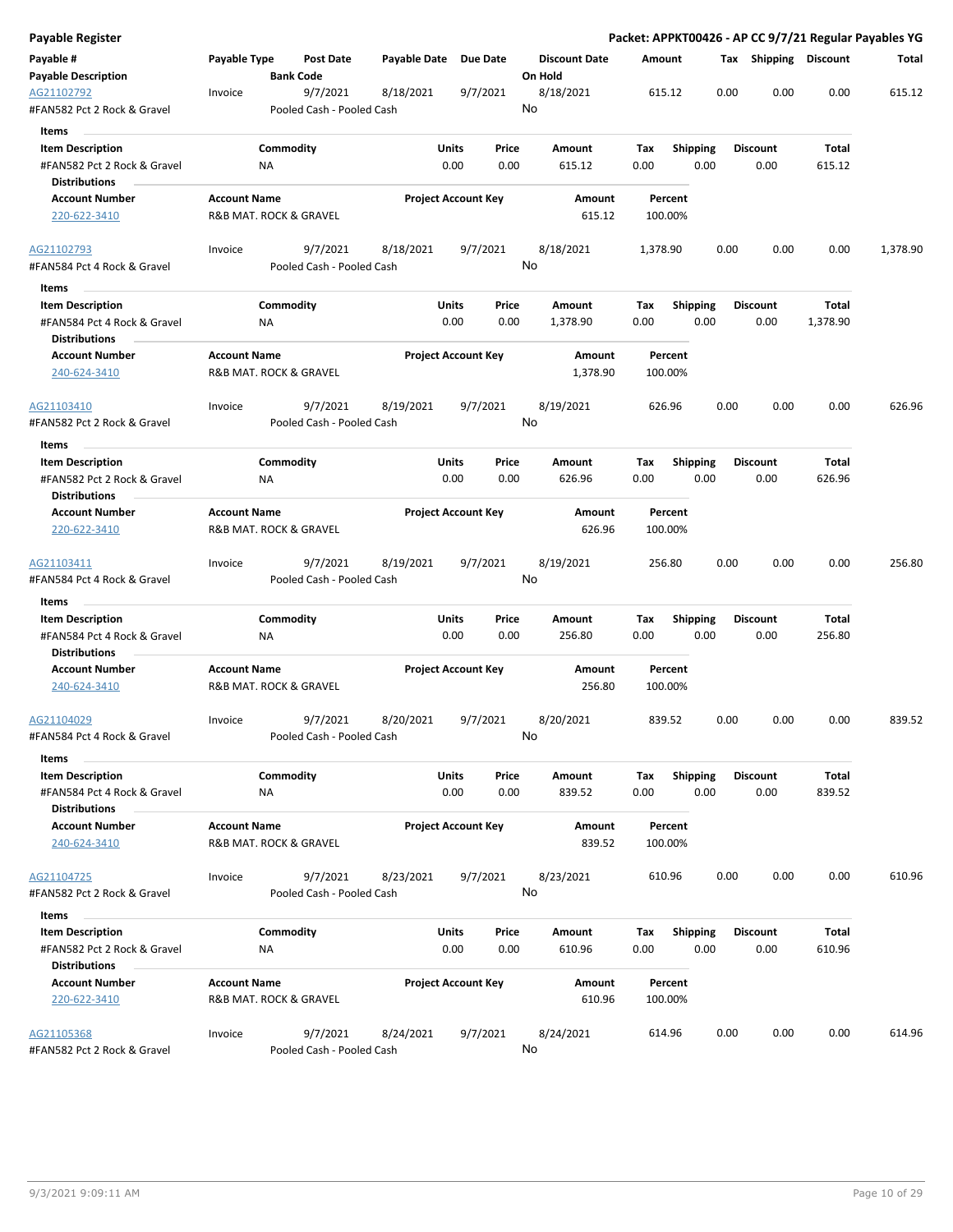|  | Payable Register |  |
|--|------------------|--|
|  |                  |  |

**Payable Register Packet: APPKT00426 - AP CC 9/7/21 Regular Payables YG**

| Payable #                   | Payable Type           | Post Date                 | Payable Date Due Date |                            | <b>Discount Date</b> | Amount  |                 | Тах  | Shipping        | <b>Discount</b> | Total  |
|-----------------------------|------------------------|---------------------------|-----------------------|----------------------------|----------------------|---------|-----------------|------|-----------------|-----------------|--------|
| <b>Payable Description</b>  |                        | <b>Bank Code</b>          |                       |                            | On Hold              |         |                 |      |                 |                 |        |
| Items                       |                        |                           |                       |                            |                      |         |                 |      |                 |                 |        |
| <b>Item Description</b>     |                        | Commodity                 |                       | Units<br>Price             | Amount               | Tax     | <b>Shipping</b> |      | <b>Discount</b> | <b>Total</b>    |        |
| #FAN582 Pct 2 Rock & Gravel | ΝA                     |                           |                       | 0.00<br>0.00               | 614.96               | 0.00    | 0.00            |      | 0.00            | 614.96          |        |
| <b>Distributions</b>        |                        |                           |                       |                            |                      |         |                 |      |                 |                 |        |
| <b>Account Number</b>       | <b>Account Name</b>    |                           |                       | <b>Project Account Key</b> | Amount               | Percent |                 |      |                 |                 |        |
| 220-622-3410                | R&B MAT. ROCK & GRAVEL |                           |                       |                            | 614.96               | 100.00% |                 |      |                 |                 |        |
|                             |                        |                           |                       |                            |                      |         |                 |      |                 |                 |        |
| AG21106678                  | Invoice                | 9/7/2021                  | 8/26/2021             | 9/7/2021                   | 8/26/2021            | 399.12  |                 | 0.00 | 0.00            | 0.00            | 399.12 |
| #FAN582 Pct 2 Rock & Gravel |                        | Pooled Cash - Pooled Cash |                       |                            | No                   |         |                 |      |                 |                 |        |
| Items                       |                        |                           |                       |                            |                      |         |                 |      |                 |                 |        |
| <b>Item Description</b>     |                        | Commodity                 |                       | Units<br>Price             | Amount               | Tax     | <b>Shipping</b> |      | <b>Discount</b> | Total           |        |
| #FAN582 Pct 2 Rock & Gravel | NA                     |                           |                       | 0.00<br>0.00               | 399.12               | 0.00    | 0.00            |      | 0.00            | 399.12          |        |
| <b>Distributions</b>        |                        |                           |                       |                            |                      |         |                 |      |                 |                 |        |
| <b>Account Number</b>       | <b>Account Name</b>    |                           |                       | <b>Project Account Key</b> | Amount               | Percent |                 |      |                 |                 |        |
| 220-622-3410                | R&B MAT. ROCK & GRAVEL |                           |                       |                            | 399.12               | 100.00% |                 |      |                 |                 |        |
|                             |                        |                           |                       |                            |                      |         |                 |      |                 |                 |        |
| AG21106679                  | Invoice                | 9/7/2021                  | 8/26/2021             | 9/7/2021                   | 8/26/2021            | 621.60  |                 | 0.00 | 0.00            | 0.00            | 621.60 |
| #FAN582 Pct 2 Rock & Gravel |                        | Pooled Cash - Pooled Cash |                       |                            | No                   |         |                 |      |                 |                 |        |
|                             |                        |                           |                       |                            |                      |         |                 |      |                 |                 |        |
| Items                       |                        |                           |                       |                            |                      |         |                 |      |                 |                 |        |
| <b>Item Description</b>     |                        | Commodity                 |                       | Price<br>Units             | Amount               | Tax     | <b>Shipping</b> |      | <b>Discount</b> | Total           |        |
| #FAN582 Pct 2 Rock & Gravel | ΝA                     |                           |                       | 0.00<br>0.00               | 621.60               | 0.00    | 0.00            |      | 0.00            | 621.60          |        |
| <b>Distributions</b>        |                        |                           |                       |                            |                      |         |                 |      |                 |                 |        |
| <b>Account Number</b>       | <b>Account Name</b>    |                           |                       | <b>Project Account Key</b> | Amount               | Percent |                 |      |                 |                 |        |
| 220-622-3410                | R&B MAT. ROCK & GRAVEL |                           |                       |                            | 621.60               | 100.00% |                 |      |                 |                 |        |
|                             |                        |                           |                       |                            |                      |         |                 |      |                 |                 |        |
| AG21107304                  | Invoice                | 9/7/2021                  | 8/27/2021             | 9/7/2021                   | 8/27/2021            | 401.28  |                 | 0.00 | 0.00            | 0.00            | 401.28 |
| #FAN582 Pct 2 Rock & Gravel |                        | Pooled Cash - Pooled Cash |                       |                            | No                   |         |                 |      |                 |                 |        |
| Items                       |                        |                           |                       |                            |                      |         |                 |      |                 |                 |        |
| <b>Item Description</b>     |                        | Commodity                 |                       | Units<br>Price             | Amount               | Tax     | Shipping        |      | <b>Discount</b> | <b>Total</b>    |        |
| #FAN582 Pct 2 Rock & Gravel | NA                     |                           |                       | 0.00<br>0.00               | 401.28               | 0.00    | 0.00            |      | 0.00            | 401.28          |        |
| <b>Distributions</b>        |                        |                           |                       |                            |                      |         |                 |      |                 |                 |        |
| <b>Account Number</b>       | <b>Account Name</b>    |                           |                       | <b>Project Account Key</b> | Amount               | Percent |                 |      |                 |                 |        |
| 220-622-3410                | R&B MAT. ROCK & GRAVEL |                           |                       |                            | 401.28               | 100.00% |                 |      |                 |                 |        |
|                             |                        |                           |                       |                            |                      |         |                 |      |                 |                 |        |
| AG21107305                  | Invoice                | 9/7/2021                  | 8/27/2021             | 9/7/2021                   | 8/27/2021            | 622.32  |                 | 0.00 | 0.00            | 0.00            | 622.32 |
| #FAN582 Pct 2 Rock & Gravel |                        | Pooled Cash - Pooled Cash |                       |                            | No                   |         |                 |      |                 |                 |        |
| Items                       |                        |                           |                       |                            |                      |         |                 |      |                 |                 |        |
| <b>Item Description</b>     |                        | Commodity                 |                       | <b>Units</b><br>Price      | Amount               | Tax     | <b>Shipping</b> |      | <b>Discount</b> | <b>Total</b>    |        |
| #FAN582 Pct 2 Rock & Gravel | ΝA                     |                           |                       | 0.00<br>0.00               | 622.32               | 0.00    | 0.00            |      | 0.00            | 622.32          |        |
| <b>Distributions</b>        |                        |                           |                       |                            |                      |         |                 |      |                 |                 |        |
| <b>Account Number</b>       | <b>Account Name</b>    |                           |                       | <b>Project Account Key</b> | Amount               | Percent |                 |      |                 |                 |        |
| 220-622-3410                | R&B MAT. ROCK & GRAVEL |                           |                       |                            | 622.32               | 100.00% |                 |      |                 |                 |        |
|                             |                        |                           |                       |                            |                      |         |                 |      |                 |                 |        |
| AG21107989                  | Invoice                | 9/7/2021                  | 8/30/2021             | 9/7/2021                   | 8/30/2021            | 420.32  |                 | 0.00 | 0.00            | 0.00            | 420.32 |
| #FAN582 Pct 2 Rock & Gravel |                        | Pooled Cash - Pooled Cash |                       |                            | No                   |         |                 |      |                 |                 |        |
|                             |                        |                           |                       |                            |                      |         |                 |      |                 |                 |        |
| Items                       |                        |                           |                       |                            |                      |         |                 |      |                 |                 |        |
| <b>Item Description</b>     |                        | Commodity                 |                       | Units<br>Price             | Amount               | Tax     | <b>Shipping</b> |      | <b>Discount</b> | Total           |        |
| #FAN582 Pct 2 Rock & Gravel | ΝA                     |                           |                       | 0.00<br>0.00               | 420.32               | 0.00    | 0.00            |      | 0.00            | 420.32          |        |
| <b>Distributions</b>        |                        |                           |                       |                            |                      |         |                 |      |                 |                 |        |
| <b>Account Number</b>       | <b>Account Name</b>    |                           |                       | <b>Project Account Key</b> | Amount               | Percent |                 |      |                 |                 |        |
| 220-622-3410                | R&B MAT. ROCK & GRAVEL |                           |                       |                            | 420.32               | 100.00% |                 |      |                 |                 |        |
|                             |                        |                           |                       |                            |                      |         |                 |      |                 |                 |        |
| AG21108609                  | Invoice                | 9/7/2021                  | 8/31/2021             | 9/7/2021                   | 8/31/2021            | 616.48  |                 | 0.00 | 0.00            | 0.00            | 616.48 |
| #FAN582 Pct 2 Rock & Gravel |                        | Pooled Cash - Pooled Cash |                       |                            | No                   |         |                 |      |                 |                 |        |
| Items                       |                        |                           |                       |                            |                      |         |                 |      |                 |                 |        |
| <b>Item Description</b>     |                        | Commodity                 |                       | Units<br>Price             | Amount               | Tax     | <b>Shipping</b> |      | <b>Discount</b> | Total           |        |
| #FAN582 Pct 2 Rock & Gravel | NA                     |                           |                       | 0.00<br>0.00               | 616.48               | 0.00    | 0.00            |      | 0.00            | 616.48          |        |
| <b>Distributions</b>        |                        |                           |                       |                            |                      |         |                 |      |                 |                 |        |
| <b>Account Number</b>       | <b>Account Name</b>    |                           |                       | <b>Project Account Key</b> | Amount               | Percent |                 |      |                 |                 |        |
| 220-622-3410                | R&B MAT. ROCK & GRAVEL |                           |                       |                            | 616.48               | 100.00% |                 |      |                 |                 |        |
|                             |                        |                           |                       |                            |                      |         |                 |      |                 |                 |        |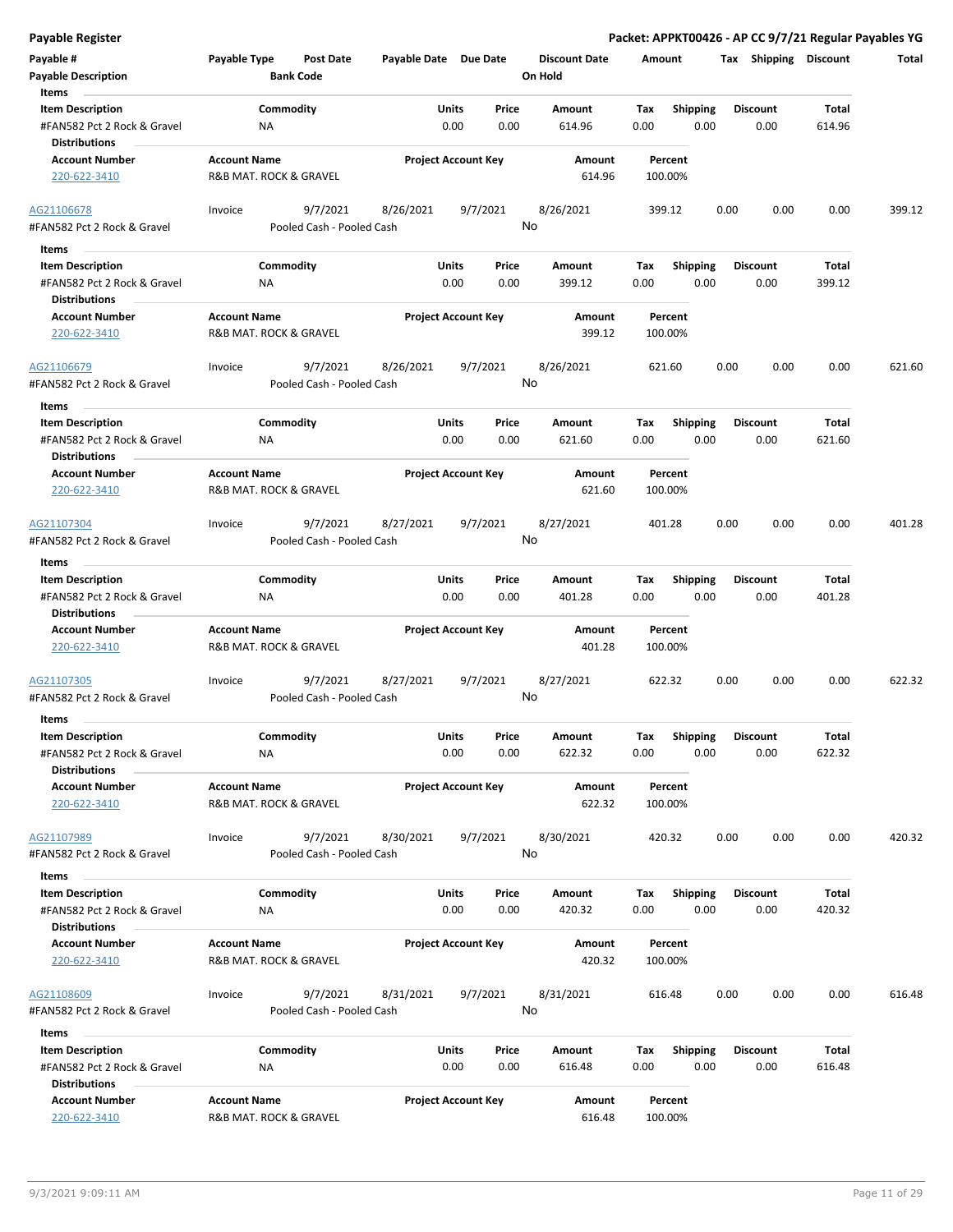| <b>Payable Register</b>                                                              |                                            |                                       |                       |                                 |                                 |                  |                    |                         |      |                         |                       | Packet: APPKT00426 - AP CC 9/7/21 Regular Payables YG |
|--------------------------------------------------------------------------------------|--------------------------------------------|---------------------------------------|-----------------------|---------------------------------|---------------------------------|------------------|--------------------|-------------------------|------|-------------------------|-----------------------|-------------------------------------------------------|
| Payable #<br><b>Payable Description</b>                                              | Payable Type                               | <b>Post Date</b><br><b>Bank Code</b>  | Payable Date Due Date |                                 | <b>Discount Date</b><br>On Hold |                  | Amount             |                         |      |                         | Tax Shipping Discount | Total                                                 |
| Vendor: 00009 - DOUBLE D TRUCK REPAIR                                                |                                            |                                       |                       |                                 |                                 |                  |                    |                         |      |                         | <b>Vendor Total:</b>  | 2,616.01                                              |
| 11963                                                                                | Invoice                                    | 9/7/2021                              | 8/25/2021             | 9/7/2021                        | 8/25/2021                       |                  | 2,353.78           |                         | 0.00 | 0.00                    | 0.00                  | 2,353.78                                              |
| Pct 2 2015 INTL clutch repair<br>Items                                               |                                            | Pooled Cash - Pooled Cash             |                       |                                 | No                              |                  |                    |                         |      |                         |                       |                                                       |
| <b>Item Description</b>                                                              |                                            | Commodity                             |                       | Units<br>Price                  | Amount                          |                  | Tax                | <b>Shipping</b>         |      | <b>Discount</b>         | Total                 |                                                       |
| Pct 2 2015 INTL clutch repair                                                        |                                            | NA                                    |                       | 0.00<br>0.00                    | 2,353.78                        |                  | 0.00               | 0.00                    |      | 0.00                    | 2,353.78              |                                                       |
| <b>Distributions</b>                                                                 |                                            |                                       |                       |                                 |                                 |                  |                    |                         |      |                         |                       |                                                       |
| <b>Account Number</b>                                                                | <b>Account Name</b>                        |                                       |                       | <b>Project Account Key</b>      |                                 | Amount           | Percent            |                         |      |                         |                       |                                                       |
| 220-622-4580                                                                         |                                            | <b>R&amp;M MACHINERY PARTS</b>        |                       |                                 |                                 | 2,353.78         | 100.00%            |                         |      |                         |                       |                                                       |
| 11970<br>Pct 2 1999 INTL clutch adjustment                                           | Invoice                                    | 9/7/2021<br>Pooled Cash - Pooled Cash | 8/27/2021             | 9/7/2021                        | 8/27/2021<br>No                 |                  | 262.23             |                         | 0.00 | 0.00                    | 0.00                  | 262.23                                                |
| Items                                                                                |                                            |                                       |                       |                                 |                                 |                  |                    |                         |      |                         |                       |                                                       |
| <b>Item Description</b><br>Pct 2 1999 INTL clutch adjustment<br><b>Distributions</b> |                                            | Commodity<br>NA                       |                       | Units<br>Price<br>0.00<br>0.00  | Amount<br>262.23                |                  | Tax<br>0.00        | <b>Shipping</b><br>0.00 |      | <b>Discount</b><br>0.00 | Total<br>262.23       |                                                       |
| <b>Account Number</b><br>220-622-4580                                                | <b>Account Name</b>                        | <b>R&amp;M MACHINERY PARTS</b>        |                       | <b>Project Account Key</b>      |                                 | Amount<br>262.23 | Percent<br>100.00% |                         |      |                         |                       |                                                       |
| Vendor: 00195 - FIX & FEED BONHAM/COMMERCE                                           |                                            |                                       |                       |                                 |                                 |                  |                    |                         |      |                         | <b>Vendor Total:</b>  | 854.49                                                |
| 2107-115936                                                                          | Invoice                                    | 9/7/2021                              | 7/30/2021             | 9/7/2021                        | 7/30/2021                       |                  | 33.46              |                         | 0.00 | 0.00                    | 0.00                  | 33.46                                                 |
| Pct 4 ball valve/parts                                                               |                                            | Pooled Cash - Pooled Cash             |                       |                                 | No                              |                  |                    |                         |      |                         |                       |                                                       |
| Items                                                                                |                                            |                                       |                       |                                 |                                 |                  |                    |                         |      |                         |                       |                                                       |
| <b>Item Description</b>                                                              |                                            | Commodity                             |                       | Units<br>Price                  | Amount                          |                  | Tax                | <b>Shipping</b>         |      | <b>Discount</b>         | Total                 |                                                       |
| Pct 4 ball valve/parts<br><b>Distributions</b>                                       |                                            | <b>NA</b>                             |                       | 0.00<br>0.00                    | 33.46                           |                  | 0.00               | 0.00                    |      | 0.00                    | 33.46                 |                                                       |
| <b>Account Number</b>                                                                | <b>Account Name</b>                        |                                       |                       | <b>Project Account Key</b>      |                                 | Amount           | Percent            |                         |      |                         |                       |                                                       |
| 240-624-4580                                                                         |                                            | <b>R&amp;M MACHINERY PARTS</b>        |                       |                                 |                                 | 33.46            | 100.00%            |                         |      |                         |                       |                                                       |
| 2108-121067                                                                          | Invoice                                    | 9/7/2021                              | 8/2/2021              | 9/7/2021                        | 8/2/2021                        |                  | 7.99               |                         | 0.00 | 0.00                    | 0.00                  | 7.99                                                  |
| Pct 4 liquid tape                                                                    |                                            | Pooled Cash - Pooled Cash             |                       |                                 | No                              |                  |                    |                         |      |                         |                       |                                                       |
| Items                                                                                |                                            |                                       |                       |                                 |                                 |                  |                    |                         |      |                         |                       |                                                       |
| <b>Item Description</b>                                                              |                                            | Commodity                             |                       | Units<br>Price                  | Amount                          |                  | Tax                | <b>Shipping</b>         |      | <b>Discount</b>         | Total                 |                                                       |
| Pct 4 liquid tape<br><b>Distributions</b>                                            |                                            | NA                                    |                       | 0.00<br>0.00                    | 7.99                            |                  | 0.00               | 0.00                    |      | 0.00                    | 7.99                  |                                                       |
| <b>Account Number</b>                                                                | <b>Account Name</b>                        |                                       |                       | <b>Project Account Key</b>      |                                 | Amount           | Percent            |                         |      |                         |                       |                                                       |
| 240-624-3400                                                                         | <b>SHOP SUPPLIES</b>                       |                                       |                       |                                 |                                 | 7.99             | 100.00%            |                         |      |                         |                       |                                                       |
| 2108-121547                                                                          | Invoice                                    | 9/7/2021                              | 8/2/2021              | 9/7/2021                        | 8/2/2021<br>No                  |                  | 246.35             |                         | 0.00 | 0.00                    | 0.00                  | 246.35                                                |
| CH lumber                                                                            |                                            | Pooled Cash - Pooled Cash             |                       |                                 |                                 |                  |                    |                         |      |                         |                       |                                                       |
| Items                                                                                |                                            |                                       |                       |                                 |                                 |                  |                    |                         |      |                         |                       |                                                       |
| <b>Item Description</b><br>CH lumber                                                 |                                            | Commodity<br>Goods                    |                       | Units<br>Price<br>65.00<br>3.79 | Amount<br>246.35                |                  | Tax<br>0.00        | <b>Shipping</b><br>0.00 |      | <b>Discount</b><br>0.00 | Total<br>246.35       |                                                       |
| <b>Distributions</b>                                                                 |                                            |                                       |                       |                                 |                                 |                  |                    |                         |      |                         |                       |                                                       |
| <b>Account Number</b><br>690-669-1650                                                | <b>Account Name</b><br><b>CONSTRUCTION</b> |                                       |                       | <b>Project Account Key</b>      |                                 | Amount<br>246.35 | Percent<br>100.00% |                         |      |                         |                       |                                                       |
| 2108-121749                                                                          |                                            | 9/7/2021                              |                       |                                 | 8/2/2021                        |                  | 31.99              |                         | 0.00 | 0.00                    | 0.00                  | 31.99                                                 |
| CH lumber                                                                            | Invoice                                    | Pooled Cash - Pooled Cash             | 8/2/2021              | 9/7/2021                        | No                              |                  |                    |                         |      |                         |                       |                                                       |
| Items                                                                                |                                            |                                       |                       |                                 |                                 |                  |                    |                         |      |                         |                       |                                                       |
| <b>Item Description</b>                                                              |                                            | Commodity                             |                       | Units<br>Price                  | Amount                          |                  | Tax                | <b>Shipping</b>         |      | <b>Discount</b>         | Total                 |                                                       |
| CH lumber                                                                            |                                            | Goods                                 |                       | 1.00<br>31.99                   | 31.99                           |                  | 0.00               | 0.00                    |      | 0.00                    | 31.99                 |                                                       |
| <b>Distributions</b>                                                                 |                                            |                                       |                       |                                 |                                 |                  |                    |                         |      |                         |                       |                                                       |
| <b>Account Number</b><br>690-669-1650                                                | <b>Account Name</b><br><b>CONSTRUCTION</b> |                                       |                       | <b>Project Account Key</b>      |                                 | Amount<br>31.99  | Percent<br>100.00% |                         |      |                         |                       |                                                       |
| 2108-129153                                                                          | Invoice                                    | 9/7/2021                              | 8/6/2021              | 9/7/2021                        | 8/6/2021                        |                  | 17.56              |                         | 0.00 | 0.00                    | 0.00                  | 17.56                                                 |
| Pct 1 sakrete                                                                        |                                            | Pooled Cash - Pooled Cash             |                       |                                 | No                              |                  |                    |                         |      |                         |                       |                                                       |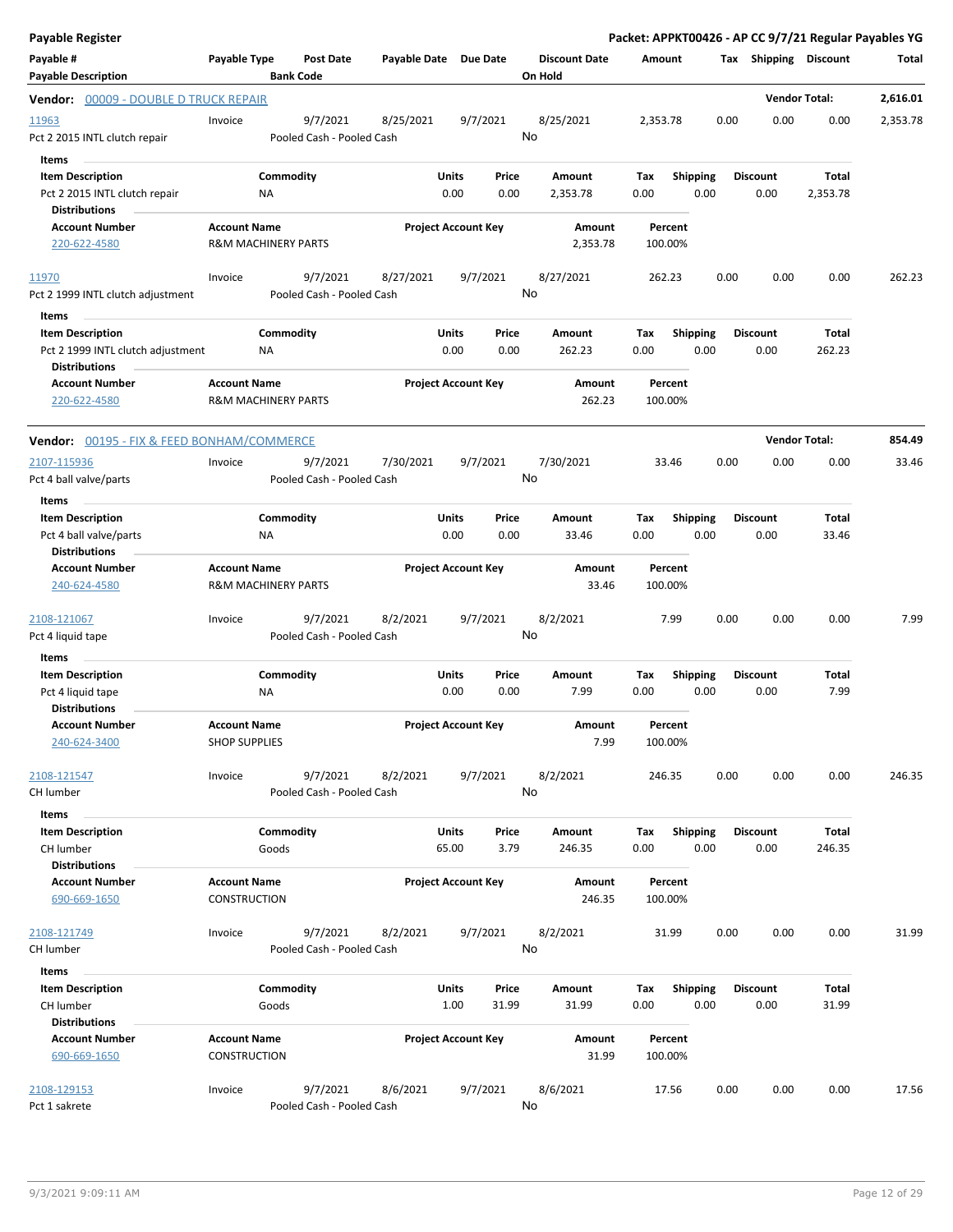| Payable #<br><b>Payable Description</b><br>Items                     | Payable Type                                          | <b>Post Date</b><br><b>Bank Code</b>  | Payable Date Due Date |                                 | <b>Discount Date</b><br>On Hold | Amount             |                         |      | Tax Shipping            | <b>Discount</b>       | Total |
|----------------------------------------------------------------------|-------------------------------------------------------|---------------------------------------|-----------------------|---------------------------------|---------------------------------|--------------------|-------------------------|------|-------------------------|-----------------------|-------|
| <b>Item Description</b>                                              |                                                       | Commodity                             |                       | Units<br>Price                  | Amount                          | Tax                | <b>Shipping</b>         |      | <b>Discount</b>         | Total                 |       |
| Pct 1 sakrete                                                        | Goods                                                 |                                       |                       | 4.00<br>4.39                    | 17.56                           | 0.00               | 0.00                    |      | 0.00                    | 17.56                 |       |
| <b>Distributions</b>                                                 |                                                       |                                       |                       |                                 |                                 |                    |                         |      |                         |                       |       |
| <b>Account Number</b><br>210-621-3430                                | <b>Account Name</b>                                   | R&B MAT. HARDWARE & LUMBER            |                       | <b>Project Account Key</b>      | Amount<br>17.56                 | Percent<br>100.00% |                         |      |                         |                       |       |
| 2108-135299<br>Pct 4 water                                           | Invoice                                               | 9/7/2021<br>Pooled Cash - Pooled Cash | 8/9/2021              | 9/7/2021                        | 8/9/2021<br>No                  | 3.99               |                         | 0.00 | 0.00                    | 0.00                  | 3.99  |
| Items                                                                |                                                       |                                       |                       |                                 |                                 |                    |                         |      |                         |                       |       |
| <b>Item Description</b>                                              |                                                       | Commodity                             |                       | Units<br>Price                  | Amount                          | Tax                | <b>Shipping</b>         |      | <b>Discount</b>         | Total                 |       |
| Pct 4 water                                                          | Goods                                                 |                                       |                       | 1.00<br>3.99                    | 3.99                            | 0.00               | 0.00                    |      | 0.00                    | 3.99                  |       |
| <b>Distributions</b>                                                 |                                                       |                                       |                       |                                 |                                 |                    |                         |      |                         |                       |       |
| <b>Account Number</b><br>240-624-3400                                | <b>Account Name</b><br><b>SHOP SUPPLIES</b>           |                                       |                       | <b>Project Account Key</b>      | Amount<br>3.99                  | Percent<br>100.00% |                         |      |                         |                       |       |
| <u>2108-135321</u><br>Pct 4 brass elbow/nipple                       | Invoice                                               | 9/7/2021<br>Pooled Cash - Pooled Cash | 8/9/2021              | 9/7/2021                        | 8/9/2021<br>No                  | 12.18              |                         | 0.00 | 0.00                    | 0.00                  | 12.18 |
| Items                                                                |                                                       |                                       |                       |                                 |                                 |                    |                         |      |                         |                       |       |
| <b>Item Description</b>                                              |                                                       | Commodity                             |                       | Units<br>Price                  | Amount                          | Tax                | <b>Shipping</b>         |      | <b>Discount</b>         | Total                 |       |
| Pct 4 brass elbow/nipple                                             | ΝA                                                    |                                       |                       | 0.00<br>0.00                    | 12.18                           | 0.00               | 0.00                    |      | 0.00                    | 12.18                 |       |
| <b>Distributions</b>                                                 |                                                       |                                       |                       |                                 |                                 |                    |                         |      |                         |                       |       |
| <b>Account Number</b>                                                | <b>Account Name</b>                                   |                                       |                       | <b>Project Account Key</b>      | Amount                          | Percent            |                         |      |                         |                       |       |
| 240-624-3400                                                         | <b>SHOP SUPPLIES</b>                                  |                                       |                       |                                 | 12.18                           | 100.00%            |                         |      |                         |                       |       |
| 2108-142422<br>Pct 4 test plug for water truck                       | Invoice                                               | 9/7/2021<br>Pooled Cash - Pooled Cash | 8/12/2021             | 9/7/2021                        | 8/12/2021<br>No                 | 7.59               |                         | 0.00 | 0.00                    | 0.00                  | 7.59  |
| Items                                                                |                                                       |                                       |                       |                                 |                                 |                    |                         |      |                         |                       |       |
| <b>Item Description</b>                                              |                                                       | Commodity                             |                       | Units<br>Price                  | Amount                          | Tax                | <b>Shipping</b>         |      | <b>Discount</b>         | Total                 |       |
| Pct 4 test plug for water truck<br><b>Distributions</b>              | Goods                                                 |                                       |                       | 1.00<br>7.59                    | 7.59                            | 0.00               | 0.00                    |      | 0.00                    | 7.59                  |       |
| <b>Account Number</b><br>240-624-4580                                | <b>Account Name</b><br><b>R&amp;M MACHINERY PARTS</b> |                                       |                       | <b>Project Account Key</b>      | Amount<br>7.59                  | Percent<br>100.00% |                         |      |                         |                       |       |
| <u>2108-142496</u><br>Pct 2 wire rope                                | Invoice                                               | 9/7/2021<br>Pooled Cash - Pooled Cash | 8/12/2021             | 9/7/2021                        | 8/12/2021<br>No                 | 53.97              |                         | 0.00 | 0.00                    | 0.00                  | 53.97 |
| <b>Items</b>                                                         |                                                       |                                       |                       |                                 |                                 |                    |                         |      |                         |                       |       |
| <b>Item Description</b><br>Pct 2 wire rope<br><b>Distributions</b>   | Goods                                                 | Commodity                             |                       | Units<br>Price<br>15.00<br>3.60 | Amount<br>53.97                 | Tax<br>0.00        | <b>Shipping</b><br>0.00 |      | <b>Discount</b><br>0.00 | <b>Total</b><br>53.97 |       |
| <b>Account Number</b><br>220-622-3400                                | <b>Account Name</b><br><b>SHOP SUPPLIES</b>           |                                       |                       | <b>Project Account Key</b>      | Amount<br>53.97                 | Percent<br>100.00% |                         |      |                         |                       |       |
| 2108-149814<br>Pct 1 oil/welding rod                                 | Invoice                                               | 9/7/2021<br>Pooled Cash - Pooled Cash | 8/16/2021             | 9/7/2021                        | 8/16/2021<br>No                 | 33.33              |                         | 0.00 | 0.00                    | 0.00                  | 33.33 |
| Items                                                                |                                                       |                                       |                       |                                 |                                 |                    |                         |      |                         |                       |       |
| <b>Item Description</b><br>Pct 1 oil                                 | Goods                                                 | Commodity                             |                       | Units<br>Price<br>1.00<br>16.99 | Amount<br>16.99                 | Tax<br>0.00        | <b>Shipping</b><br>0.00 |      | <b>Discount</b><br>0.00 | Total<br>16.99        |       |
| <b>Distributions</b><br><b>Account Number</b><br>210-621-4570        | <b>Account Name</b><br>R&M MACHINERY GAS & OIL        |                                       |                       | <b>Project Account Key</b>      | Amount<br>16.99                 | Percent<br>100.00% |                         |      |                         |                       |       |
| Items                                                                |                                                       |                                       |                       |                                 |                                 |                    |                         |      |                         |                       |       |
| <b>Item Description</b><br>Pct 1 welding rod<br><b>Distributions</b> | Goods                                                 | Commodity                             |                       | Units<br>Price<br>1.00<br>16.34 | Amount<br>16.34                 | Tax<br>0.00        | <b>Shipping</b><br>0.00 |      | <b>Discount</b><br>0.00 | <b>Total</b><br>16.34 |       |
| <b>Account Number</b><br>210-621-3400                                | <b>Account Name</b><br><b>SHOP SUPPLIES</b>           |                                       |                       | <b>Project Account Key</b>      | Amount<br>16.34                 | Percent<br>100.00% |                         |      |                         |                       |       |
| 2108-149905<br>Pct 4 power cord/switch                               | Invoice                                               | 9/7/2021<br>Pooled Cash - Pooled Cash | 8/16/2021             | 9/7/2021                        | 8/16/2021<br>No                 | 22.09              |                         | 0.00 | 0.00                    | 0.00                  | 22.09 |

**Payable Register Packet: APPKT00426 - AP CC 9/7/21 Regular Payables YG**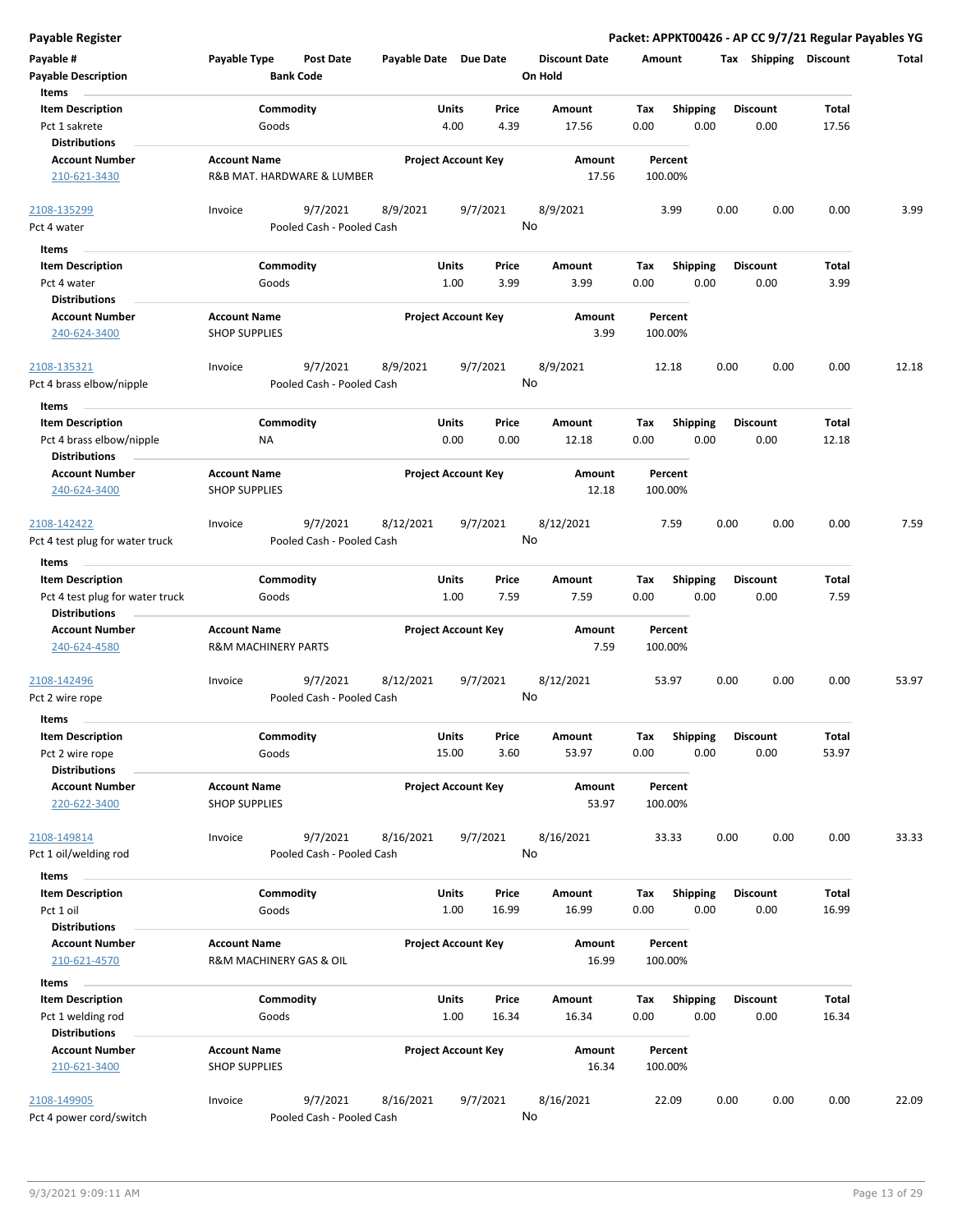| Payable #                                         | Payable Type                   | <b>Post Date</b>                      | Payable Date Due Date |                            |       | <b>Discount Date</b> | Amount  |                 | Tax  | <b>Shipping</b> | <b>Discount</b> | <b>Total</b> |
|---------------------------------------------------|--------------------------------|---------------------------------------|-----------------------|----------------------------|-------|----------------------|---------|-----------------|------|-----------------|-----------------|--------------|
| <b>Payable Description</b>                        |                                | <b>Bank Code</b>                      |                       |                            |       | On Hold              |         |                 |      |                 |                 |              |
| Items                                             |                                |                                       |                       |                            |       |                      |         |                 |      |                 |                 |              |
| <b>Item Description</b>                           |                                | Commodity                             |                       | Units                      | Price | Amount               | Tax     | Shipping        |      | <b>Discount</b> | Total           |              |
| Pct 4 power cord/switch                           | ΝA                             |                                       |                       | 0.00                       | 0.00  | 22.09                | 0.00    | 0.00            |      | 0.00            | 22.09           |              |
| <b>Distributions</b>                              |                                |                                       |                       |                            |       |                      |         |                 |      |                 |                 |              |
| <b>Account Number</b>                             | <b>Account Name</b>            |                                       |                       | <b>Project Account Key</b> |       | Amount               | Percent |                 |      |                 |                 |              |
| 240-624-3400                                      | <b>SHOP SUPPLIES</b>           |                                       |                       |                            |       | 22.09                | 100.00% |                 |      |                 |                 |              |
|                                                   |                                |                                       |                       |                            |       | 8/16/2021            |         |                 |      |                 |                 |              |
| 2108-150778<br>S Annex keys for new door          | Invoice                        | 9/7/2021<br>Pooled Cash - Pooled Cash | 8/16/2021             | 9/7/2021                   | No    |                      | 11.94   |                 | 0.00 | 0.00            | 0.00            | 11.94        |
|                                                   |                                |                                       |                       |                            |       |                      |         |                 |      |                 |                 |              |
| Items                                             |                                |                                       |                       |                            |       |                      |         |                 |      |                 |                 |              |
| <b>Item Description</b>                           |                                | Commodity                             |                       | <b>Units</b>               | Price | Amount               | Tax     | <b>Shipping</b> |      | <b>Discount</b> | Total           |              |
| S Annex keys for new door<br><b>Distributions</b> | Goods                          |                                       |                       | 6.00                       | 1.99  | 11.94                | 0.00    | 0.00            |      | 0.00            | 11.94           |              |
| <b>Account Number</b>                             | <b>Account Name</b>            |                                       |                       | <b>Project Account Key</b> |       | Amount               | Percent |                 |      |                 |                 |              |
| 100-513-4500                                      | <b>R&amp;M BUILDING</b>        |                                       |                       |                            |       | 11.94                | 100.00% |                 |      |                 |                 |              |
|                                                   |                                |                                       |                       |                            |       |                      |         |                 |      |                 |                 |              |
| <u>2108-151912</u>                                | Invoice                        | 9/7/2021                              | 8/17/2021             | 9/7/2021                   |       | 8/17/2021            | 94.75   |                 | 0.00 | 0.00            | 0.00            | 94.75        |
| CH lumber                                         |                                | Pooled Cash - Pooled Cash             |                       |                            | No    |                      |         |                 |      |                 |                 |              |
|                                                   |                                |                                       |                       |                            |       |                      |         |                 |      |                 |                 |              |
| Items<br><b>Item Description</b>                  |                                | Commodity                             |                       | Units                      | Price | Amount               | Tax     | <b>Shipping</b> |      | Discount        | Total           |              |
| CH lumber                                         | Goods                          |                                       |                       | 25.00                      | 3.79  | 94.75                | 0.00    | 0.00            |      | 0.00            | 94.75           |              |
| <b>Distributions</b>                              |                                |                                       |                       |                            |       |                      |         |                 |      |                 |                 |              |
| <b>Account Number</b>                             | <b>Account Name</b>            |                                       |                       | <b>Project Account Key</b> |       | Amount               | Percent |                 |      |                 |                 |              |
| 690-669-1650                                      | CONSTRUCTION                   |                                       |                       |                            |       | 94.75                | 100.00% |                 |      |                 |                 |              |
|                                                   |                                |                                       |                       |                            |       |                      |         |                 |      |                 |                 |              |
| 2108-153525                                       | Invoice                        | 9/7/2021                              | 8/18/2021             | 9/7/2021                   |       | 8/18/2021            | 119.96  |                 | 0.00 | 0.00            | 0.00            | 119.96       |
| Pct 4 hydraulic fluid                             |                                | Pooled Cash - Pooled Cash             |                       |                            | No    |                      |         |                 |      |                 |                 |              |
| Items                                             |                                |                                       |                       |                            |       |                      |         |                 |      |                 |                 |              |
| <b>Item Description</b>                           |                                | Commodity                             |                       | Units                      | Price | Amount               | Tax     | <b>Shipping</b> |      | <b>Discount</b> | Total           |              |
| Pct 4 hydraulic fluid                             | Goods                          |                                       |                       | 4.00                       | 29.99 | 119.96               | 0.00    | 0.00            |      | 0.00            | 119.96          |              |
| <b>Distributions</b>                              |                                |                                       |                       |                            |       |                      |         |                 |      |                 |                 |              |
| <b>Account Number</b>                             | <b>Account Name</b>            |                                       |                       | <b>Project Account Key</b> |       | Amount               | Percent |                 |      |                 |                 |              |
| 240-624-4580                                      | <b>R&amp;M MACHINERY PARTS</b> |                                       |                       |                            |       | 119.96               | 100.00% |                 |      |                 |                 |              |
|                                                   |                                |                                       |                       |                            |       |                      |         |                 |      |                 |                 |              |
| 2108-154276                                       | Invoice                        | 9/7/2021                              | 8/18/2021             | 9/7/2021                   |       | 8/18/2021            | 21.98   |                 | 0.00 | 0.00            | 0.00            | 21.98        |
| Pct 1 tail light                                  |                                | Pooled Cash - Pooled Cash             |                       |                            | No    |                      |         |                 |      |                 |                 |              |
| Items                                             |                                |                                       |                       |                            |       |                      |         |                 |      |                 |                 |              |
| <b>Item Description</b>                           |                                | Commodity                             |                       | Units                      | Price | Amount               | Тах     | <b>Shipping</b> |      | <b>Discount</b> | Total           |              |
| Pct 1 tail light                                  | Goods                          |                                       |                       | 2.00                       | 10.99 | 21.98                | 0.00    | 0.00            |      | 0.00            | 21.98           |              |
| <b>Distributions</b>                              |                                |                                       |                       |                            |       |                      |         |                 |      |                 |                 |              |
| <b>Account Number</b>                             | <b>Account Name</b>            |                                       |                       | <b>Project Account Key</b> |       | Amount               | Percent |                 |      |                 |                 |              |
| 210-621-4580                                      | <b>R&amp;M MACHINERY PARTS</b> |                                       |                       |                            |       | 21.98                | 100.00% |                 |      |                 |                 |              |
|                                                   |                                |                                       |                       |                            |       |                      |         |                 |      |                 |                 |              |
| 2108-163911                                       | Invoice                        | 9/7/2021                              | 8/23/2021             | 9/7/2021                   |       | 8/23/2021            | 21.27   |                 | 0.00 | 0.00            | 0.00            | 21.27        |
| Pct 3 hitch pin                                   |                                | Pooled Cash - Pooled Cash             |                       |                            | No    |                      |         |                 |      |                 |                 |              |
| Items                                             |                                |                                       |                       |                            |       |                      |         |                 |      |                 |                 |              |
| <b>Item Description</b>                           |                                | Commodity                             |                       | Units                      | Price | Amount               | Tax     | Shipping        |      | <b>Discount</b> | Total           |              |
| Pct 3 hitch pin                                   | ΝA                             |                                       |                       | 0.00                       | 0.00  | 21.27                | 0.00    | 0.00            |      | 0.00            | 21.27           |              |
| <b>Distributions</b>                              |                                |                                       |                       |                            |       |                      |         |                 |      |                 |                 |              |
| <b>Account Number</b>                             | <b>Account Name</b>            |                                       |                       | <b>Project Account Key</b> |       | Amount               | Percent |                 |      |                 |                 |              |
| 230-623-4580                                      | <b>R&amp;M MACHINERY PARTS</b> |                                       |                       |                            |       | 21.27                | 100.00% |                 |      |                 |                 |              |
|                                                   |                                |                                       |                       |                            |       |                      |         |                 |      |                 |                 |              |
| 2108-165119                                       | Invoice                        | 9/7/2021                              | 8/24/2021             | 9/7/2021                   |       | 8/24/2021            |         | 20.73           | 0.00 | 0.00            | 0.00            | 20.73        |
| Pct 1 PVC pipes                                   |                                | Pooled Cash - Pooled Cash             |                       |                            | No    |                      |         |                 |      |                 |                 |              |
| Items                                             |                                |                                       |                       |                            |       |                      |         |                 |      |                 |                 |              |
| <b>Item Description</b>                           |                                | Commodity                             |                       | <b>Units</b>               | Price | Amount               | Tax     | Shipping        |      | <b>Discount</b> | Total           |              |
| Pct 1 PVC pipes                                   | <b>NA</b>                      |                                       |                       | 0.00                       | 0.00  | 20.73                | 0.00    | 0.00            |      | 0.00            | 20.73           |              |
| <b>Distributions</b>                              |                                |                                       |                       |                            |       |                      |         |                 |      |                 |                 |              |
| <b>Account Number</b>                             | <b>Account Name</b>            |                                       |                       | <b>Project Account Key</b> |       | Amount               | Percent |                 |      |                 |                 |              |
| 210-621-3430                                      |                                | R&B MAT. HARDWARE & LUMBER            |                       |                            |       | 20.73                | 100.00% |                 |      |                 |                 |              |

**Payable Register Packet: APPKT00426 - AP CC 9/7/21 Regular Payables YG**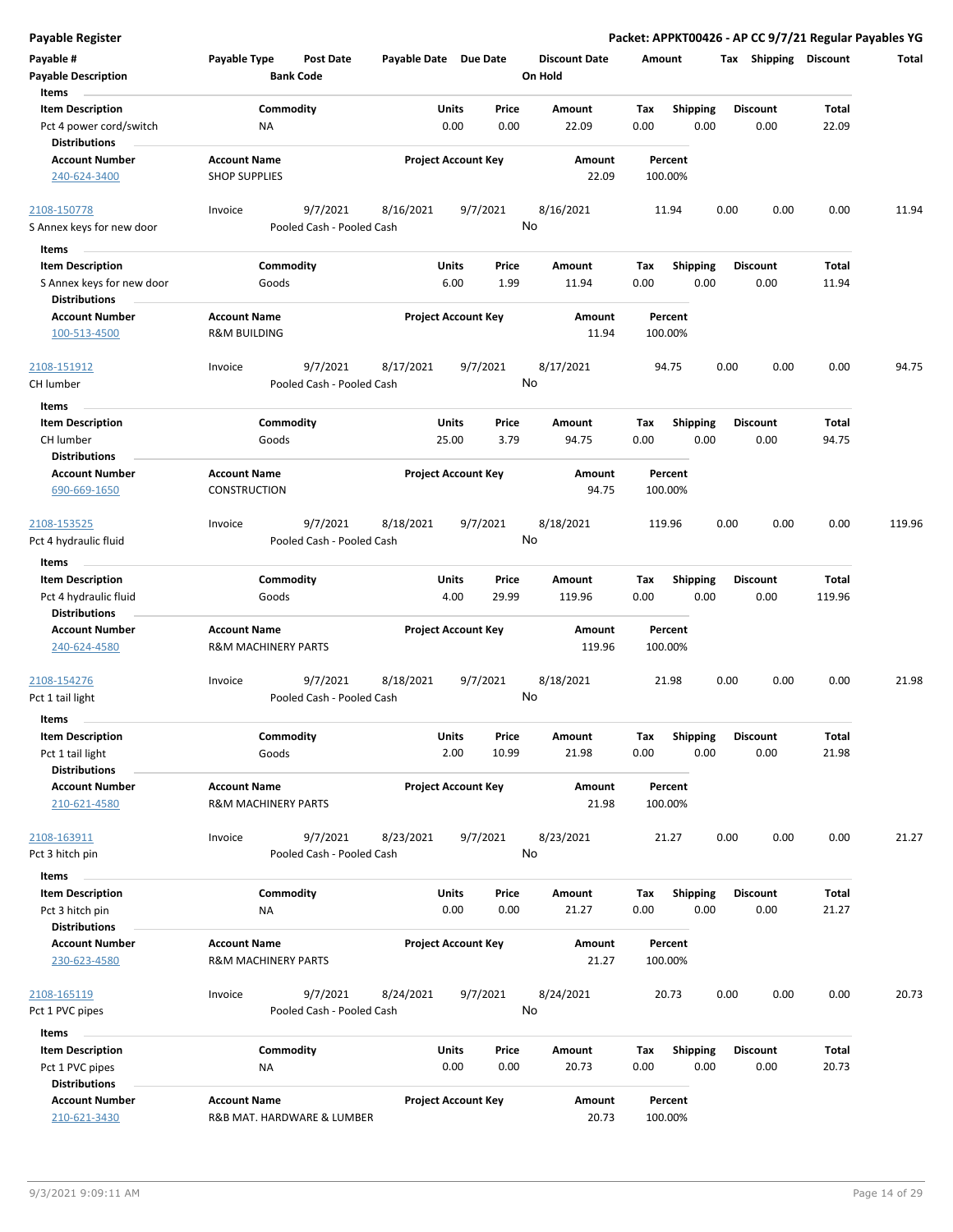| <b>Payable Register</b>                                       |                                             |                                       |              |                                |                                 | Packet: APPKT00426 - AP CC 9/7/21 Regular Payables YG |                         |                         |                      |          |
|---------------------------------------------------------------|---------------------------------------------|---------------------------------------|--------------|--------------------------------|---------------------------------|-------------------------------------------------------|-------------------------|-------------------------|----------------------|----------|
| Payable #<br><b>Payable Description</b>                       | Payable Type                                | Post Date<br><b>Bank Code</b>         | Payable Date | Due Date                       | <b>Discount Date</b><br>On Hold | Amount                                                |                         | Tax Shipping Discount   |                      | Total    |
| 2108-165215<br>Pct 1 PVC couple                               | Invoice                                     | 9/7/2021<br>Pooled Cash - Pooled Cash | 8/24/2021    | 9/7/2021                       | 8/24/2021<br>No                 | 39.98                                                 | 0.00                    | 0.00                    | 0.00                 | 39.98    |
| Items                                                         |                                             |                                       |              |                                |                                 |                                                       |                         |                         |                      |          |
| <b>Item Description</b>                                       |                                             | Commodity                             |              | Units<br>Price                 | Amount                          | Tax                                                   | <b>Shipping</b>         | <b>Discount</b>         | Total                |          |
| Pct 1 PVC couple                                              |                                             | Goods                                 |              | 2.00<br>19.99                  | 39.98                           | 0.00                                                  | 0.00                    | 0.00                    | 39.98                |          |
| <b>Distributions</b><br><b>Account Number</b>                 | <b>Account Name</b>                         |                                       |              | <b>Project Account Key</b>     | Amount                          | Percent                                               |                         |                         |                      |          |
| 210-621-3430                                                  |                                             | R&B MAT. HARDWARE & LUMBER            |              |                                | 39.98                           | 100.00%                                               |                         |                         |                      |          |
| 2108-168044                                                   | Invoice                                     | 9/7/2021                              | 8/25/2021    | 9/7/2021                       | 8/25/2021                       | 11.12                                                 | 0.00                    | 0.00                    | 0.00                 | 11.12    |
| Pct 1 fastners                                                |                                             | Pooled Cash - Pooled Cash             |              |                                | No                              |                                                       |                         |                         |                      |          |
| Items                                                         |                                             |                                       |              |                                |                                 |                                                       |                         |                         |                      |          |
| <b>Item Description</b>                                       |                                             | Commodity                             |              | Units<br>Price                 | Amount                          | Tax                                                   | <b>Shipping</b>         | <b>Discount</b>         | Total                |          |
| Pct 1 fastners<br><b>Distributions</b>                        |                                             | ΝA                                    |              | 0.00<br>0.00                   | 11.12                           | 0.00                                                  | 0.00                    | 0.00                    | 11.12                |          |
| <b>Account Number</b><br>210-621-4580                         | <b>Account Name</b>                         | <b>R&amp;M MACHINERY PARTS</b>        |              | <b>Project Account Key</b>     | Amount<br>11.12                 | Percent<br>100.00%                                    |                         |                         |                      |          |
| 2108-179270<br>Pct 1 fasteners/level/c-clamp                  | Invoice                                     | 9/7/2021<br>Pooled Cash - Pooled Cash | 8/31/2021    | 8/31/2021                      | 8/31/2021<br>No                 | 42.26                                                 | 0.00                    | 0.00                    | 0.00                 | 42.26    |
| Items                                                         |                                             |                                       |              |                                |                                 |                                                       |                         |                         |                      |          |
| <b>Item Description</b><br>Pct 1 fasteners/level/c-clamp      |                                             | Commodity<br>ΝA                       |              | Units<br>Price<br>0.00<br>0.00 | Amount<br>42.26                 | Tax<br>0.00                                           | <b>Shipping</b><br>0.00 | <b>Discount</b><br>0.00 | Total<br>42.26       |          |
| <b>Distributions</b>                                          |                                             |                                       |              |                                |                                 |                                                       |                         |                         |                      |          |
| <b>Account Number</b><br>210-621-3400                         | <b>Account Name</b><br><b>SHOP SUPPLIES</b> |                                       |              | <b>Project Account Key</b>     | Amount<br>42.26                 | Percent<br>100.00%                                    |                         |                         |                      |          |
| <b>Vendor: 00236 - FUNCTION 4, LLC</b>                        |                                             |                                       |              |                                |                                 |                                                       |                         |                         | <b>Vendor Total:</b> | 217.02   |
| <b>INV885384</b><br>Copies 8/4-9/3/21                         | Invoice                                     | 9/7/2021<br>Pooled Cash - Pooled Cash | 8/31/2021    | 9/7/2021                       | 8/31/2021<br>No                 | 217.02                                                | 0.00                    | 0.00                    | 0.00                 | 217.02   |
| Items                                                         |                                             |                                       |              |                                |                                 |                                                       |                         |                         |                      |          |
| <b>Item Description</b>                                       |                                             | Commodity                             |              | Units<br>Price                 | Amount                          | Tax                                                   | <b>Shipping</b>         | <b>Discount</b>         | Total                |          |
| Copies 8/4-9/3/21<br><b>Distributions</b>                     |                                             | NA.                                   |              | 0.00<br>0.00                   | 217.02                          | 0.00                                                  | 0.00                    | 0.00                    | 217.02               |          |
| <b>Account Number</b>                                         | <b>Account Name</b>                         |                                       |              | <b>Project Account Key</b>     | Amount                          | Percent                                               |                         |                         |                      |          |
| 100-665-3150                                                  | <b>COPIER RENTAL</b>                        |                                       |              |                                | 68.92                           | 31.76%                                                |                         |                         |                      |          |
| 100-499-3150                                                  | <b>COPIER EXPENSE</b>                       |                                       |              |                                | 6.23                            | 2.87%                                                 |                         |                         |                      |          |
| 100-510-3150                                                  | <b>COPIER RENTAL</b>                        |                                       |              |                                | 96.05                           | 44.26%                                                |                         |                         |                      |          |
| 100-513-3150                                                  | <b>COPIER RENTAL</b>                        |                                       |              |                                | 28.89                           | 13.31%                                                |                         |                         |                      |          |
| 100-590-3150                                                  | <b>COPIER RENTAL</b>                        |                                       |              |                                | 1.85                            | 0.85%                                                 |                         |                         |                      |          |
| 100-575-3150                                                  | <b>COPIER RENTAL</b>                        |                                       |              |                                | 3.68                            | 1.70%                                                 |                         |                         |                      |          |
| 100-475-3150                                                  | <b>COPIER EXPENSE</b>                       |                                       |              |                                | 4.55                            | 2.10%                                                 |                         |                         |                      |          |
| 100-410-3150                                                  | <b>COPIER RENTAL</b>                        |                                       |              |                                | 6.85                            | 3.16%                                                 |                         |                         |                      |          |
| Vendor: 00512 - GAYLON P. RIDDELS LAW FIRM, PC                |                                             |                                       |              |                                |                                 |                                                       |                         |                         | <b>Vendor Total:</b> | 5,350.08 |
| <b>INV0002954</b>                                             | Invoice                                     | 9/7/2021                              | 8/26/2021    | 9/7/2021                       | 8/26/2021                       | 737.83                                                | 0.00                    | 0.00                    | 0.00                 | 737.83   |
| J-2021-008 JD Dst Ct 6/14-8/16/21                             |                                             | Pooled Cash - Pooled Cash             |              |                                | No                              |                                                       |                         |                         |                      |          |
| Items                                                         |                                             |                                       |              |                                |                                 |                                                       |                         |                         |                      |          |
| <b>Item Description</b>                                       |                                             | Commodity                             |              | Units<br>Price                 | Amount                          | Tax                                                   | Shipping                | <b>Discount</b>         | Total                |          |
| J-2021-008 JD Dst Ct 6/14-8/16/21<br><b>Distributions</b>     |                                             | NA                                    |              | 0.00<br>0.00                   | 737.83                          | 0.00                                                  | 0.00                    | 0.00                    | 737.83               |          |
| <b>Account Number</b>                                         | <b>Account Name</b>                         |                                       |              | <b>Project Account Key</b>     | Amount                          | Percent                                               |                         |                         |                      |          |
| 100-435-4320                                                  |                                             | <b>ATTORNEY FEES JUVENILE</b>         |              |                                | 737.83                          | 100.00%                                               |                         |                         |                      |          |
| <b>INV0002968</b><br>CR-19-27055 Lewis Dst Ct 10/16/19-8/4/21 | Invoice                                     | 9/7/2021<br>Pooled Cash - Pooled Cash | 8/26/2021    | 9/7/2021                       | 8/26/2021<br>No                 | 3,928.25                                              | 0.00                    | 0.00                    | 0.00                 | 3,928.25 |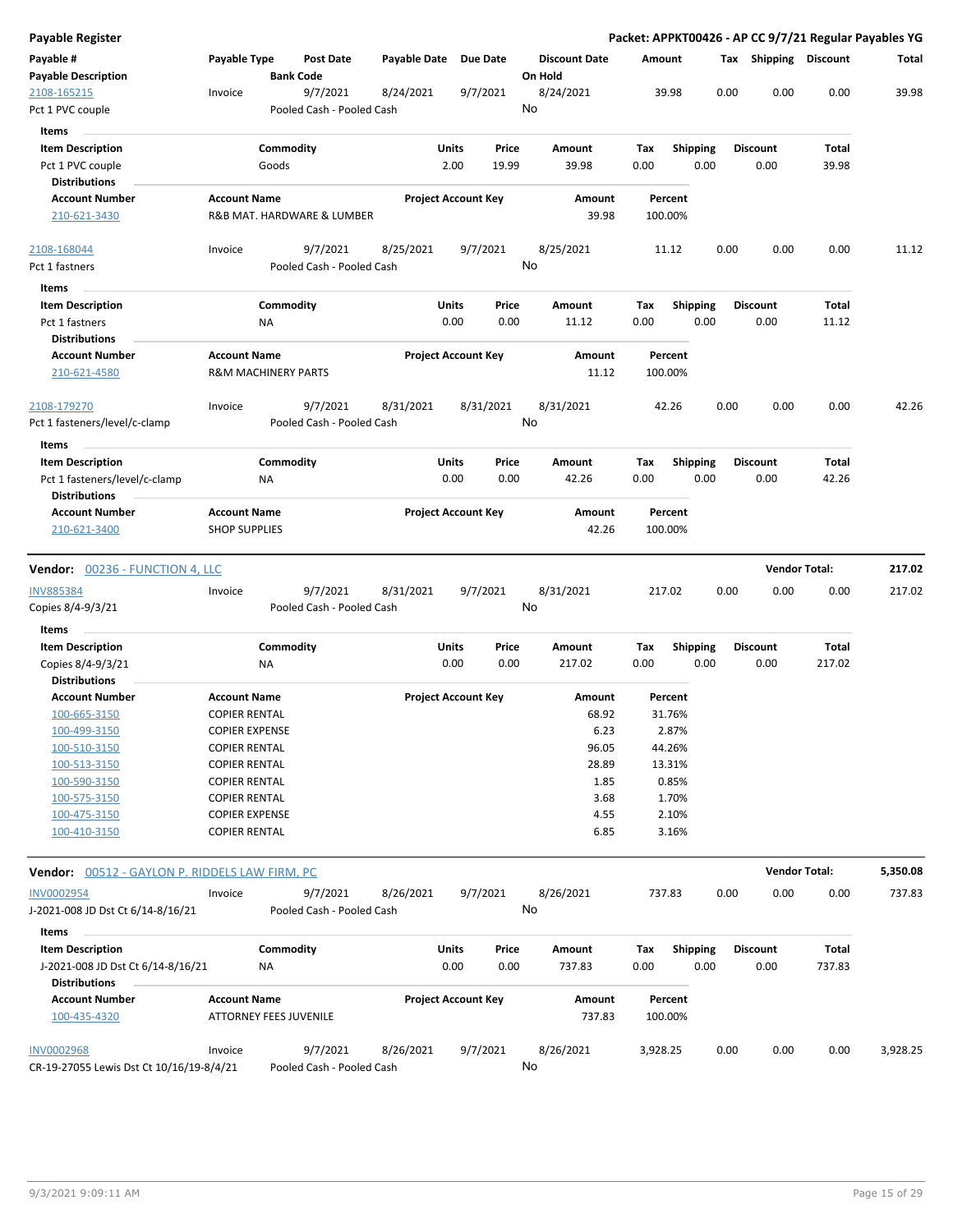| Payable Register                                                                                  |                                             |                                      |                                        |                            |               |                                 |                    |                         |      |                         | Packet: APPKT00426 - AP CC 9/7/21 Regular Payables YG |          |
|---------------------------------------------------------------------------------------------------|---------------------------------------------|--------------------------------------|----------------------------------------|----------------------------|---------------|---------------------------------|--------------------|-------------------------|------|-------------------------|-------------------------------------------------------|----------|
| Payable #<br><b>Payable Description</b>                                                           | Payable Type                                | <b>Post Date</b><br><b>Bank Code</b> |                                        | Payable Date Due Date      |               | <b>Discount Date</b><br>On Hold | Amount             |                         |      | Tax Shipping Discount   |                                                       | Total    |
| Items<br><b>Item Description</b><br>CR-19-27055 Lewis Dst Ct 10/16/19-8/4/21 NA                   |                                             | Commodity                            |                                        | Units<br>0.00              | Price<br>0.00 | Amount<br>3,928.25              | Tax<br>0.00        | <b>Shipping</b><br>0.00 |      | <b>Discount</b><br>0.00 | Total<br>3,928.25                                     |          |
| <b>Distributions</b><br><b>Account Number</b><br>100-435-4370                                     | <b>Account Name</b><br><b>ATTORNEY FEES</b> |                                      |                                        | <b>Project Account Key</b> |               | Amount<br>3,928.25              | Percent<br>100.00% |                         |      |                         |                                                       |          |
| <b>INV0002969</b><br>CR-21-27956 Bailey Dst Ct 1/1-8/18/21                                        | Invoice                                     | 9/7/2021                             | 8/26/2021<br>Pooled Cash - Pooled Cash |                            | 9/7/2021      | 8/26/2021<br>No                 | 684.00             |                         | 0.00 | 0.00                    | 0.00                                                  | 684.00   |
|                                                                                                   |                                             |                                      |                                        |                            |               |                                 |                    |                         |      |                         |                                                       |          |
| Items<br><b>Item Description</b><br>CR-21-27956 Bailey Dst Ct 1/1-8/18/21<br><b>Distributions</b> |                                             | Commodity<br><b>NA</b>               |                                        | Units<br>0.00              | Price<br>0.00 | Amount<br>684.00                | Tax<br>0.00        | <b>Shipping</b><br>0.00 |      | <b>Discount</b><br>0.00 | <b>Total</b><br>684.00                                |          |
| <b>Account Number</b><br>100-435-4370                                                             | <b>Account Name</b><br><b>ATTORNEY FEES</b> |                                      |                                        | <b>Project Account Key</b> |               | Amount<br>684.00                | Percent<br>100.00% |                         |      |                         |                                                       |          |
| Vendor: 00314 - GRAHAM INTERNATIONAL INC.                                                         |                                             |                                      |                                        |                            |               |                                 |                    |                         |      |                         | <b>Vendor Total:</b>                                  | 37.11    |
| 01P610811<br>#12108 Pct 1 quick release                                                           | Invoice                                     | 9/7/2021                             | 8/30/2021<br>Pooled Cash - Pooled Cash |                            | 9/7/2021      | 8/30/2021<br>No                 | 37.11              |                         | 0.00 | 0.00                    | 0.00                                                  | 37.11    |
| Items                                                                                             |                                             |                                      |                                        |                            |               |                                 |                    |                         |      |                         |                                                       |          |
| <b>Item Description</b><br>#12108 Pct 1 quick release                                             |                                             | Commodity<br>ΝA                      |                                        | Units<br>0.00              | Price<br>0.00 | Amount<br>37.11                 | Tax<br>0.00        | <b>Shipping</b><br>0.00 |      | <b>Discount</b><br>0.00 | Total<br>37.11                                        |          |
| <b>Distributions</b>                                                                              |                                             |                                      |                                        | <b>Project Account Key</b> |               |                                 | Percent            |                         |      |                         |                                                       |          |
| <b>Account Number</b><br>210-621-4580                                                             | <b>Account Name</b>                         | <b>R&amp;M MACHINERY PARTS</b>       |                                        |                            |               | Amount<br>37.11                 | 100.00%            |                         |      |                         |                                                       |          |
| Vendor: 00010 - HOLLAND, JORDAN PLLC                                                              |                                             |                                      |                                        |                            |               |                                 |                    |                         |      |                         | <b>Vendor Total:</b>                                  | 9,952.50 |
| INV0002922<br>50742 Simmons Co Ct@Law                                                             | Invoice                                     | 9/7/2021                             | 8/26/2021<br>Pooled Cash - Pooled Cash |                            | 9/7/2021      | 8/26/2021<br>No                 | 300.00             |                         | 0.00 | 0.00                    | 0.00                                                  | 300.00   |
| Items                                                                                             |                                             |                                      |                                        |                            |               |                                 |                    |                         |      |                         |                                                       |          |
| <b>Item Description</b>                                                                           |                                             | Commodity                            |                                        | Units                      | Price         | Amount                          | Tax                | Shipping                |      | <b>Discount</b>         | Total                                                 |          |
| 50742 Simmons Co Ct@Law<br><b>Distributions</b>                                                   |                                             | ΝA                                   |                                        | 0.00                       | 0.00          | 300.00                          | 0.00               | 0.00                    |      | 0.00                    | 300.00                                                |          |
| <b>Account Number</b><br>100-410-4240                                                             | <b>Account Name</b>                         | <b>INDIGENT ATTORNEY FEES</b>        |                                        | <b>Project Account Key</b> |               | <b>Amount</b><br>300.00         | Percent<br>100.00% |                         |      |                         |                                                       |          |
| INV0002923<br>50500 Williams Co Ct@Law                                                            | Invoice                                     | 9/7/2021                             | 8/26/2021<br>Pooled Cash - Pooled Cash |                            | 9/7/2021      | 8/26/2021<br>No                 | 175.00             |                         | 0.00 | 0.00                    | 0.00                                                  | 175.00   |
| Items                                                                                             |                                             |                                      |                                        |                            |               |                                 |                    |                         |      |                         |                                                       |          |
| <b>Item Description</b><br>50500 Williams Co Ct@Law<br><b>Distributions</b>                       |                                             | Commodity<br>NA                      |                                        | Units<br>0.00              | Price<br>0.00 | Amount<br>175.00                | Tax<br>0.00        | <b>Shipping</b><br>0.00 |      | <b>Discount</b><br>0.00 | Total<br>175.00                                       |          |
| <b>Account Number</b><br>100-410-4240                                                             | <b>Account Name</b>                         | <b>INDIGENT ATTORNEY FEES</b>        |                                        | <b>Project Account Key</b> |               | Amount<br>175.00                | Percent<br>100.00% |                         |      |                         |                                                       |          |
| <b>INV0002926</b><br>FA-20-44842 CGG Dst Ct 3/9-8/19/21                                           | Invoice                                     | 9/7/2021                             | 8/19/2021<br>Pooled Cash - Pooled Cash |                            | 9/7/2021      | 8/19/2021<br>No                 | 272.00             |                         | 0.00 | 0.00                    | 0.00                                                  | 272.00   |
| Items                                                                                             |                                             |                                      |                                        |                            |               |                                 |                    |                         |      |                         |                                                       |          |
| <b>Item Description</b><br>FA-20-44842 CGG Dst Ct 3/9-8/19/21<br><b>Distributions</b>             |                                             | Commodity<br>NA                      |                                        | Units<br>0.00              | Price<br>0.00 | Amount<br>272.00                | Tax<br>0.00        | <b>Shipping</b><br>0.00 |      | <b>Discount</b><br>0.00 | Total<br>272.00                                       |          |
| <b>Account Number</b><br>100-435-4360                                                             | <b>Account Name</b>                         | ATTORNEY FEES- CPS CASES             |                                        | <b>Project Account Key</b> |               | Amount<br>272.00                | Percent<br>100.00% |                         |      |                         |                                                       |          |
| <b>INV0002953</b><br>CR-19-27185 Peeler Dst Ct 8/3-26/21                                          | Invoice                                     | 9/7/2021                             | 8/25/2021<br>Pooled Cash - Pooled Cash |                            | 9/7/2021      | 8/25/2021<br>No                 | 250.75             |                         | 0.00 | 0.00                    | 0.00                                                  | 250.75   |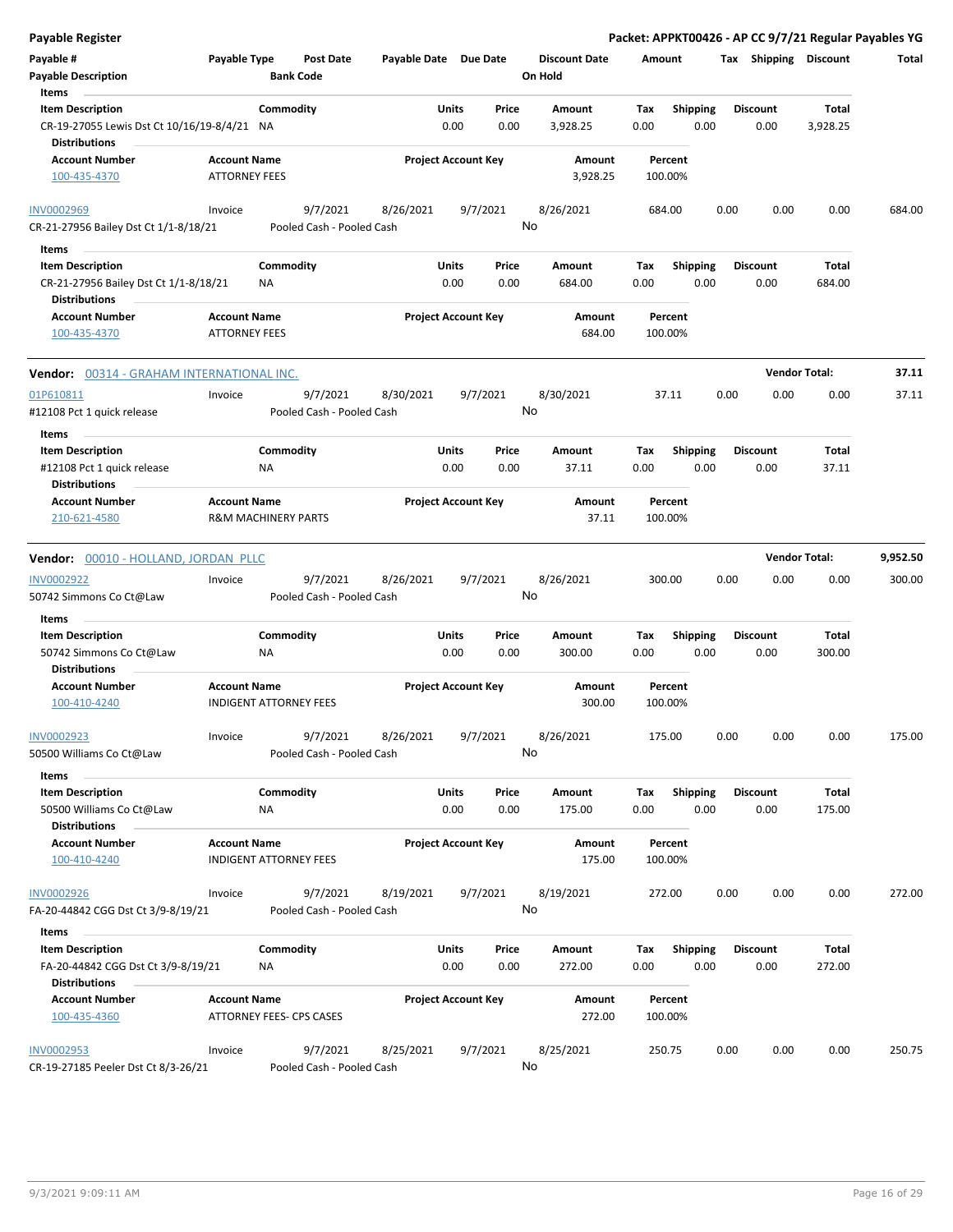| <b>Payable Register</b>                                                                         |                                             |                  |                                       |                       |                            |               |                                 |             |                         |      |                         |                   | Packet: APPKT00426 - AP CC 9/7/21 Regular Payables YG |
|-------------------------------------------------------------------------------------------------|---------------------------------------------|------------------|---------------------------------------|-----------------------|----------------------------|---------------|---------------------------------|-------------|-------------------------|------|-------------------------|-------------------|-------------------------------------------------------|
| Payable #<br><b>Payable Description</b>                                                         | Payable Type                                | <b>Bank Code</b> | Post Date                             | Payable Date Due Date |                            |               | <b>Discount Date</b><br>On Hold | Amount      |                         |      | Tax Shipping Discount   |                   | Total                                                 |
| Items                                                                                           |                                             |                  |                                       |                       |                            |               |                                 |             |                         |      |                         |                   |                                                       |
| <b>Item Description</b><br>CR-19-27185 Peeler Dst Ct 8/3-26/21                                  |                                             | Commodity<br>ΝA  |                                       |                       | Units<br>0.00              | Price<br>0.00 | Amount<br>250.75                | Tax<br>0.00 | Shipping<br>0.00        |      | <b>Discount</b><br>0.00 | Total<br>250.75   |                                                       |
| <b>Distributions</b>                                                                            |                                             |                  |                                       |                       |                            |               |                                 |             |                         |      |                         |                   |                                                       |
| <b>Account Number</b><br>100-435-4370                                                           | <b>Account Name</b><br><b>ATTORNEY FEES</b> |                  |                                       |                       | <b>Project Account Key</b> |               | Amount<br>250.75                |             | Percent<br>100.00%      |      |                         |                   |                                                       |
| <b>INV0002967</b><br>CR-21-28104 Collins Dst Ct 6/2-8/26/21                                     | Invoice                                     |                  | 9/7/2021<br>Pooled Cash - Pooled Cash | 8/23/2021             |                            | 9/7/2021      | 8/23/2021<br>No                 |             | 981.75                  | 0.00 | 0.00                    | 0.00              | 981.75                                                |
| Items                                                                                           |                                             |                  |                                       |                       |                            |               |                                 |             |                         |      |                         |                   |                                                       |
| <b>Item Description</b>                                                                         |                                             | Commodity        |                                       |                       | Units                      | Price         | Amount                          | Тах         | <b>Shipping</b>         |      | <b>Discount</b>         | Total             |                                                       |
| CR-21-28104 Collins Dst Ct 6/2-8/26/21<br><b>Distributions</b>                                  |                                             | ΝA               |                                       |                       | 0.00                       | 0.00          | 981.75                          | 0.00        | 0.00                    |      | 0.00                    | 981.75            |                                                       |
| <b>Account Number</b><br>100-435-4370                                                           | <b>Account Name</b><br><b>ATTORNEY FEES</b> |                  |                                       |                       | <b>Project Account Key</b> |               | Amount<br>981.75                |             | Percent<br>100.00%      |      |                         |                   |                                                       |
| <b>INV0002970</b><br>CR-19-27200 Little Dst Ct 10/1/20-8/19/21                                  | Invoice                                     |                  | 9/7/2021<br>Pooled Cash - Pooled Cash | 8/25/2021             |                            | 9/7/2021      | 8/25/2021<br>No                 | 3,395.75    |                         | 0.00 | 0.00                    | 0.00              | 3,395.75                                              |
| Items                                                                                           |                                             |                  |                                       |                       |                            |               |                                 |             |                         |      |                         |                   |                                                       |
| <b>Item Description</b><br>CR-19-27200 Little Dst Ct 10/1/20-8/19/21 NA<br><b>Distributions</b> |                                             | Commodity        |                                       |                       | Units<br>0.00              | Price<br>0.00 | Amount<br>3,395.75              | Tax<br>0.00 | <b>Shipping</b><br>0.00 |      | Discount<br>0.00        | Total<br>3,395.75 |                                                       |
| <b>Account Number</b>                                                                           | <b>Account Name</b>                         |                  |                                       |                       | <b>Project Account Key</b> |               | Amount                          |             | Percent                 |      |                         |                   |                                                       |
| 100-435-4370                                                                                    | <b>ATTORNEY FEES</b>                        |                  |                                       |                       |                            |               | 3,395.75                        |             | 100.00%                 |      |                         |                   |                                                       |
| INV0002971                                                                                      | Invoice                                     |                  | 9/7/2021                              | 8/25/2021             |                            | 9/7/2021      | 8/25/2021                       |             | 986.00                  | 0.00 | 0.00                    | 0.00              | 986.00                                                |
| CR-20-27884 Simmons Dst Ct 3/3-8/24/21                                                          |                                             |                  | Pooled Cash - Pooled Cash             |                       |                            |               | No                              |             |                         |      |                         |                   |                                                       |
| Items                                                                                           |                                             |                  |                                       |                       |                            |               |                                 |             |                         |      |                         |                   |                                                       |
| <b>Item Description</b>                                                                         |                                             | Commodity        |                                       |                       | Units                      | Price         | Amount                          | Tax         | <b>Shipping</b>         |      | <b>Discount</b>         | Total             |                                                       |
| CR-20-27884 Simmons Dst Ct 3/3-8/24/21<br><b>Distributions</b>                                  |                                             | ΝA               |                                       |                       | 0.00                       | 0.00          | 986.00                          | 0.00        | 0.00                    |      | 0.00                    | 986.00            |                                                       |
| <b>Account Number</b><br>100-435-4370                                                           | <b>Account Name</b><br><b>ATTORNEY FEES</b> |                  |                                       |                       | <b>Project Account Key</b> |               | Amount<br>986.00                |             | Percent<br>100.00%      |      |                         |                   |                                                       |
| INV0002972                                                                                      | Invoice                                     |                  | 9/7/2021                              | 8/18/2021             |                            | 9/7/2021      | 8/18/2021                       | 1,109.25    |                         | 0.00 | 0.00                    | 0.00              | 1,109.25                                              |
| CR-21-28076 Harris Dst Ct 6/16-8/18/21                                                          |                                             |                  | Pooled Cash - Pooled Cash             |                       |                            |               | No                              |             |                         |      |                         |                   |                                                       |
| Items                                                                                           |                                             |                  |                                       |                       |                            |               |                                 |             |                         |      |                         |                   |                                                       |
| <b>Item Description</b>                                                                         |                                             | Commodity        |                                       |                       | Units                      | Price         | Amount                          | Tax         | Shipping                |      | <b>Discount</b>         | Total             |                                                       |
| CR-21-28076 Harris Dst Ct 6/16-8/18/21<br><b>Distributions</b>                                  |                                             | ΝA               |                                       |                       | 0.00                       | 0.00          | 1,109.25                        | 0.00        | 0.00                    |      | 0.00                    | 1,109.25          |                                                       |
| <b>Account Number</b>                                                                           | <b>Account Name</b>                         |                  |                                       |                       | <b>Project Account Key</b> |               | Amount                          |             | Percent                 |      |                         |                   |                                                       |
| 100-435-4370                                                                                    | <b>ATTORNEY FEES</b>                        |                  |                                       |                       |                            |               | 1,109.25                        |             | 100.00%                 |      |                         |                   |                                                       |
| <b>INV0002973</b>                                                                               | Invoice                                     |                  | 9/7/2021                              | 8/18/2021             |                            | 9/7/2021      | 8/18/2021                       |             | 412.25                  | 0.00 | 0.00                    | 0.00              | 412.25                                                |
| CR-21-28148-1 Dunham Dst Ct 7/13-8/18/21                                                        |                                             |                  | Pooled Cash - Pooled Cash             |                       |                            |               | No                              |             |                         |      |                         |                   |                                                       |
| Items                                                                                           |                                             |                  |                                       |                       |                            |               |                                 |             |                         |      |                         |                   |                                                       |
| <b>Item Description</b>                                                                         |                                             | Commodity        |                                       |                       | <b>Units</b>               | Price         | Amount                          | Tax         | <b>Shipping</b>         |      | <b>Discount</b>         | Total             |                                                       |
| CR-21-28148-1 Dunham Dst Ct 7/13-8/18/ NA<br><b>Distributions</b>                               |                                             |                  |                                       |                       | 0.00                       | 0.00          | 412.25                          | 0.00        | 0.00                    |      | 0.00                    | 412.25            |                                                       |
| <b>Account Number</b>                                                                           | <b>Account Name</b>                         |                  |                                       |                       | <b>Project Account Key</b> |               | Amount                          |             | Percent                 |      |                         |                   |                                                       |
| 100-435-4370                                                                                    | <b>ATTORNEY FEES</b>                        |                  |                                       |                       |                            |               | 412.25                          |             | 100.00%                 |      |                         |                   |                                                       |
| <b>INV0002974</b><br>CR-20-27834 Allen Dst Ct 5/24-8/12/21                                      | Invoice                                     |                  | 9/7/2021<br>Pooled Cash - Pooled Cash | 8/23/2021             |                            | 9/7/2021      | 8/23/2021<br>No                 |             | 586.50                  | 0.00 | 0.00                    | 0.00              | 586.50                                                |
| Items                                                                                           |                                             |                  |                                       |                       |                            |               |                                 |             |                         |      |                         |                   |                                                       |
| <b>Item Description</b><br>CR-20-27834 Allen Dst Ct 5/24-8/12/21<br><b>Distributions</b>        |                                             | Commodity<br>NA  |                                       |                       | Units<br>0.00              | Price<br>0.00 | Amount<br>586.50                | Tax<br>0.00 | <b>Shipping</b><br>0.00 |      | <b>Discount</b><br>0.00 | Total<br>586.50   |                                                       |
| <b>Account Number</b>                                                                           | <b>Account Name</b>                         |                  |                                       |                       | <b>Project Account Key</b> |               | Amount                          |             | Percent                 |      |                         |                   |                                                       |
| 100-435-4370                                                                                    | <b>ATTORNEY FEES</b>                        |                  |                                       |                       |                            |               | 586.50                          |             | 100.00%                 |      |                         |                   |                                                       |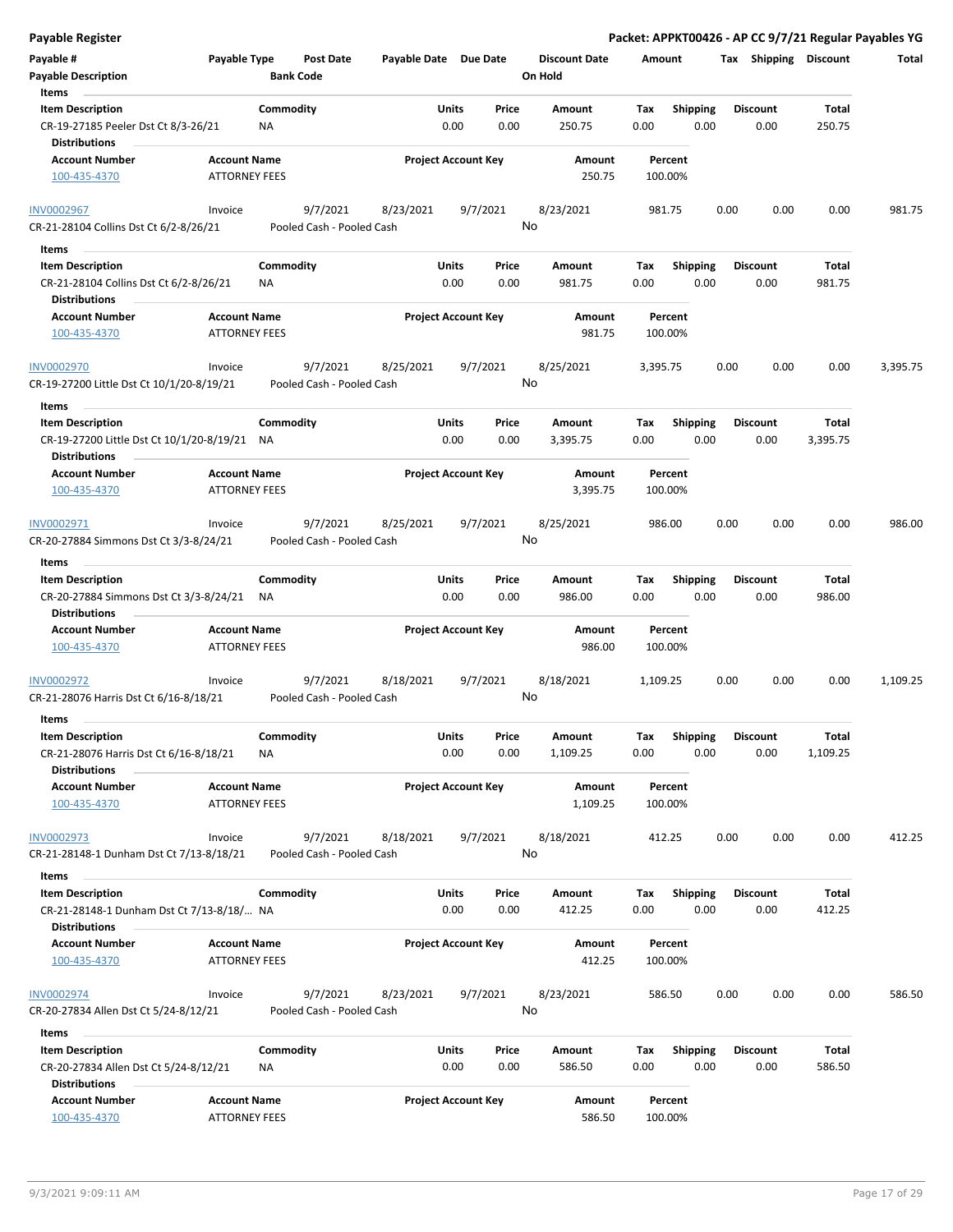| <b>Payable Register</b>                                                                 |                                             |                  |                                       |              |                            |                 |                                 |             |                         |      |                         |                      | Packet: APPKT00426 - AP CC 9/7/21 Regular Payables YG |
|-----------------------------------------------------------------------------------------|---------------------------------------------|------------------|---------------------------------------|--------------|----------------------------|-----------------|---------------------------------|-------------|-------------------------|------|-------------------------|----------------------|-------------------------------------------------------|
| Payable #<br><b>Payable Description</b>                                                 | Payable Type                                | <b>Bank Code</b> | <b>Post Date</b>                      | Payable Date |                            | <b>Due Date</b> | <b>Discount Date</b><br>On Hold |             | Amount                  |      | Tax Shipping Discount   |                      | Total                                                 |
| INV0002975<br>CR-20-27750 Thomison Dst Ct 4/20-8/12/21                                  | Invoice                                     |                  | 9/7/2021<br>Pooled Cash - Pooled Cash | 8/23/2021    |                            | 9/7/2021        | 8/23/2021<br>No                 |             | 905.25                  | 0.00 | 0.00                    | 0.00                 | 905.25                                                |
| Items                                                                                   |                                             |                  |                                       |              |                            |                 |                                 |             |                         |      |                         |                      |                                                       |
| <b>Item Description</b><br>CR-20-27750 Thomison Dst Ct 4/20-8/12/ NA                    |                                             | Commodity        |                                       |              | Units<br>0.00              | Price<br>0.00   | Amount<br>905.25                | Tax<br>0.00 | <b>Shipping</b><br>0.00 |      | <b>Discount</b><br>0.00 | Total<br>905.25      |                                                       |
| <b>Distributions</b>                                                                    |                                             |                  |                                       |              |                            |                 |                                 |             |                         |      |                         |                      |                                                       |
| <b>Account Number</b><br>100-435-4370                                                   | <b>Account Name</b><br><b>ATTORNEY FEES</b> |                  |                                       |              | <b>Project Account Key</b> |                 | Amount<br>905.25                |             | Percent<br>100.00%      |      |                         |                      |                                                       |
| <b>INV0002976</b>                                                                       | Invoice                                     |                  | 9/7/2021                              | 8/18/2021    |                            | 9/7/2021        | 8/18/2021                       |             | 238.00                  | 0.00 | 0.00                    | 0.00                 | 238.00                                                |
| CR-20-27801 Petty Dst Ct 7/15-8/4/21                                                    |                                             |                  | Pooled Cash - Pooled Cash             |              |                            |                 | No                              |             |                         |      |                         |                      |                                                       |
| Items                                                                                   |                                             |                  |                                       |              |                            |                 |                                 |             |                         |      |                         |                      |                                                       |
| <b>Item Description</b><br>CR-20-27801 Petty Dst Ct 7/15-8/4/21<br><b>Distributions</b> |                                             | Commodity<br>NA  |                                       |              | Units<br>0.00              | Price<br>0.00   | Amount<br>238.00                | Tax<br>0.00 | <b>Shipping</b><br>0.00 |      | <b>Discount</b><br>0.00 | Total<br>238.00      |                                                       |
| <b>Account Number</b>                                                                   | <b>Account Name</b>                         |                  |                                       |              | <b>Project Account Key</b> |                 | Amount                          |             | Percent                 |      |                         |                      |                                                       |
| 100-435-4370                                                                            | <b>ATTORNEY FEES</b>                        |                  |                                       |              |                            |                 | 238.00                          |             | 100.00%                 |      |                         |                      |                                                       |
| <b>INV0002977</b><br>Aug 2021 drug court                                                | Invoice                                     |                  | 9/7/2021<br>Pooled Cash - Pooled Cash | 9/1/2021     |                            | 9/7/2021        | 9/1/2021<br>No                  |             | 340.00                  | 0.00 | 0.00                    | 0.00                 | 340.00                                                |
| Items                                                                                   |                                             |                  |                                       |              |                            |                 |                                 |             |                         |      |                         |                      |                                                       |
| <b>Item Description</b>                                                                 |                                             | Commodity        |                                       |              | Units                      | Price           | Amount                          | Tax         | <b>Shipping</b>         |      | <b>Discount</b>         | Total                |                                                       |
| Aug 2021 drug court<br><b>Distributions</b>                                             |                                             | <b>NA</b>        |                                       |              | 0.00                       | 0.00            | 340.00                          | 0.00        | 0.00                    |      | 0.00                    | 340.00               |                                                       |
| <b>Account Number</b>                                                                   | <b>Account Name</b>                         |                  |                                       |              | <b>Project Account Key</b> |                 | Amount                          |             | Percent                 |      |                         |                      |                                                       |
| 590-436-4370                                                                            |                                             |                  | ATTORNEY FEES DRUG COURT              |              |                            |                 | 340.00                          |             | 100.00%                 |      |                         |                      |                                                       |
| <b>Vendor:</b> 00397 - JESSICA MCDONALD & ASSOC.                                        |                                             |                  |                                       |              |                            |                 |                                 |             |                         |      |                         | <b>Vendor Total:</b> | 2,380.00                                              |
| <u>158</u><br>CR-19-27072 Boudreaux Dst Ct 6/22-8/24/21                                 | Invoice                                     |                  | 9/7/2021<br>Pooled Cash - Pooled Cash | 8/24/2021    |                            | 9/7/2021        | 8/24/2021<br>No                 | 1,000.00    |                         | 0.00 | 0.00                    | 0.00                 | 1,000.00                                              |
| Items                                                                                   |                                             |                  |                                       |              |                            |                 |                                 |             |                         |      |                         |                      |                                                       |
| <b>Item Description</b><br>CR-19-27072 Boudreaux Dst Ct 6/22-8/24 NA                    |                                             | Commodity        |                                       |              | Units<br>0.00              | Price<br>0.00   | Amount<br>1,000.00              | Tax<br>0.00 | <b>Shipping</b><br>0.00 |      | <b>Discount</b><br>0.00 | Total<br>1,000.00    |                                                       |
| <b>Distributions</b><br><b>Account Number</b>                                           | <b>Account Name</b>                         |                  |                                       |              | <b>Project Account Key</b> |                 | Amount                          |             | Percent                 |      |                         |                      |                                                       |
| 100-435-4370                                                                            | <b>ATTORNEY FEES</b>                        |                  |                                       |              |                            |                 | 1,000.00                        |             | 100.00%                 |      |                         |                      |                                                       |
| <u> 172</u><br>FA-21-45315 BMA Dst Ct 5/26-8/24/21                                      | Invoice                                     |                  | 9/7/2021<br>Pooled Cash - Pooled Cash | 8/24/2021    |                            | 9/7/2021        | 8/24/2021<br>No                 |             | 570.00                  | 0.00 | 0.00                    | 0.00                 | 570.00                                                |
| Items                                                                                   |                                             |                  |                                       |              |                            |                 |                                 |             |                         |      |                         |                      |                                                       |
| <b>Item Description</b><br>FA-21-45315 BMA Dst Ct 5/26-8/24/21                          |                                             | Commodity<br>NA. |                                       |              | Units<br>0.00              | Price<br>0.00   | Amount<br>570.00                | Tax<br>0.00 | Shipping<br>0.00        |      | <b>Discount</b><br>0.00 | Total<br>570.00      |                                                       |
| <b>Distributions</b>                                                                    |                                             |                  |                                       |              |                            |                 |                                 |             |                         |      |                         |                      |                                                       |
| <b>Account Number</b><br>100-435-4360                                                   | <b>Account Name</b>                         |                  | ATTORNEY FEES- CPS CASES              |              | <b>Project Account Key</b> |                 | Amount<br>570.00                |             | Percent<br>100.00%      |      |                         |                      |                                                       |
| <u>193</u><br>FA-19-44179 WC/JC Dst Ct 6/11-8/31/21                                     | Invoice                                     |                  | 9/7/2021<br>Pooled Cash - Pooled Cash | 8/31/2021    |                            | 9/7/2021        | 8/31/2021<br>No                 |             | 810.00                  | 0.00 | 0.00                    | 0.00                 | 810.00                                                |
|                                                                                         |                                             |                  |                                       |              |                            |                 |                                 |             |                         |      |                         |                      |                                                       |
| Items<br><b>Item Description</b><br>FA-19-44179 WC/JC Dst Ct 6/11-8/31/21               |                                             | Commodity<br>ΝA  |                                       |              | Units<br>0.00              | Price<br>0.00   | Amount<br>810.00                | Tax<br>0.00 | <b>Shipping</b><br>0.00 |      | <b>Discount</b><br>0.00 | Total<br>810.00      |                                                       |
| <b>Distributions</b>                                                                    |                                             |                  |                                       |              |                            |                 |                                 |             |                         |      |                         |                      |                                                       |
| <b>Account Number</b><br>100-435-4360                                                   | <b>Account Name</b>                         |                  | ATTORNEY FEES- CPS CASES              |              | <b>Project Account Key</b> |                 | Amount<br>810.00                |             | Percent<br>100.00%      |      |                         |                      |                                                       |
| Vendor: 00444 - KONICA MINOLTA PREMIER FINANCE                                          |                                             |                  |                                       |              |                            |                 |                                 |             |                         |      |                         | <b>Vendor Total:</b> | 114.68                                                |
| 73620055                                                                                | Invoice                                     |                  | 9/7/2021                              | 8/25/2021    |                            | 9/7/2021        | 8/25/2021                       |             | 114.68                  | 0.00 | 0.00                    | 0.00                 | 114.68                                                |
| Copier 108 E Sam Rayburn Sept 2021                                                      |                                             |                  | Pooled Cash - Pooled Cash             |              |                            |                 | No                              |             |                         |      |                         |                      |                                                       |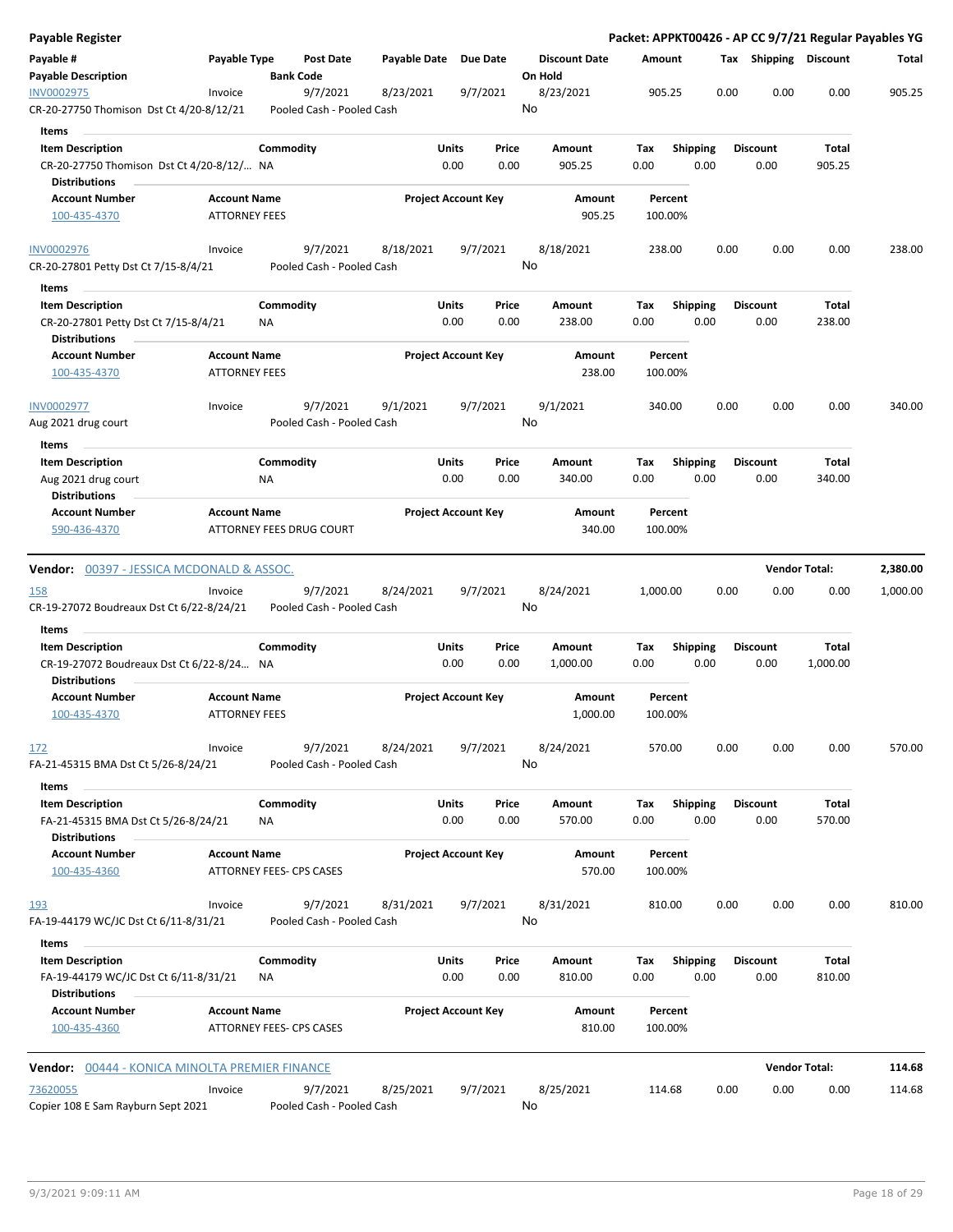| <b>Payable Register</b>                                                               |                                                |                          |                                       |                       |               |                            |                                 |             |                         |      |                         | Packet: APPKT00426 - AP CC 9/7/21 Regular Payables YG |          |
|---------------------------------------------------------------------------------------|------------------------------------------------|--------------------------|---------------------------------------|-----------------------|---------------|----------------------------|---------------------------------|-------------|-------------------------|------|-------------------------|-------------------------------------------------------|----------|
| Payable #<br><b>Payable Description</b>                                               | Payable Type                                   | <b>Bank Code</b>         | <b>Post Date</b>                      | Payable Date Due Date |               |                            | <b>Discount Date</b><br>On Hold |             | Amount                  |      | Tax Shipping Discount   |                                                       | Total    |
| Items                                                                                 |                                                |                          |                                       |                       |               |                            |                                 |             |                         |      |                         |                                                       |          |
| <b>Item Description</b><br>Copier 108 E Sam Rayburn Sept 2021<br><b>Distributions</b> |                                                | Commodity<br><b>NA</b>   |                                       |                       | Units<br>0.00 | Price<br>0.00              | Amount<br>114.68                | Tax<br>0.00 | <b>Shipping</b><br>0.00 |      | <b>Discount</b><br>0.00 | Total<br>114.68                                       |          |
| <b>Account Number</b><br>100-510-3150                                                 | <b>Account Name</b><br><b>COPIER RENTAL</b>    |                          |                                       |                       |               | <b>Project Account Key</b> | Amount<br>114.68                |             | Percent<br>100.00%      |      |                         |                                                       |          |
| <b>Vendor: 00239 - L &amp; L A/C-ELECTRICAL</b>                                       |                                                |                          |                                       |                       |               |                            |                                 |             |                         |      |                         | <b>Vendor Total:</b>                                  | 350.75   |
| 3529                                                                                  | Invoice                                        |                          | 9/7/2021                              | 8/31/2021             |               | 9/7/2021                   | 8/31/2021                       |             | 143.50                  | 0.00 | 0.00                    | 0.00                                                  | 143.50   |
| S Annex light/bulbs                                                                   |                                                |                          | Pooled Cash - Pooled Cash             |                       |               |                            | No                              |             |                         |      |                         |                                                       |          |
| Items                                                                                 |                                                |                          |                                       |                       |               |                            |                                 |             |                         |      |                         |                                                       |          |
| <b>Item Description</b>                                                               |                                                | Commodity                |                                       |                       | Units         | Price                      | Amount                          | Tax         | <b>Shipping</b>         |      | <b>Discount</b>         | Total                                                 |          |
| S Annex light/bulbs                                                                   |                                                | <b>NA</b>                |                                       |                       | 0.00          | 0.00                       | 143.50                          | 0.00        | 0.00                    |      | 0.00                    | 143.50                                                |          |
| <b>Distributions</b><br><b>Account Number</b><br>100-513-4500                         | <b>Account Name</b><br><b>R&amp;M BUILDING</b> |                          |                                       |                       |               | <b>Project Account Key</b> | <b>Amount</b><br>143.50         |             | Percent<br>100.00%      |      |                         |                                                       |          |
| 3530                                                                                  | Invoice                                        |                          | 9/7/2021                              | 8/31/2021             |               | 9/7/2021                   | 8/31/2021                       |             | 207.25                  | 0.00 | 0.00                    | 0.00                                                  | 207.25   |
| E. Annex light/bulbs                                                                  |                                                |                          | Pooled Cash - Pooled Cash             |                       |               |                            | No                              |             |                         |      |                         |                                                       |          |
| Items                                                                                 |                                                |                          |                                       |                       |               |                            |                                 |             |                         |      |                         |                                                       |          |
| <b>Item Description</b>                                                               |                                                | Commodity                |                                       |                       | Units         | Price                      | Amount                          | Tax         | <b>Shipping</b>         |      | <b>Discount</b>         | Total                                                 |          |
| E. Annex light/bulbs                                                                  |                                                | ΝA                       |                                       |                       | 0.00          | 0.00                       | 207.25                          | 0.00        | 0.00                    |      | 0.00                    | 207.25                                                |          |
| <b>Distributions</b><br><b>Account Number</b><br>100-511-4500                         | <b>Account Name</b><br>R & M BUILDING          |                          |                                       |                       |               | <b>Project Account Key</b> | Amount<br>207.25                |             | Percent<br>100.00%      |      |                         |                                                       |          |
| Vendor: 00031 - LEXISNEXIS                                                            |                                                |                          |                                       |                       |               |                            |                                 |             |                         |      |                         | <b>Vendor Total:</b>                                  | 384.00   |
| 3093446852                                                                            | Invoice                                        |                          | 9/7/2021                              | 8/31/2021             |               | 9/7/2021                   | 8/31/2021                       |             |                         | 0.00 | 0.00                    | 0.00                                                  | 384.00   |
| DA online Aug 2021                                                                    |                                                |                          | Pooled Cash - Pooled Cash             |                       |               |                            | No                              |             | 384.00                  |      |                         |                                                       |          |
| Items                                                                                 |                                                | Commodity                |                                       |                       | Units         | Price                      | Amount                          | Tax         |                         |      | <b>Discount</b>         | Total                                                 |          |
| <b>Item Description</b><br>DA online Aug 2021<br><b>Distributions</b>                 |                                                | NA                       |                                       |                       | 0.00          | 0.00                       | 384.00                          | 0.00        | <b>Shipping</b><br>0.00 |      | 0.00                    | 384.00                                                |          |
| <b>Account Number</b><br>100-475-5910                                                 | <b>Account Name</b><br><b>ONLINE RESEARCH</b>  |                          |                                       |                       |               | <b>Project Account Key</b> | Amount<br>384.00                |             | Percent<br>100.00%      |      |                         |                                                       |          |
| <b>Vendor:</b> 00337 - MIEARS, STEVEN R.                                              |                                                |                          |                                       |                       |               |                            |                                 |             |                         |      |                         | <b>Vendor Total:</b>                                  | 5,721.35 |
| INV0002927<br>FA-20-45019 WD Dst Ct 5/4-7/1-21                                        | Invoice                                        |                          | 9/7/2021<br>Pooled Cash - Pooled Cash | 7/1/2021              |               | 9/7/2021                   | 7/1/2021<br>No                  | 1,000.00    |                         | 0.00 | 0.00                    | 0.00                                                  | 1,000.00 |
| Items                                                                                 |                                                |                          |                                       |                       |               |                            |                                 |             |                         |      |                         |                                                       |          |
| <b>Item Description</b>                                                               |                                                | Commodity                |                                       |                       | Units         | Price                      | Amount                          | Tax         | <b>Shipping</b>         |      | <b>Discount</b>         | Total                                                 |          |
| FA-20-45019 WD Dst Ct 5/4-7/1-21                                                      |                                                | NA                       |                                       |                       | 0.00          | 0.00                       | 1,000.00                        | 0.00        | 0.00                    |      | 0.00                    | 1,000.00                                              |          |
| <b>Distributions</b><br><b>Account Number</b>                                         | <b>Account Name</b>                            |                          |                                       |                       |               | <b>Project Account Key</b> | Amount                          |             | Percent                 |      |                         |                                                       |          |
| 100-435-4360                                                                          |                                                | ATTORNEY FEES- CPS CASES |                                       |                       |               |                            | 1,000.00                        |             | 100.00%                 |      |                         |                                                       |          |
| <b>INV0002989</b><br>FA-20-44707 DP/AR/AR Dst Ct 6/7-8/9/21                           | Invoice                                        |                          | 9/7/2021<br>Pooled Cash - Pooled Cash | 8/9/2021              |               | 9/7/2021                   | 8/9/2021<br>No                  | 2,200.00    |                         | 0.00 | 0.00                    | 0.00                                                  | 2,200.00 |
| Items                                                                                 |                                                |                          |                                       |                       |               |                            |                                 |             |                         |      |                         |                                                       |          |
| <b>Item Description</b>                                                               |                                                | Commodity                |                                       |                       | Units         | Price                      | Amount                          | Tax         | <b>Shipping</b>         |      | <b>Discount</b>         | Total                                                 |          |
| FA-20-44707 DP/AR/AR Dst Ct 6/7-8/9/21<br><b>Distributions</b>                        |                                                | ΝA                       |                                       |                       | 0.00          | 0.00                       | 2,200.00                        | 0.00        | 0.00                    |      | 0.00                    | 2,200.00                                              |          |
| <b>Account Number</b>                                                                 | <b>Account Name</b>                            |                          |                                       |                       |               | <b>Project Account Key</b> | Amount                          |             | Percent                 |      |                         |                                                       |          |
| 100-435-4360                                                                          |                                                | ATTORNEY FEES- CPS CASES |                                       |                       |               |                            | 2,200.00                        |             | 100.00%                 |      |                         |                                                       |          |
| <b>INV0002990</b><br>FA-20-44588 HC Dst Ct 5/10-8/2/21                                | Invoice                                        |                          | 9/7/2021<br>Pooled Cash - Pooled Cash | 8/2/2021              |               | 9/7/2021                   | 8/2/2021<br>No                  | 2,521.35    |                         | 0.00 | 0.00                    | 0.00                                                  | 2,521.35 |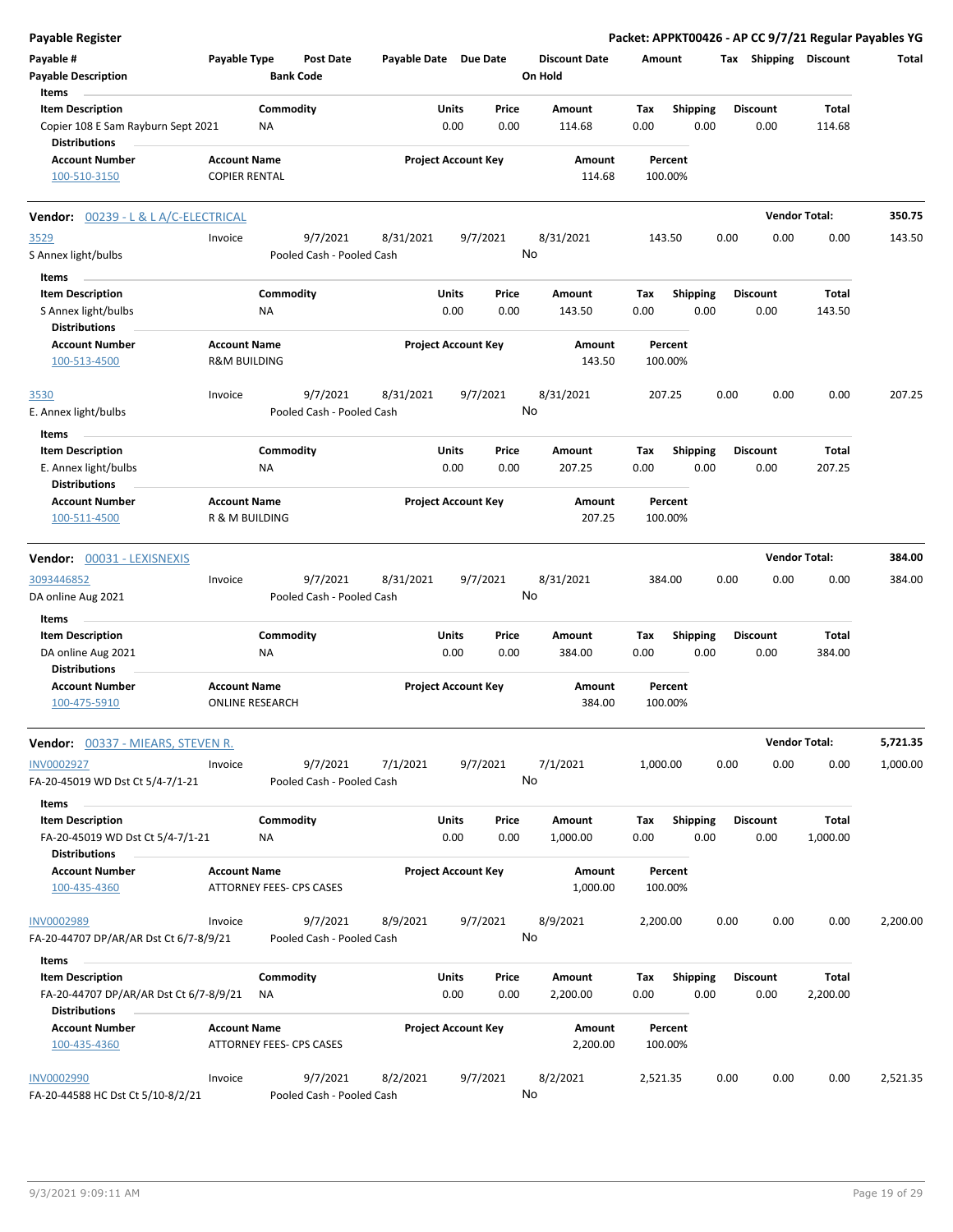| Payable Register                                          |                          |                                      |                       |                            |                                 |         |                 |                 |                      | Packet: APPKT00426 - AP CC 9/7/21 Regular Payables YG |        |
|-----------------------------------------------------------|--------------------------|--------------------------------------|-----------------------|----------------------------|---------------------------------|---------|-----------------|-----------------|----------------------|-------------------------------------------------------|--------|
| Payable #<br><b>Payable Description</b>                   | Payable Type             | <b>Post Date</b><br><b>Bank Code</b> | Payable Date Due Date |                            | <b>Discount Date</b><br>On Hold | Amount  |                 |                 |                      | Tax Shipping Discount                                 | Total  |
| Items                                                     |                          |                                      |                       |                            |                                 |         |                 |                 |                      |                                                       |        |
| <b>Item Description</b>                                   |                          | Commodity                            | Units                 | Price                      | Amount                          | Tax     | <b>Shipping</b> | <b>Discount</b> |                      | Total                                                 |        |
| FA-20-44588 HC Dst Ct 5/10-8/2/21                         | NA                       |                                      |                       | 0.00<br>0.00               | 2,521.35                        | 0.00    | 0.00            |                 | 0.00                 | 2,521.35                                              |        |
| <b>Distributions</b>                                      |                          |                                      |                       |                            |                                 |         |                 |                 |                      |                                                       |        |
| <b>Account Number</b>                                     | <b>Account Name</b>      |                                      |                       | <b>Project Account Key</b> | Amount                          | Percent |                 |                 |                      |                                                       |        |
| 100-435-4360                                              | ATTORNEY FEES- CPS CASES |                                      |                       |                            | 2,521.35                        | 100.00% |                 |                 |                      |                                                       |        |
| <b>Vendor:</b> VEN02674 - Morris, Destiney                |                          |                                      |                       |                            |                                 |         |                 |                 | <b>Vendor Total:</b> |                                                       | 65.22  |
| <b>INV0002983</b>                                         | Invoice                  | 9/7/2021                             | 7/19/2021             | 9/7/2021                   | 7/19/2021                       | 65.22   |                 | 0.00            | 0.00                 | 0.00                                                  | 65.22  |
| 9/13/21 travel-miles/meals                                |                          | Pooled Cash - Pooled Cash            |                       |                            | No                              |         |                 |                 |                      |                                                       |        |
| Items                                                     |                          |                                      |                       |                            |                                 |         |                 |                 |                      |                                                       |        |
| <b>Item Description</b>                                   |                          | Commodity                            | Units                 | Price                      | Amount                          | Тах     | <b>Shipping</b> | <b>Discount</b> |                      | Total                                                 |        |
| 9/13/21 travel-miles/meals<br><b>Distributions</b>        | <b>NA</b>                |                                      |                       | 0.00<br>0.00               | 65.22                           | 0.00    | 0.00            |                 | 0.00                 | 65.22                                                 |        |
| <b>Account Number</b>                                     | <b>Account Name</b>      |                                      |                       | <b>Project Account Key</b> | Amount                          | Percent |                 |                 |                      |                                                       |        |
| 310-560-4270                                              |                          | OUT OF COUNTY TRAVEL/TRAINING        |                       |                            | 65.22                           | 100.00% |                 |                 |                      |                                                       |        |
| <b>Vendor:</b> VEN02740 - North Texas Pest Management     |                          |                                      |                       |                            |                                 |         |                 |                 | <b>Vendor Total:</b> |                                                       | 225.00 |
| 9335                                                      | Invoice                  | 9/7/2021                             | 8/27/2021             | 9/7/2021                   | 8/27/2021                       | 225.00  |                 | 0.00            | 0.00                 | 0.00                                                  | 225.00 |
| Lake Fannin pest control                                  |                          | Pooled Cash - Pooled Cash            |                       |                            | No                              |         |                 |                 |                      |                                                       |        |
| Items                                                     |                          |                                      |                       |                            |                                 |         |                 |                 |                      |                                                       |        |
| <b>Item Description</b>                                   |                          | Commodity                            | Units                 | Price                      | Amount                          | Tax     | <b>Shipping</b> | <b>Discount</b> |                      | Total                                                 |        |
| Lake Fannin pest control<br><b>Distributions</b>          | ΝA                       |                                      |                       | 0.00<br>0.00               | 225.00                          | 0.00    | 0.00            |                 | 0.00                 | 225.00                                                |        |
| <b>Account Number</b>                                     | <b>Account Name</b>      |                                      |                       | <b>Project Account Key</b> | Amount                          | Percent |                 |                 |                      |                                                       |        |
| 850-520-4501                                              | PEST CONTROL             |                                      |                       |                            | 225.00                          | 100.00% |                 |                 |                      |                                                       |        |
| Vendor: 00589 - PERKINS, J. DANIEL                        |                          |                                      |                       |                            |                                 |         |                 |                 | <b>Vendor Total:</b> |                                                       | 774.00 |
| <b>INV0002929</b>                                         | Invoice                  | 9/7/2021                             | 8/27/2021             | 9/7/2021                   | 8/27/2021                       | 774.00  |                 | 0.00            | 0.00                 | 0.00                                                  | 774.00 |
| FA-19-44179 WMC/JJC Dst Ct 7/2-8/27/21                    |                          | Pooled Cash - Pooled Cash            |                       |                            | No                              |         |                 |                 |                      |                                                       |        |
| Items                                                     |                          |                                      |                       |                            |                                 |         |                 |                 |                      |                                                       |        |
| <b>Item Description</b>                                   |                          | Commodity                            | Units                 | Price                      | Amount                          | Tax     | Shipping        | <b>Discount</b> |                      | Total                                                 |        |
| FA-19-44179 WMC/JJC Dst Ct 7/2-8/27/21                    | NA                       |                                      |                       | 0.00<br>0.00               | 774.00                          | 0.00    | 0.00            |                 | 0.00                 | 774.00                                                |        |
| <b>Distributions</b>                                      |                          |                                      |                       |                            |                                 |         |                 |                 |                      |                                                       |        |
| <b>Account Number</b>                                     | <b>Account Name</b>      |                                      |                       | <b>Project Account Key</b> | Amount                          | Percent |                 |                 |                      |                                                       |        |
| 100-435-4360                                              | ATTORNEY FEES- CPS CASES |                                      |                       |                            | 774.00                          | 100.00% |                 |                 |                      |                                                       |        |
| Vendor: 00782 - QUADIENT LEASING USA, INC                 |                          |                                      |                       |                            |                                 |         |                 |                 | <b>Vendor Total:</b> |                                                       | 243.01 |
| N9028703                                                  | Invoice                  | 9/7/2021                             | 9/2/2021              | 9/7/2021                   | 9/2/2021                        | 165.26  |                 | 0.00            | 0.00                 | 0.00                                                  | 165.26 |
| Courthouse postage lease Oct 2021                         |                          | Pooled Cash - Pooled Cash            |                       |                            | No                              |         |                 |                 |                      |                                                       |        |
| Items                                                     |                          |                                      |                       |                            |                                 |         |                 |                 |                      |                                                       |        |
| <b>Item Description</b>                                   |                          | Commodity                            | <b>Units</b>          | Price                      | Amount                          | Tax     | <b>Shipping</b> | <b>Discount</b> |                      | Total                                                 |        |
| Courthouse postage lease Oct 2021<br><b>Distributions</b> | ΝA                       |                                      |                       | 0.00<br>0.00               | 165.26                          | 0.00    | 0.00            |                 | 0.00                 | 165.26                                                |        |
| <b>Account Number</b>                                     | <b>Account Name</b>      |                                      |                       | <b>Project Account Key</b> | Amount                          | Percent |                 |                 |                      |                                                       |        |
| 100-510-3110                                              | POSTAGE                  |                                      |                       |                            | 165.26                          | 100.00% |                 |                 |                      |                                                       |        |
| N9028704                                                  | Invoice                  | 9/7/2021                             | 9/2/2021              | 9/7/2021                   | 9/2/2021                        | 77.75   |                 | 0.00            | 0.00                 | 0.00                                                  | 77.75  |
| S Annex Postage lease Oct 2021                            |                          | Pooled Cash - Pooled Cash            |                       |                            | No                              |         |                 |                 |                      |                                                       |        |
| Items                                                     |                          |                                      |                       |                            |                                 |         |                 |                 |                      |                                                       |        |
| <b>Item Description</b>                                   |                          | Commodity                            | <b>Units</b>          | Price                      | Amount                          | Tax     | <b>Shipping</b> | <b>Discount</b> |                      | Total                                                 |        |
| S Annex Postage lease Oct 2021                            | NA                       |                                      |                       | 0.00<br>0.00               | 77.75                           | 0.00    | 0.00            |                 | 0.00                 | 77.75                                                 |        |
| <b>Distributions</b><br><b>Account Number</b>             | <b>Account Name</b>      |                                      |                       |                            |                                 |         |                 |                 |                      |                                                       |        |
|                                                           |                          |                                      |                       | <b>Project Account Key</b> | Amount                          | Percent |                 |                 |                      |                                                       |        |

**Vendor:** 00638 - R.K. HALL, LLC **Vendor Total: 40,926.15**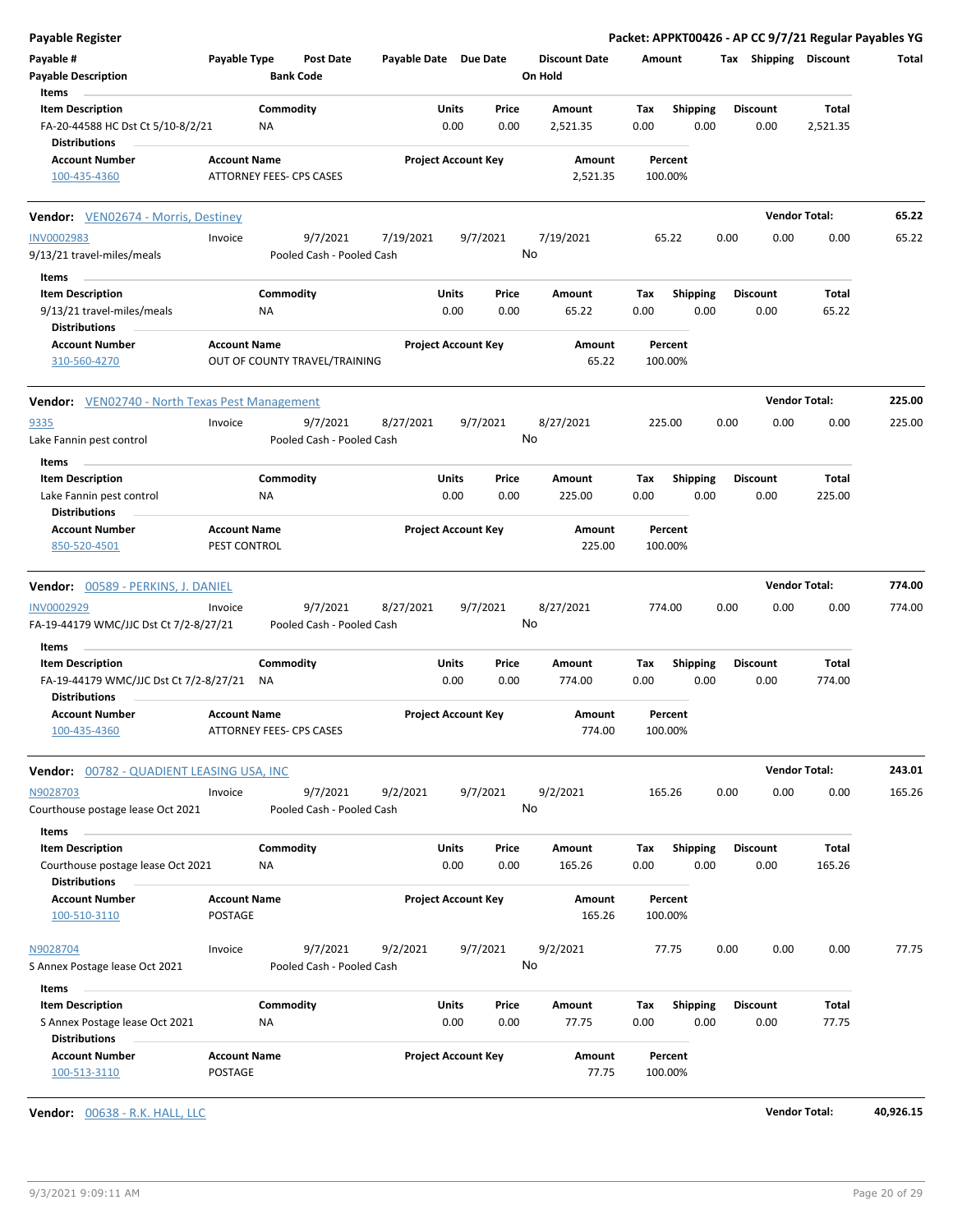| Payable Register                                |                     |                                       |              |                            |                                 |             |                         |                       |              | Packet: APPKT00426 - AP CC 9/7/21 Regular Payables YG |
|-------------------------------------------------|---------------------|---------------------------------------|--------------|----------------------------|---------------------------------|-------------|-------------------------|-----------------------|--------------|-------------------------------------------------------|
| Payable #<br><b>Payable Description</b>         | Payable Type        | Post Date<br><b>Bank Code</b>         | Payable Date | <b>Due Date</b>            | <b>Discount Date</b><br>On Hold | Amount      |                         | Tax Shipping Discount |              | Total                                                 |
| 300607<br>#1474 Pct 3 oil sand                  | Invoice             | 9/7/2021<br>Pooled Cash - Pooled Cash | 8/4/2021     | 9/7/2021                   | 8/4/2021<br>No                  | 3,373.26    | 0.00                    | 0.00                  | 0.00         | 3,373.26                                              |
| <b>Items</b>                                    |                     |                                       |              |                            |                                 |             |                         |                       |              |                                                       |
| <b>Item Description</b>                         |                     | Commodity                             |              | Units<br>Price             | Amount                          | Tax         | <b>Shipping</b>         | <b>Discount</b>       | <b>Total</b> |                                                       |
| #1474 Pct 3 oil sand                            |                     | ΝA                                    |              | 0.00<br>0.00               | 3,373.26                        | 0.00        | 0.00                    | 0.00                  | 3,373.26     |                                                       |
| <b>Distributions</b>                            |                     |                                       |              |                            |                                 |             |                         |                       |              |                                                       |
| <b>Account Number</b>                           | <b>Account Name</b> |                                       |              | <b>Project Account Key</b> | Amount                          | Percent     |                         |                       |              |                                                       |
| 230-623-3440                                    |                     | R&B MAT. ASPHALT/RD OIL               |              |                            | 3,373.26                        | 100.00%     |                         |                       |              |                                                       |
| 300900                                          | Invoice             | 9/7/2021                              | 8/6/2021     | 9/7/2021                   | 8/6/2021                        | 7,860.75    | 0.00                    | 0.00                  | 0.00         | 7,860.75                                              |
| #1476 Pct 1 oil sand                            |                     | Pooled Cash - Pooled Cash             |              |                            | No                              |             |                         |                       |              |                                                       |
| Items                                           |                     | Commodity                             |              | <b>Units</b><br>Price      |                                 |             |                         | <b>Discount</b>       | Total        |                                                       |
| <b>Item Description</b><br>#1476 Pct 1 oil sand |                     | NA                                    |              | 0.00<br>0.00               | Amount<br>7,860.75              | Tax<br>0.00 | <b>Shipping</b><br>0.00 | 0.00                  | 7,860.75     |                                                       |
| <b>Distributions</b>                            |                     |                                       |              |                            |                                 |             |                         |                       |              |                                                       |
| <b>Account Number</b>                           | <b>Account Name</b> |                                       |              | <b>Project Account Key</b> | Amount                          | Percent     |                         |                       |              |                                                       |
| 210-621-3440                                    |                     | R&B MAT. ASPHALT/RD OIL               |              |                            | 7,860.75                        | 100.00%     |                         |                       |              |                                                       |
| 301169                                          | Invoice             | 9/7/2021                              | 8/9/2021     | 9/7/2021                   | 8/9/2021                        | 875.16      | 0.00                    | 0.00                  | 0.00         | 875.16                                                |
| #1475 Pct 2 oil sand                            |                     | Pooled Cash - Pooled Cash             |              |                            | No                              |             |                         |                       |              |                                                       |
| Items                                           |                     |                                       |              |                            |                                 |             |                         |                       |              |                                                       |
| <b>Item Description</b>                         |                     | Commodity                             |              | Units<br>Price             | Amount                          | Tax         | <b>Shipping</b>         | <b>Discount</b>       | Total        |                                                       |
| #1475 Pct 2 oil sand                            |                     | ΝA                                    |              | 0.00<br>0.00               | 875.16                          | 0.00        | 0.00                    | 0.00                  | 875.16       |                                                       |
| Distributions                                   |                     |                                       |              |                            |                                 |             |                         |                       |              |                                                       |
| <b>Account Number</b>                           | <b>Account Name</b> |                                       |              | <b>Project Account Key</b> | Amount                          | Percent     |                         |                       |              |                                                       |
| 220-622-3440                                    |                     | R&B MAT. ASPHALT/RD OIL               |              |                            | 875.16                          | 100.00%     |                         |                       |              |                                                       |
| <u>301474</u>                                   | Invoice             | 9/7/2021                              | 8/10/2021    | 9/7/2021                   | 8/10/2021                       | 1,718.64    | 0.00                    | 0.00                  | 0.00         | 1,718.64                                              |
| #1475 Pct 2 oil sand                            |                     | Pooled Cash - Pooled Cash             |              |                            | No                              |             |                         |                       |              |                                                       |
| Items                                           |                     |                                       |              |                            |                                 |             |                         |                       |              |                                                       |
| <b>Item Description</b>                         |                     | Commodity                             |              | Units<br>Price             | Amount                          | Tax         | Shipping                | <b>Discount</b>       | Total        |                                                       |
| #1475 Pct 2 oil sand<br><b>Distributions</b>    |                     | ΝA                                    |              | 0.00<br>0.00               | 1,718.64                        | 0.00        | 0.00                    | 0.00                  | 1,718.64     |                                                       |
| <b>Account Number</b>                           | <b>Account Name</b> |                                       |              | <b>Project Account Key</b> | Amount                          | Percent     |                         |                       |              |                                                       |
| 220-622-3440                                    |                     | R&B MAT. ASPHALT/RD OIL               |              |                            | 1,718.64                        | 100.00%     |                         |                       |              |                                                       |
| 301709                                          | Invoice             | 9/7/2021                              | 8/11/2021    | 9/7/2021                   | 8/11/2021                       | 1,725.90    | 0.00                    | 0.00                  | 0.00         | 1,725.90                                              |
| #1475 Pct 2 oil sand                            |                     | Pooled Cash - Pooled Cash             |              |                            | No                              |             |                         |                       |              |                                                       |
| Items<br><b>Item Description</b>                |                     | Commodity                             |              | Units<br>Price             |                                 |             | <b>Shipping</b>         | <b>Discount</b>       | Total        |                                                       |
| #1475 Pct 2 oil sand                            |                     | NA                                    |              | 0.00<br>0.00               | Amount<br>1,725.90              | Tax<br>0.00 | 0.00                    | 0.00                  | 1,725.90     |                                                       |
| <b>Distributions</b><br><b>Account Number</b>   | <b>Account Name</b> |                                       |              | <b>Project Account Key</b> | Amount                          | Percent     |                         |                       |              |                                                       |
| 220-622-3440                                    |                     | R&B MAT. ASPHALT/RD OIL               |              |                            | 1,725.90                        | 100.00%     |                         |                       |              |                                                       |
| 301710                                          | Invoice             | 9/7/2021                              | 8/11/2021    | 9/7/2021                   | 8/11/2021                       | 7,880.25    | 0.00                    | 0.00                  | 0.00         | 7,880.25                                              |
| #1476 Pct 1 oil sand                            |                     | Pooled Cash - Pooled Cash             |              |                            | No                              |             |                         |                       |              |                                                       |
| Items                                           |                     |                                       |              |                            |                                 |             |                         |                       |              |                                                       |
| <b>Item Description</b>                         |                     | Commodity                             |              | Units<br>Price             | Amount                          | Tax         | <b>Shipping</b>         | <b>Discount</b>       | Total        |                                                       |
| #1476 Pct 1 oil sand                            |                     | ΝA                                    |              | 0.00<br>0.00               | 7,880.25                        | 0.00        | 0.00                    | 0.00                  | 7,880.25     |                                                       |
| <b>Distributions</b>                            |                     |                                       |              |                            |                                 |             |                         |                       |              |                                                       |
| <b>Account Number</b>                           | <b>Account Name</b> |                                       |              | <b>Project Account Key</b> | Amount                          | Percent     |                         |                       |              |                                                       |
| 210-621-3440                                    |                     | R&B MAT. ASPHALT/RD OIL               |              |                            | 7,880.25                        | 100.00%     |                         |                       |              |                                                       |
| 301902                                          | Invoice             | 9/7/2021                              | 8/12/2021    | 9/7/2021                   | 8/12/2021                       | 1,771.44    | 0.00                    | 0.00                  | 0.00         | 1,771.44                                              |
| #1475 Pct 2 oil sand                            |                     | Pooled Cash - Pooled Cash             |              |                            | No                              |             |                         |                       |              |                                                       |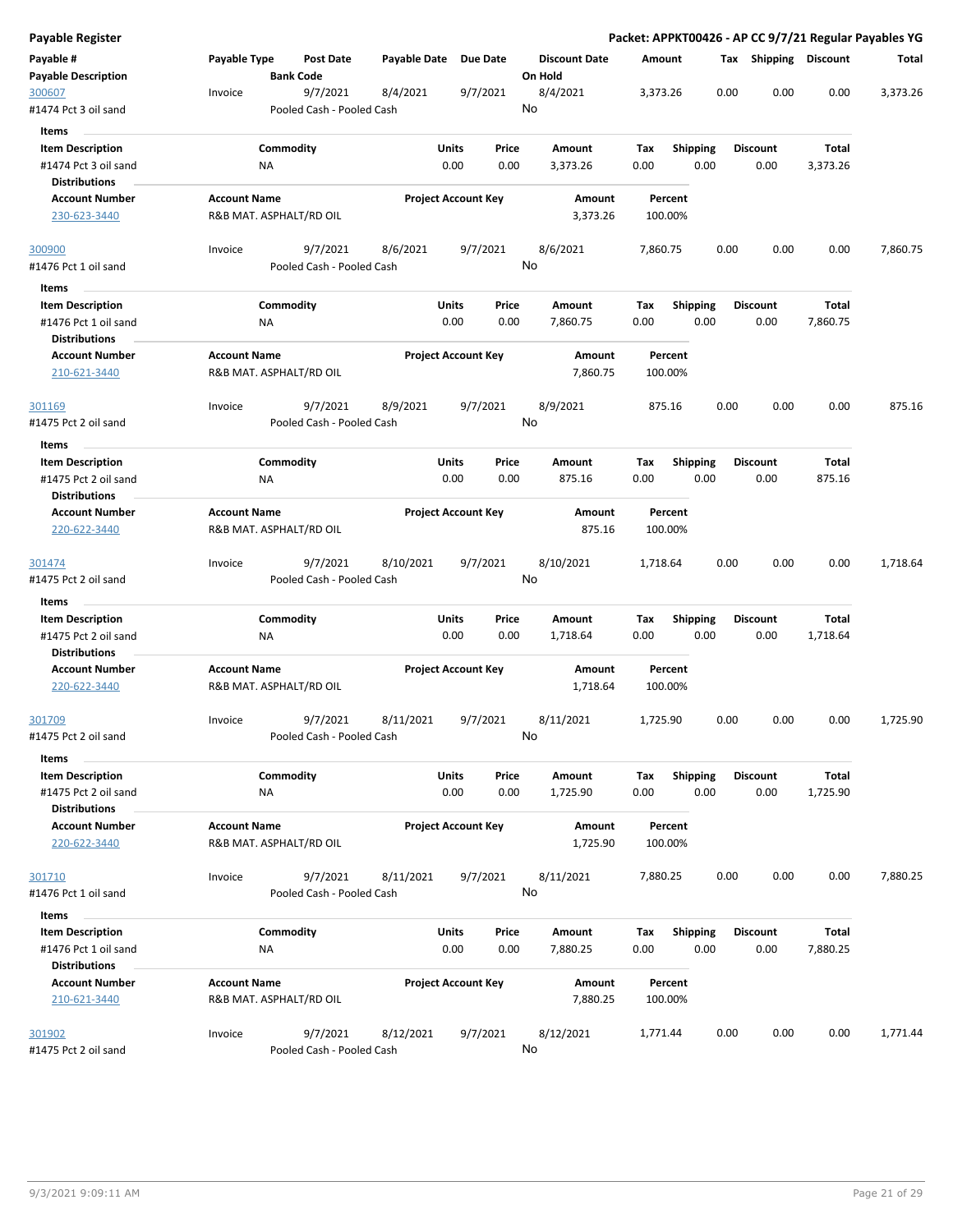| Payable Register                                              |                                                       |                           |                            |               |               |                                 |                    |                         |      |                         | Packet: APPKT00426 - AP CC 9/7/21 Regular Payables YG |          |
|---------------------------------------------------------------|-------------------------------------------------------|---------------------------|----------------------------|---------------|---------------|---------------------------------|--------------------|-------------------------|------|-------------------------|-------------------------------------------------------|----------|
| Payable #<br><b>Payable Description</b>                       | Payable Type<br><b>Bank Code</b>                      | <b>Post Date</b>          | Payable Date Due Date      |               |               | <b>Discount Date</b><br>On Hold | Amount             |                         |      | Tax Shipping Discount   |                                                       | Total    |
| Items                                                         |                                                       |                           |                            |               |               |                                 |                    |                         |      |                         |                                                       |          |
| <b>Item Description</b><br>#1475 Pct 2 oil sand               | Commodity<br>ΝA                                       |                           |                            | Units<br>0.00 | Price<br>0.00 | Amount<br>1,771.44              | Tax<br>0.00        | <b>Shipping</b><br>0.00 |      | <b>Discount</b><br>0.00 | <b>Total</b><br>1,771.44                              |          |
| <b>Distributions</b>                                          |                                                       |                           |                            |               |               |                                 |                    |                         |      |                         |                                                       |          |
| <b>Account Number</b><br>220-622-3440                         | <b>Account Name</b><br>R&B MAT. ASPHALT/RD OIL        |                           | <b>Project Account Key</b> |               |               | Amount<br>1,771.44              | Percent<br>100.00% |                         |      |                         |                                                       |          |
| 303527                                                        | Invoice                                               | 9/7/2021                  | 8/25/2021                  |               | 9/7/2021      | 8/25/2021                       | 7,820.25           |                         | 0.00 | 0.00                    | 0.00                                                  | 7,820.25 |
| #1476 Pct 1 oil sand                                          |                                                       | Pooled Cash - Pooled Cash |                            |               |               | No                              |                    |                         |      |                         |                                                       |          |
|                                                               |                                                       |                           |                            |               |               |                                 |                    |                         |      |                         |                                                       |          |
| Items                                                         |                                                       |                           |                            |               |               |                                 |                    |                         |      |                         |                                                       |          |
| <b>Item Description</b>                                       | Commodity                                             |                           |                            | Units         | Price         | Amount                          | Tax                | <b>Shipping</b>         |      | <b>Discount</b>         | Total                                                 |          |
| #1476 Pct 1 oil sand<br><b>Distributions</b>                  | ΝA                                                    |                           |                            | 0.00          | 0.00          | 7,820.25                        | 0.00               | 0.00                    |      | 0.00                    | 7,820.25                                              |          |
| <b>Account Number</b>                                         | <b>Account Name</b>                                   |                           |                            |               |               | Amount                          | Percent            |                         |      |                         |                                                       |          |
| 210-621-3440                                                  | R&B MAT. ASPHALT/RD OIL                               |                           | <b>Project Account Key</b> |               |               | 7,820.25                        | 100.00%            |                         |      |                         |                                                       |          |
| 303753                                                        | Invoice                                               | 9/7/2021                  | 8/26/2021                  |               | 9/7/2021      | 8/26/2021                       | 7,900.50           |                         | 0.00 | 0.00                    | 0.00                                                  | 7,900.50 |
| #1476 Pct 1 oil sand                                          |                                                       | Pooled Cash - Pooled Cash |                            |               |               | No                              |                    |                         |      |                         |                                                       |          |
| Items                                                         |                                                       |                           |                            |               |               |                                 |                    |                         |      |                         |                                                       |          |
| <b>Item Description</b>                                       | Commodity                                             |                           |                            | Units         | Price         | Amount                          | Tax                | <b>Shipping</b>         |      | <b>Discount</b>         | Total                                                 |          |
| #1476 Pct 1 oil sand                                          | NA                                                    |                           |                            | 0.00          | 0.00          | 7,900.50                        | 0.00               | 0.00                    |      | 0.00                    | 7,900.50                                              |          |
| <b>Distributions</b>                                          |                                                       |                           |                            |               |               |                                 |                    |                         |      |                         |                                                       |          |
| <b>Account Number</b><br>210-621-3440                         | <b>Account Name</b><br>R&B MAT. ASPHALT/RD OIL        |                           | <b>Project Account Key</b> |               |               | Amount<br>7,900.50              | Percent<br>100.00% |                         |      |                         |                                                       |          |
| <b>Vendor: 00317 - RELIANCE FASTENERS OF DENISON</b>          |                                                       |                           |                            |               |               |                                 |                    |                         |      |                         | <b>Vendor Total:</b>                                  | 83.90    |
| 138555                                                        | Invoice                                               | 9/7/2021                  | 8/18/2021                  |               | 9/7/2021      | 8/18/2021                       | 83.90              |                         | 0.00 | 0.00                    | 0.00                                                  | 83.90    |
| Pct 2 washers/capscrews                                       |                                                       | Pooled Cash - Pooled Cash |                            |               |               | No                              |                    |                         |      |                         |                                                       |          |
| Items                                                         |                                                       |                           |                            |               |               |                                 |                    |                         |      |                         |                                                       |          |
| <b>Item Description</b>                                       | Commodity                                             |                           |                            | Units         | Price         | Amount                          | Tax                | <b>Shipping</b>         |      | <b>Discount</b>         | <b>Total</b>                                          |          |
| Pct 2 washers/capscrews                                       | ΝA                                                    |                           |                            | 0.00          | 0.00          | 83.90                           | 0.00               | 0.00                    |      | 0.00                    | 83.90                                                 |          |
| <b>Distributions</b>                                          |                                                       |                           |                            |               |               |                                 |                    |                         |      |                         |                                                       |          |
| <b>Account Number</b>                                         | <b>Account Name</b>                                   |                           | <b>Project Account Key</b> |               |               | Amount                          | Percent            |                         |      |                         |                                                       |          |
| 220-622-3400                                                  | <b>SHOP SUPPLIES</b>                                  |                           |                            |               |               | 83.90                           | 100.00%            |                         |      |                         |                                                       |          |
| Vendor: 00349 - SANITATION SOLUTIONS, INC.                    |                                                       |                           |                            |               |               |                                 |                    |                         |      |                         | <b>Vendor Total:</b>                                  | 1,377.13 |
| 3852192                                                       | Invoice                                               | 9/7/2021                  | 9/1/2021                   |               | 9/7/2021      | 9/1/2021                        | 1,377.13           |                         | 0.00 | 0.00                    | 0.00                                                  | 1,377.13 |
| #5200-50863 Courthouse trash Aug 2021<br>Items                |                                                       | Pooled Cash - Pooled Cash |                            |               |               | No                              |                    |                         |      |                         |                                                       |          |
| <b>Item Description</b>                                       | Commodity                                             |                           |                            | Units         | Price         | Amount                          | Тах                | Shipping                |      | <b>Discount</b>         | Total                                                 |          |
| #5200-50863 Courthouse trash Aug 2021<br><b>Distributions</b> | ΝA                                                    |                           |                            | 0.00          | 0.00          | 1,377.13                        | 0.00               | 0.00                    |      | 0.00                    | 1,377.13                                              |          |
| <b>Account Number</b><br>690-669-4430                         | <b>Account Name</b><br><b>TRASH PICK UP</b>           |                           | <b>Project Account Key</b> |               |               | Amount<br>1,377.13              | Percent<br>100.00% |                         |      |                         |                                                       |          |
| <b>Vendor: 00191 - SANSOM TRUCK PARTS</b>                     |                                                       |                           |                            |               |               |                                 |                    |                         |      |                         | <b>Vendor Total:</b>                                  | 6,650.21 |
| <u>327</u>                                                    | Invoice                                               | 9/7/2021                  | 8/13/2021                  |               | 9/7/2021      | 8/13/2021                       | 423.00             |                         | 0.00 | 0.00                    | 0.00                                                  | 423.00   |
| Pct 3 rear window 2014 Intl                                   |                                                       | Pooled Cash - Pooled Cash |                            |               |               | No                              |                    |                         |      |                         |                                                       |          |
|                                                               |                                                       |                           |                            |               |               |                                 |                    |                         |      |                         |                                                       |          |
| Items                                                         |                                                       |                           |                            |               |               |                                 |                    |                         |      |                         |                                                       |          |
| <b>Item Description</b>                                       | Commodity                                             |                           |                            | Units         | Price         | Amount                          | Тах                | <b>Shipping</b>         |      | <b>Discount</b>         | Total                                                 |          |
| Pct 3 rear window 2014 Intl                                   | ΝA                                                    |                           |                            | 0.00          | 0.00          | 423.00                          | 0.00               | 0.00                    |      | 0.00                    | 423.00                                                |          |
| <b>Distributions</b>                                          |                                                       |                           |                            |               |               |                                 |                    |                         |      |                         |                                                       |          |
| <b>Account Number</b><br>230-623-4580                         | <b>Account Name</b><br><b>R&amp;M MACHINERY PARTS</b> |                           | <b>Project Account Key</b> |               |               | Amount<br>423.00                | Percent<br>100.00% |                         |      |                         |                                                       |          |
| 425                                                           | Invoice                                               | 9/7/2021                  | 8/19/2021                  |               | 9/7/2021      | 8/19/2021                       | 40.00              |                         | 0.00 | 0.00                    | 0.00                                                  | 40.00    |
| Pct 3 DOT inspection #360                                     |                                                       | Pooled Cash - Pooled Cash |                            |               |               | No                              |                    |                         |      |                         |                                                       |          |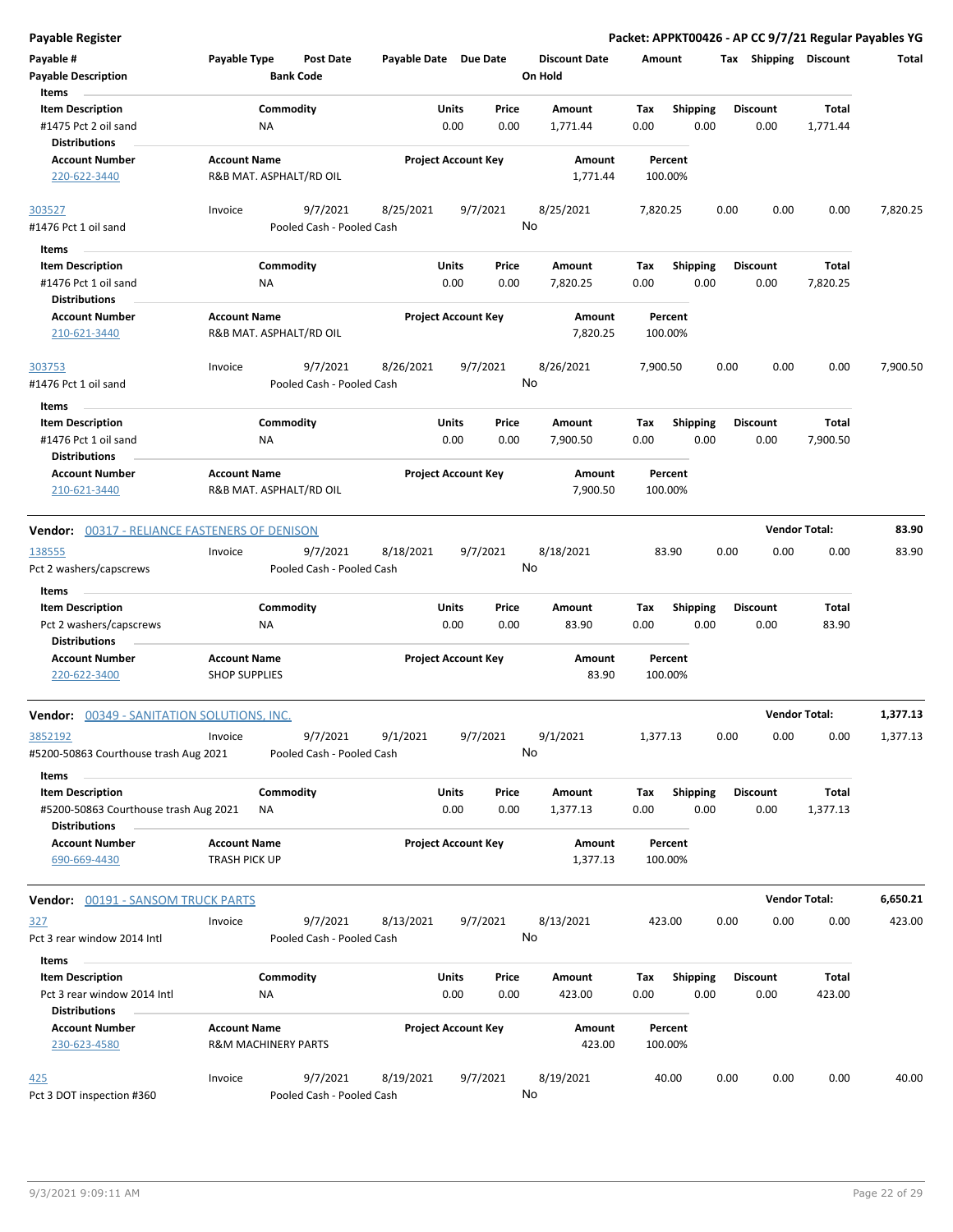| Payable #                                            | Payable Type                   | <b>Post Date</b>          | Payable Date Due Date |                                | <b>Discount Date</b> | Amount      |                         | Tax             | Shipping             | <b>Discount</b> | Total    |
|------------------------------------------------------|--------------------------------|---------------------------|-----------------------|--------------------------------|----------------------|-------------|-------------------------|-----------------|----------------------|-----------------|----------|
| <b>Payable Description</b>                           |                                | <b>Bank Code</b>          |                       |                                | On Hold              |             |                         |                 |                      |                 |          |
| Items                                                |                                |                           |                       |                                |                      |             |                         |                 |                      |                 |          |
| <b>Item Description</b><br>Pct 3 DOT inspection #360 | NA                             | Commodity                 |                       | Units<br>Price<br>0.00<br>0.00 | Amount<br>40.00      | Tax<br>0.00 | <b>Shipping</b><br>0.00 | Discount        | 0.00                 | Total<br>40.00  |          |
| <b>Distributions</b>                                 |                                |                           |                       |                                |                      |             |                         |                 |                      |                 |          |
| <b>Account Number</b>                                | <b>Account Name</b>            |                           |                       | <b>Project Account Key</b>     | Amount               | Percent     |                         |                 |                      |                 |          |
| 230-623-4580                                         | <b>R&amp;M MACHINERY PARTS</b> |                           |                       |                                | 40.00                | 100.00%     |                         |                 |                      |                 |          |
|                                                      |                                |                           |                       |                                |                      |             |                         |                 |                      |                 |          |
| 62522                                                | Invoice                        | 9/7/2021                  | 7/29/2021             | 9/7/2021                       | 7/29/2021            | 389.00      |                         | 0.00            | 0.00                 | 0.00            | 389.00   |
| Pct 3 Pete #306 alternator                           |                                | Pooled Cash - Pooled Cash |                       |                                | No                   |             |                         |                 |                      |                 |          |
| Items                                                |                                |                           |                       |                                |                      |             |                         |                 |                      |                 |          |
| <b>Item Description</b>                              |                                | Commodity                 |                       | Units<br>Price                 | <b>Amount</b>        | Tax         | <b>Shipping</b>         | <b>Discount</b> |                      | Total           |          |
| Pct 3 Pete #306 alternator                           | ΝA                             |                           |                       | 0.00<br>0.00                   | 389.00               | 0.00        | 0.00                    |                 | 0.00                 | 389.00          |          |
| <b>Distributions</b>                                 |                                |                           |                       |                                |                      |             |                         |                 |                      |                 |          |
| <b>Account Number</b>                                | <b>Account Name</b>            |                           |                       | <b>Project Account Key</b>     | Amount               | Percent     |                         |                 |                      |                 |          |
| 230-623-4580                                         | <b>R&amp;M MACHINERY PARTS</b> |                           |                       |                                | 389.00               | 100.00%     |                         |                 |                      |                 |          |
| <u>62541</u>                                         | Invoice                        | 9/7/2021                  | 8/4/2021              | 9/7/2021                       | 8/4/2021             | 402.23      |                         | 0.00            | 0.00                 | 0.00            | 402.23   |
| Pct 3 Intl #307 brakes                               |                                | Pooled Cash - Pooled Cash |                       |                                | No                   |             |                         |                 |                      |                 |          |
| Items                                                |                                |                           |                       |                                |                      |             |                         |                 |                      |                 |          |
| <b>Item Description</b>                              |                                | Commodity                 |                       | Units<br>Price                 | Amount               | Tax         | <b>Shipping</b>         | <b>Discount</b> |                      | <b>Total</b>    |          |
| Pct 3 Intl #307 brakes                               | ΝA                             |                           |                       | 0.00<br>0.00                   | 402.23               | 0.00        | 0.00                    |                 | 0.00                 | 402.23          |          |
| Distributions                                        |                                |                           |                       |                                |                      |             |                         |                 |                      |                 |          |
| <b>Account Number</b>                                | <b>Account Name</b>            |                           |                       | <b>Project Account Key</b>     | Amount               | Percent     |                         |                 |                      |                 |          |
| 230-623-4580                                         | <b>R&amp;M MACHINERY PARTS</b> |                           |                       |                                | 402.23               | 100.00%     |                         |                 |                      |                 |          |
| <u>62579</u>                                         | Invoice                        | 9/7/2021                  | 8/12/2021             | 9/7/2021                       | 8/12/2021            | 3,508.91    |                         | 0.00            | 0.00                 | 0.00            | 3,508.91 |
| Pct 3 Pete #306 repairs                              |                                | Pooled Cash - Pooled Cash |                       |                                | No                   |             |                         |                 |                      |                 |          |
| Items                                                |                                |                           |                       |                                |                      |             |                         |                 |                      |                 |          |
| <b>Item Description</b>                              |                                | Commodity                 |                       | Units<br>Price                 | Amount               | Tax         | <b>Shipping</b>         | <b>Discount</b> |                      | Total           |          |
| Pct 3 Pete #306 repairs                              | ΝA                             |                           |                       | 0.00<br>0.00                   | 3,508.91             | 0.00        | 0.00                    |                 | 0.00                 | 3,508.91        |          |
| <b>Distributions</b>                                 |                                |                           |                       |                                |                      |             |                         |                 |                      |                 |          |
| <b>Account Number</b>                                | <b>Account Name</b>            |                           |                       | <b>Project Account Key</b>     | Amount               | Percent     |                         |                 |                      |                 |          |
| 230-623-4580                                         | <b>R&amp;M MACHINERY PARTS</b> |                           |                       |                                | 3,508.91             | 100.00%     |                         |                 |                      |                 |          |
| <u>62605</u>                                         | Invoice                        | 9/7/2021                  | 8/18/2021             | 9/7/2021                       | 8/18/2021            | 583.90      |                         | 0.00            | 0.00                 | 0.00            | 583.90   |
| Pct 3 Volvo repairs                                  |                                | Pooled Cash - Pooled Cash |                       |                                | No                   |             |                         |                 |                      |                 |          |
| <b>Items</b>                                         |                                |                           |                       |                                |                      |             |                         |                 |                      |                 |          |
| <b>Item Description</b>                              |                                | Commodity                 |                       | Units<br>Price                 | <b>Amount</b>        | Тах         | <b>Shipping</b>         | <b>Discount</b> |                      | <b>Total</b>    |          |
| Pct 3 Volvo repairs                                  | ΝA                             |                           |                       | 0.00<br>0.00                   | 583.90               | 0.00        | 0.00                    |                 | 0.00                 | 583.90          |          |
| <b>Distributions</b>                                 |                                |                           |                       |                                |                      |             |                         |                 |                      |                 |          |
| <b>Account Number</b>                                | <b>Account Name</b>            |                           |                       | <b>Project Account Key</b>     | Amount               | Percent     |                         |                 |                      |                 |          |
| 230-623-4580                                         | <b>R&amp;M MACHINERY PARTS</b> |                           |                       |                                | 583.90               | 100.00%     |                         |                 |                      |                 |          |
| 62611                                                | Invoice                        | 9/7/2021                  | 8/19/2021             | 9/7/2021                       | 8/19/2021            | 1,303.17    |                         | 0.00            | 0.00                 | 0.00            | 1,303.17 |
| Pct 3 Intl fender repair                             |                                | Pooled Cash - Pooled Cash |                       |                                | No                   |             |                         |                 |                      |                 |          |
| Items                                                |                                |                           |                       |                                |                      |             |                         |                 |                      |                 |          |
| <b>Item Description</b>                              |                                | Commodity                 |                       | Units<br>Price                 | Amount               | Tax         | Shipping                | <b>Discount</b> |                      | Total           |          |
| Pct 3 Intl fender repair                             | NA                             |                           |                       | 0.00<br>0.00                   | 1,303.17             | 0.00        | 0.00                    |                 | 0.00                 | 1,303.17        |          |
| <b>Distributions</b>                                 |                                |                           |                       |                                |                      |             |                         |                 |                      |                 |          |
| <b>Account Number</b>                                | <b>Account Name</b>            |                           |                       | <b>Project Account Key</b>     | Amount               | Percent     |                         |                 |                      |                 |          |
| 230-623-4580                                         | <b>R&amp;M MACHINERY PARTS</b> |                           |                       |                                | 1,303.17             | 100.00%     |                         |                 |                      |                 |          |
| <b>Vendor:</b> 00817 - SMITH, THOMAS SCOTT           |                                |                           |                       |                                |                      |             |                         |                 | <b>Vendor Total:</b> |                 | 4,616.19 |
| <b>INV0002951</b>                                    | Invoice                        | 9/7/2021                  | 8/30/2021             | 9/7/2021                       | 8/30/2021            | 1,631.99    |                         | 0.00            | 0.00                 | 0.00            | 1,631.99 |

**Payable Register Packet: APPKT00426 - AP CC 9/7/21 Regular Payables YG**

CR-19-27026 Wallace Dst Ct 6/18-8/30/21 Pooled Cash - Pooled Cash

No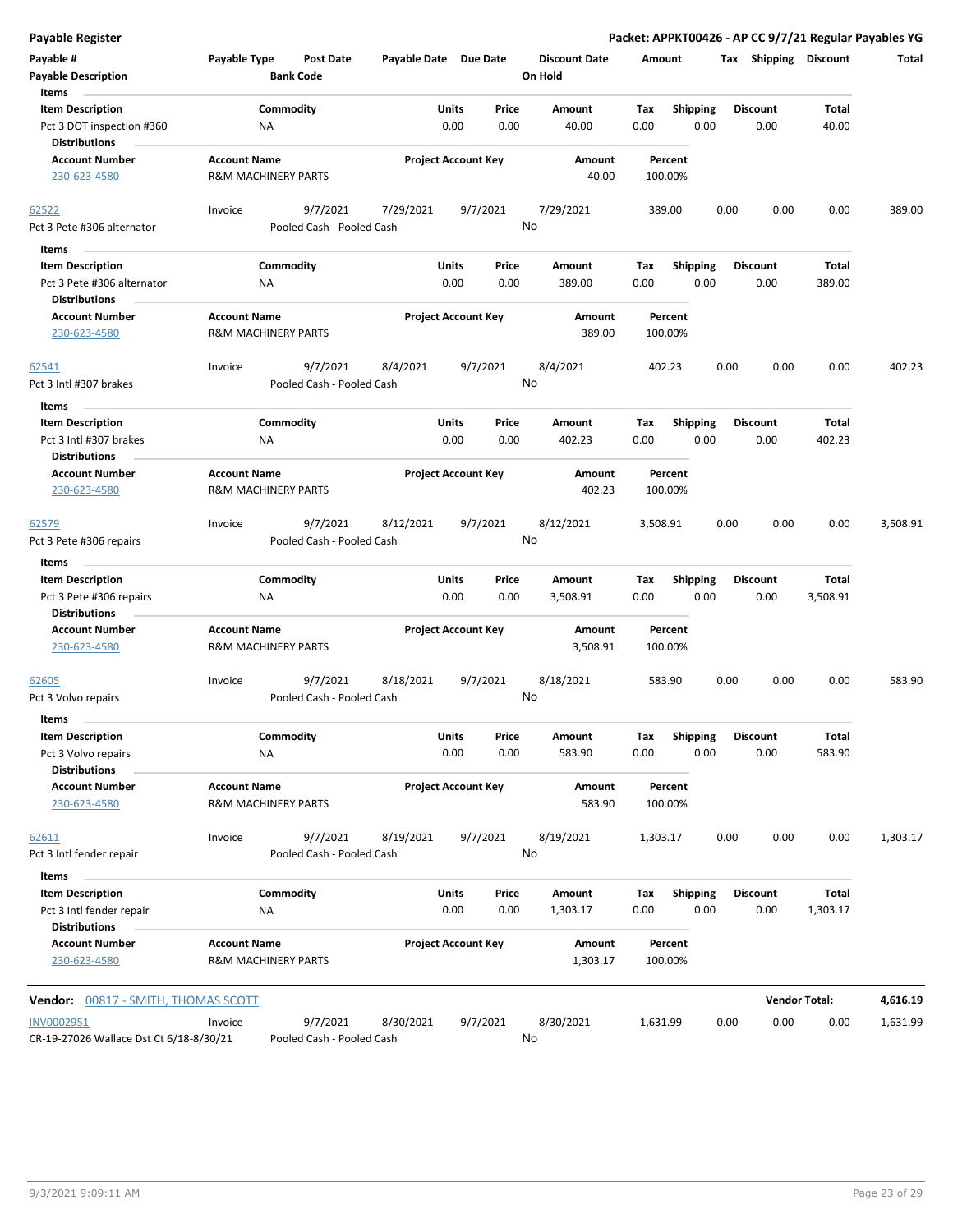|                                                     | <b>Post Date</b><br><b>Bank Code</b>                 |                                                                                                                                                                                                                                                                                                                                                                                                                                                                                                                                                                                                              |                                                                                                                                                                                         | <b>Discount Date</b>                                                                                                                                                                                                                                                                                                                                       | Amount                                                                                             |                                               |                                                                                                                                                                 |                                                                                                                                | Total                                                                                                                             |
|-----------------------------------------------------|------------------------------------------------------|--------------------------------------------------------------------------------------------------------------------------------------------------------------------------------------------------------------------------------------------------------------------------------------------------------------------------------------------------------------------------------------------------------------------------------------------------------------------------------------------------------------------------------------------------------------------------------------------------------------|-----------------------------------------------------------------------------------------------------------------------------------------------------------------------------------------|------------------------------------------------------------------------------------------------------------------------------------------------------------------------------------------------------------------------------------------------------------------------------------------------------------------------------------------------------------|----------------------------------------------------------------------------------------------------|-----------------------------------------------|-----------------------------------------------------------------------------------------------------------------------------------------------------------------|--------------------------------------------------------------------------------------------------------------------------------|-----------------------------------------------------------------------------------------------------------------------------------|
|                                                     |                                                      |                                                                                                                                                                                                                                                                                                                                                                                                                                                                                                                                                                                                              |                                                                                                                                                                                         |                                                                                                                                                                                                                                                                                                                                                            |                                                                                                    |                                               |                                                                                                                                                                 |                                                                                                                                |                                                                                                                                   |
| CR-19-27026 Wallace Dst Ct 6/18-8/30/21             |                                                      |                                                                                                                                                                                                                                                                                                                                                                                                                                                                                                                                                                                                              | 0.00                                                                                                                                                                                    | 1,631.99                                                                                                                                                                                                                                                                                                                                                   | 0.00                                                                                               |                                               | 0.00                                                                                                                                                            | 1,631.99                                                                                                                       |                                                                                                                                   |
|                                                     |                                                      |                                                                                                                                                                                                                                                                                                                                                                                                                                                                                                                                                                                                              |                                                                                                                                                                                         | Amount<br>1,631.99                                                                                                                                                                                                                                                                                                                                         | Percent<br>100.00%                                                                                 |                                               |                                                                                                                                                                 |                                                                                                                                |                                                                                                                                   |
|                                                     |                                                      |                                                                                                                                                                                                                                                                                                                                                                                                                                                                                                                                                                                                              |                                                                                                                                                                                         |                                                                                                                                                                                                                                                                                                                                                            |                                                                                                    |                                               |                                                                                                                                                                 |                                                                                                                                |                                                                                                                                   |
| CR-20-27657 Salazar Dst Ct 8/25/20-8/28/21          |                                                      |                                                                                                                                                                                                                                                                                                                                                                                                                                                                                                                                                                                                              |                                                                                                                                                                                         |                                                                                                                                                                                                                                                                                                                                                            |                                                                                                    |                                               |                                                                                                                                                                 |                                                                                                                                | 1,708.55                                                                                                                          |
|                                                     |                                                      |                                                                                                                                                                                                                                                                                                                                                                                                                                                                                                                                                                                                              |                                                                                                                                                                                         |                                                                                                                                                                                                                                                                                                                                                            |                                                                                                    |                                               |                                                                                                                                                                 |                                                                                                                                |                                                                                                                                   |
|                                                     |                                                      |                                                                                                                                                                                                                                                                                                                                                                                                                                                                                                                                                                                                              | Price<br>0.00                                                                                                                                                                           | Amount<br>1,708.55                                                                                                                                                                                                                                                                                                                                         | Tax<br>0.00                                                                                        |                                               | 0.00                                                                                                                                                            | Total<br>1,708.55                                                                                                              |                                                                                                                                   |
|                                                     |                                                      |                                                                                                                                                                                                                                                                                                                                                                                                                                                                                                                                                                                                              |                                                                                                                                                                                         | Amount                                                                                                                                                                                                                                                                                                                                                     | Percent                                                                                            |                                               |                                                                                                                                                                 |                                                                                                                                |                                                                                                                                   |
|                                                     |                                                      |                                                                                                                                                                                                                                                                                                                                                                                                                                                                                                                                                                                                              |                                                                                                                                                                                         |                                                                                                                                                                                                                                                                                                                                                            |                                                                                                    |                                               |                                                                                                                                                                 |                                                                                                                                |                                                                                                                                   |
| Invoice<br>CR-20-27593 McEntyre Dst Ct 6/15-8/28/21 | 9/7/2021                                             | 8/28/2021                                                                                                                                                                                                                                                                                                                                                                                                                                                                                                                                                                                                    | 9/7/2021                                                                                                                                                                                | 8/28/2021                                                                                                                                                                                                                                                                                                                                                  | 91.05                                                                                              | 0.00                                          | 0.00                                                                                                                                                            | 0.00                                                                                                                           | 91.05                                                                                                                             |
|                                                     |                                                      |                                                                                                                                                                                                                                                                                                                                                                                                                                                                                                                                                                                                              |                                                                                                                                                                                         |                                                                                                                                                                                                                                                                                                                                                            |                                                                                                    |                                               |                                                                                                                                                                 |                                                                                                                                |                                                                                                                                   |
|                                                     |                                                      |                                                                                                                                                                                                                                                                                                                                                                                                                                                                                                                                                                                                              | Price                                                                                                                                                                                   | Amount                                                                                                                                                                                                                                                                                                                                                     | Tax                                                                                                |                                               |                                                                                                                                                                 | Total                                                                                                                          |                                                                                                                                   |
|                                                     |                                                      |                                                                                                                                                                                                                                                                                                                                                                                                                                                                                                                                                                                                              | 0.00                                                                                                                                                                                    | 91.05                                                                                                                                                                                                                                                                                                                                                      | 0.00                                                                                               |                                               | 0.00                                                                                                                                                            | 91.05                                                                                                                          |                                                                                                                                   |
|                                                     |                                                      |                                                                                                                                                                                                                                                                                                                                                                                                                                                                                                                                                                                                              |                                                                                                                                                                                         | Amount<br>91.05                                                                                                                                                                                                                                                                                                                                            | Percent<br>100.00%                                                                                 |                                               |                                                                                                                                                                 |                                                                                                                                |                                                                                                                                   |
| Invoice                                             | 9/7/2021                                             | 8/23/2021                                                                                                                                                                                                                                                                                                                                                                                                                                                                                                                                                                                                    | 9/7/2021                                                                                                                                                                                | 8/23/2021                                                                                                                                                                                                                                                                                                                                                  | 843.60                                                                                             | 0.00                                          | 0.00                                                                                                                                                            | 0.00                                                                                                                           | 843.60                                                                                                                            |
| CR-20-27593 McEntyre Dst Ct 6/15-8/23/21            |                                                      |                                                                                                                                                                                                                                                                                                                                                                                                                                                                                                                                                                                                              |                                                                                                                                                                                         |                                                                                                                                                                                                                                                                                                                                                            |                                                                                                    |                                               |                                                                                                                                                                 |                                                                                                                                |                                                                                                                                   |
|                                                     |                                                      |                                                                                                                                                                                                                                                                                                                                                                                                                                                                                                                                                                                                              |                                                                                                                                                                                         |                                                                                                                                                                                                                                                                                                                                                            |                                                                                                    |                                               |                                                                                                                                                                 |                                                                                                                                |                                                                                                                                   |
|                                                     |                                                      |                                                                                                                                                                                                                                                                                                                                                                                                                                                                                                                                                                                                              | Price                                                                                                                                                                                   | Amount                                                                                                                                                                                                                                                                                                                                                     | Tax                                                                                                |                                               |                                                                                                                                                                 | Total                                                                                                                          |                                                                                                                                   |
|                                                     |                                                      |                                                                                                                                                                                                                                                                                                                                                                                                                                                                                                                                                                                                              |                                                                                                                                                                                         |                                                                                                                                                                                                                                                                                                                                                            |                                                                                                    |                                               |                                                                                                                                                                 |                                                                                                                                |                                                                                                                                   |
|                                                     |                                                      |                                                                                                                                                                                                                                                                                                                                                                                                                                                                                                                                                                                                              |                                                                                                                                                                                         | 843.60                                                                                                                                                                                                                                                                                                                                                     | 100.00%                                                                                            |                                               |                                                                                                                                                                 |                                                                                                                                |                                                                                                                                   |
| Invoice                                             | 9/7/2021                                             | 8/23/2021                                                                                                                                                                                                                                                                                                                                                                                                                                                                                                                                                                                                    | 9/7/2021                                                                                                                                                                                | 8/23/2021                                                                                                                                                                                                                                                                                                                                                  | 341.00                                                                                             | 0.00                                          | 0.00                                                                                                                                                            | 0.00                                                                                                                           | 341.00                                                                                                                            |
|                                                     |                                                      |                                                                                                                                                                                                                                                                                                                                                                                                                                                                                                                                                                                                              |                                                                                                                                                                                         |                                                                                                                                                                                                                                                                                                                                                            |                                                                                                    |                                               |                                                                                                                                                                 |                                                                                                                                |                                                                                                                                   |
|                                                     |                                                      |                                                                                                                                                                                                                                                                                                                                                                                                                                                                                                                                                                                                              | Price<br>0.00                                                                                                                                                                           | Amount<br>341.00                                                                                                                                                                                                                                                                                                                                           | Tax<br>0.00                                                                                        |                                               | 0.00                                                                                                                                                            | Total<br>341.00                                                                                                                |                                                                                                                                   |
|                                                     |                                                      |                                                                                                                                                                                                                                                                                                                                                                                                                                                                                                                                                                                                              |                                                                                                                                                                                         | Amount<br>341.00                                                                                                                                                                                                                                                                                                                                           | Percent<br>100.00%                                                                                 |                                               |                                                                                                                                                                 |                                                                                                                                |                                                                                                                                   |
|                                                     |                                                      |                                                                                                                                                                                                                                                                                                                                                                                                                                                                                                                                                                                                              |                                                                                                                                                                                         |                                                                                                                                                                                                                                                                                                                                                            |                                                                                                    |                                               |                                                                                                                                                                 |                                                                                                                                |                                                                                                                                   |
| Vendor: 00801 - SOLOMON, AMANDA                     |                                                      |                                                                                                                                                                                                                                                                                                                                                                                                                                                                                                                                                                                                              |                                                                                                                                                                                         |                                                                                                                                                                                                                                                                                                                                                            |                                                                                                    |                                               |                                                                                                                                                                 |                                                                                                                                | 2,441.50                                                                                                                          |
| Invoice<br>FA-21-45178 Vasquez Dst Ct 6/19-8/20/21  | 9/7/2021                                             | 8/20/2021                                                                                                                                                                                                                                                                                                                                                                                                                                                                                                                                                                                                    | 9/7/2021                                                                                                                                                                                | 8/20/2021                                                                                                                                                                                                                                                                                                                                                  | 874.00                                                                                             | 0.00                                          | 0.00                                                                                                                                                            | 0.00                                                                                                                           | 874.00                                                                                                                            |
|                                                     |                                                      |                                                                                                                                                                                                                                                                                                                                                                                                                                                                                                                                                                                                              |                                                                                                                                                                                         |                                                                                                                                                                                                                                                                                                                                                            |                                                                                                    |                                               |                                                                                                                                                                 |                                                                                                                                |                                                                                                                                   |
| FA-21-45178 Vasquez Dst Ct 6/19-8/20/21             |                                                      |                                                                                                                                                                                                                                                                                                                                                                                                                                                                                                                                                                                                              | Price<br>0.00                                                                                                                                                                           | Amount<br>874.00                                                                                                                                                                                                                                                                                                                                           | Tax<br>0.00                                                                                        |                                               | 0.00                                                                                                                                                            | Total<br>874.00                                                                                                                |                                                                                                                                   |
|                                                     |                                                      |                                                                                                                                                                                                                                                                                                                                                                                                                                                                                                                                                                                                              |                                                                                                                                                                                         |                                                                                                                                                                                                                                                                                                                                                            |                                                                                                    |                                               |                                                                                                                                                                 |                                                                                                                                |                                                                                                                                   |
|                                                     |                                                      |                                                                                                                                                                                                                                                                                                                                                                                                                                                                                                                                                                                                              |                                                                                                                                                                                         | Amount<br>874.00                                                                                                                                                                                                                                                                                                                                           | Percent<br>100.00%                                                                                 |                                               |                                                                                                                                                                 |                                                                                                                                |                                                                                                                                   |
| Invoice<br>FA-19-44512 BT Dst Ct 4/23-8/20/21       | 9/7/2021                                             | 8/20/2021                                                                                                                                                                                                                                                                                                                                                                                                                                                                                                                                                                                                    | 9/7/2021                                                                                                                                                                                | 8/20/2021                                                                                                                                                                                                                                                                                                                                                  | 1,567.50                                                                                           | 0.00                                          | 0.00                                                                                                                                                            | 0.00                                                                                                                           | 1,567.50                                                                                                                          |
|                                                     | Invoice<br>CR-19-27064 Folgleman Dst Ct 7/16-8/23/21 | Payable Type<br>Commodity<br>ΝA<br><b>Account Name</b><br>OUT OF CO TRAVEL/TRAINING<br>9/7/2021<br>Commodity<br>CR-20-27657 Salazar Dst Ct 8/25/20-8/28/ NA<br><b>Account Name</b><br><b>ATTORNEY FEES</b><br>Commodity<br>CR-20-27593 McEntyre Dst Ct 6/15-8/28/ NA<br><b>Account Name</b><br><b>ATTORNEY FEES</b><br>Commodity<br>CR-20-27593 McEntyre Dst Ct 6/15-8/23/ NA<br><b>Account Name</b><br><b>ATTORNEY FEES</b><br>Commodity<br>CR-19-27064 Folgleman Dst Ct 7/16-8/23/ NA<br><b>Account Name</b><br><b>ATTORNEY FEES</b><br>Commodity<br>ΝA<br><b>Account Name</b><br>ATTORNEY FEES- CPS CASES | 8/28/2021<br>Pooled Cash - Pooled Cash<br>Pooled Cash - Pooled Cash<br>Pooled Cash - Pooled Cash<br>Pooled Cash - Pooled Cash<br>Pooled Cash - Pooled Cash<br>Pooled Cash - Pooled Cash | Payable Date Due Date<br><b>Units</b><br>Price<br>0.00<br><b>Project Account Key</b><br>9/7/2021<br>Units<br>0.00<br><b>Project Account Key</b><br>Units<br>0.00<br><b>Project Account Key</b><br>Units<br>0.00<br>0.00<br><b>Project Account Key</b><br>Units<br>0.00<br><b>Project Account Key</b><br><b>Units</b><br>0.00<br><b>Project Account Key</b> | On Hold<br>Amount<br>8/28/2021<br>No<br>1,708.55<br>No<br>No<br>843.60<br>Amount<br>No<br>No<br>No | Tax<br>1,708.55<br>100.00%<br>0.00<br>Percent | <b>Shipping</b><br>0.00<br>0.00<br><b>Shipping</b><br>0.00<br><b>Shipping</b><br>0.00<br>Shipping<br>0.00<br><b>Shipping</b><br>0.00<br><b>Shipping</b><br>0.00 | <b>Discount</b><br>0.00<br><b>Discount</b><br><b>Discount</b><br><b>Discount</b><br>0.00<br><b>Discount</b><br><b>Discount</b> | Packet: APPKT00426 - AP CC 9/7/21 Regular Payables YG<br>Tax Shipping Discount<br>Total<br>0.00<br>843.60<br><b>Vendor Total:</b> |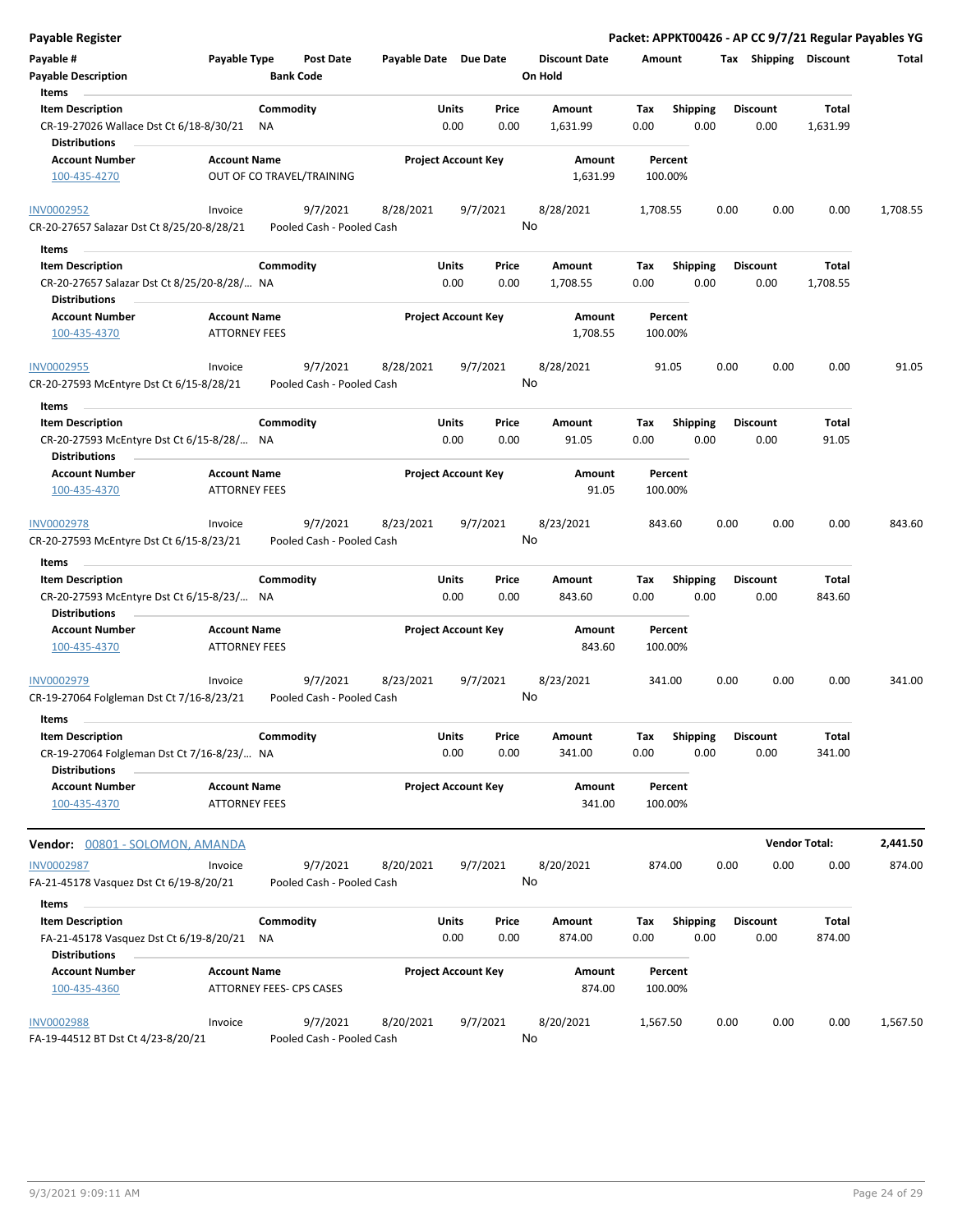| Payable Register                                                                        |                                                  |                                       |                       |                            |               |                                 |             |                         |      |                         |                   | Packet: APPKT00426 - AP CC 9/7/21 Regular Payables YG |
|-----------------------------------------------------------------------------------------|--------------------------------------------------|---------------------------------------|-----------------------|----------------------------|---------------|---------------------------------|-------------|-------------------------|------|-------------------------|-------------------|-------------------------------------------------------|
| Payable #<br><b>Payable Description</b>                                                 | Payable Type                                     | Post Date<br><b>Bank Code</b>         | Payable Date Due Date |                            |               | <b>Discount Date</b><br>On Hold | Amount      |                         |      | Tax Shipping Discount   |                   | Total                                                 |
| Items                                                                                   |                                                  |                                       |                       |                            |               |                                 |             |                         |      |                         |                   |                                                       |
| <b>Item Description</b><br>FA-19-44512 BT Dst Ct 4/23-8/20/21                           | ΝA                                               | Commodity                             |                       | Units<br>0.00              | Price<br>0.00 | Amount<br>1,567.50              | Tax<br>0.00 | <b>Shipping</b><br>0.00 |      | <b>Discount</b><br>0.00 | Total<br>1,567.50 |                                                       |
| <b>Distributions</b><br><b>Account Number</b>                                           | <b>Account Name</b>                              |                                       |                       | <b>Project Account Key</b> |               | Amount                          |             | Percent                 |      |                         |                   |                                                       |
| 100-435-4360                                                                            | ATTORNEY FEES- CPS CASES                         |                                       |                       |                            |               | 1,567.50                        |             | 100.00%                 |      |                         |                   |                                                       |
| <b>Vendor: 00520 - SUNBELT RENTALS, INC</b>                                             |                                                  |                                       |                       |                            |               |                                 |             |                         |      | <b>Vendor Total:</b>    |                   | 8,486.66                                              |
| 101551640-0017                                                                          | Invoice                                          | 9/7/2021                              | 8/19/2021             | 9/7/2021                   |               | 8/19/2021                       | 2,859.36    |                         | 0.00 | 0.00                    | 0.00              | 2,859.36                                              |
| Forklift lease 8/10-9/6/21                                                              |                                                  | Pooled Cash - Pooled Cash             |                       |                            |               | No                              |             |                         |      |                         |                   |                                                       |
| Items                                                                                   |                                                  |                                       |                       |                            |               |                                 |             |                         |      |                         |                   |                                                       |
| <b>Item Description</b>                                                                 |                                                  | Commodity                             |                       | Units                      | Price         | Amount                          | Tax         | <b>Shipping</b>         |      | <b>Discount</b>         | Total             |                                                       |
| Forklift lease 8/10-9/6/21                                                              | ΝA                                               |                                       |                       | 0.00                       | 0.00          | 2,859.36                        | 0.00        | 0.00                    |      | 0.00                    | 2,859.36          |                                                       |
| <b>Distributions</b><br><b>Account Number</b>                                           | <b>Account Name</b>                              |                                       |                       | <b>Project Account Key</b> |               | Amount                          |             | Percent                 |      |                         |                   |                                                       |
| 690-669-1650                                                                            | CONSTRUCTION                                     |                                       |                       |                            |               | 2,859.36                        |             | 100.00%                 |      |                         |                   |                                                       |
| 116488575-0001                                                                          | Invoice                                          | 9/7/2021                              | 8/20/2021             | 9/7/2021                   |               | 8/20/2021                       | 2,822.49    |                         | 0.00 | 0.00                    | 0.00              | 2,822.49                                              |
| Manlift lease 8/10-9/6/21                                                               |                                                  | Pooled Cash - Pooled Cash             |                       |                            |               | No                              |             |                         |      |                         |                   |                                                       |
| Items                                                                                   |                                                  |                                       |                       |                            |               |                                 |             |                         |      |                         |                   |                                                       |
| <b>Item Description</b>                                                                 |                                                  | Commodity                             |                       | Units                      | Price         | Amount                          | Tax         | <b>Shipping</b>         |      | <b>Discount</b>         | Total             |                                                       |
| Manlift lease 8/10-9/6/21<br><b>Distributions</b>                                       | <b>NA</b>                                        |                                       |                       | 0.00                       | 0.00          | 2,822.49                        | 0.00        | 0.00                    |      | 0.00                    | 2,822.49          |                                                       |
| <b>Account Number</b>                                                                   | Account Name                                     |                                       |                       | <b>Project Account Key</b> |               | Amount                          |             | Percent                 |      |                         |                   |                                                       |
| 690-669-1650                                                                            | CONSTRUCTION                                     |                                       |                       |                            |               | 2,822.49                        |             | 100.00%                 |      |                         |                   |                                                       |
| 96597644-0033<br>Forklift lease 8/11-9/7/21                                             | Invoice                                          | 9/7/2021<br>Pooled Cash - Pooled Cash | 8/21/2021             | 9/7/2021                   |               | 8/21/2021<br>No                 | 2,804.81    |                         | 0.00 | 0.00                    | 0.00              | 2,804.81                                              |
| Items                                                                                   |                                                  |                                       |                       |                            |               |                                 |             |                         |      |                         |                   |                                                       |
| <b>Item Description</b><br>Forklift lease 8/11-9/7/21<br><b>Distributions</b>           | ΝA                                               | Commodity                             |                       | Units<br>0.00              | Price<br>0.00 | Amount<br>2,804.81              | Tax<br>0.00 | <b>Shipping</b><br>0.00 |      | <b>Discount</b><br>0.00 | Total<br>2,804.81 |                                                       |
| <b>Account Number</b><br>690-669-1650                                                   | <b>Account Name</b><br><b>CONSTRUCTION</b>       |                                       |                       | <b>Project Account Key</b> |               | Amount<br>2,804.81              |             | Percent<br>100.00%      |      |                         |                   |                                                       |
| 00606 - SUSAN E. CARTER ATTORNEY AT LAW<br>Vendor:                                      |                                                  |                                       |                       |                            |               |                                 |             |                         |      | <b>Vendor Total:</b>    |                   | 300.00                                                |
| INV0002950<br>50885 Morris Co Ct@Law                                                    | Invoice                                          | 9/7/2021<br>Pooled Cash - Pooled Cash | 9/1/2021              | 9/7/2021                   |               | 9/1/2021<br>No                  |             | 300.00                  | 0.00 | 0.00                    | 0.00              | 300.00                                                |
| Items                                                                                   |                                                  |                                       |                       |                            |               |                                 |             |                         |      |                         |                   |                                                       |
| <b>Item Description</b><br>50885 Morris Co Ct@Law                                       | ΝA                                               | Commodity                             |                       | Units<br>0.00              | Price<br>0.00 | Amount<br>300.00                | Tax<br>0.00 | <b>Shipping</b><br>0.00 |      | <b>Discount</b><br>0.00 | Total<br>300.00   |                                                       |
| <b>Distributions</b><br><b>Account Number</b>                                           | <b>Account Name</b>                              |                                       |                       | <b>Project Account Key</b> |               | Amount                          |             | Percent                 |      |                         |                   |                                                       |
| 100-410-4240                                                                            | <b>INDIGENT ATTORNEY FEES</b>                    |                                       |                       |                            |               | 300.00                          |             | 100.00%                 |      |                         |                   |                                                       |
| <b>Vendor:</b> 00202 - TEXAS ASSOCIATION OF COUNTIES                                    |                                                  |                                       |                       |                            |               |                                 |             |                         |      | <b>Vendor Total:</b>    |                   | 63.00                                                 |
| NRDD-0007181<br>Claim PO20160885-1 Danner deductible                                    | Invoice                                          | 9/7/2021<br>Pooled Cash - Pooled Cash | 8/11/2021             | 9/7/2021                   |               | 8/11/2021<br>No                 |             | 63.00                   | 0.00 | 0.00                    | 0.00              | 63.00                                                 |
| Items                                                                                   |                                                  |                                       |                       |                            |               |                                 |             |                         |      |                         |                   |                                                       |
| <b>Item Description</b><br>Claim PO20160885-1 Danner deductible<br><b>Distributions</b> | ΝA                                               | Commodity                             |                       | Units<br>0.00              | Price<br>0.00 | Amount<br>63.00                 | Tax<br>0.00 | <b>Shipping</b><br>0.00 |      | <b>Discount</b><br>0.00 | Total<br>63.00    |                                                       |
| <b>Account Number</b><br>100-409-3990                                                   | <b>Account Name</b><br><b>CLAIMS SETTLEMENTS</b> |                                       |                       | <b>Project Account Key</b> |               | Amount<br>63.00                 |             | Percent<br>100.00%      |      |                         |                   |                                                       |
| <b>Vendor:</b> 00279 - TEXOMA COUNCIL OF GOVERNMENTS                                    |                                                  |                                       |                       |                            |               |                                 |             |                         |      | <b>Vendor Total:</b>    |                   | 25,000.00                                             |
| INV0002981<br>Hazard Mitigation Action Plan Update phase 1                              | Invoice                                          | 9/7/2021<br>Pooled Cash - Pooled Cash | 8/31/2021             | 9/7/2021                   |               | 8/31/2021<br>No                 | 25,000.00   |                         | 0.00 | 0.00                    | 0.00              | 25,000.00                                             |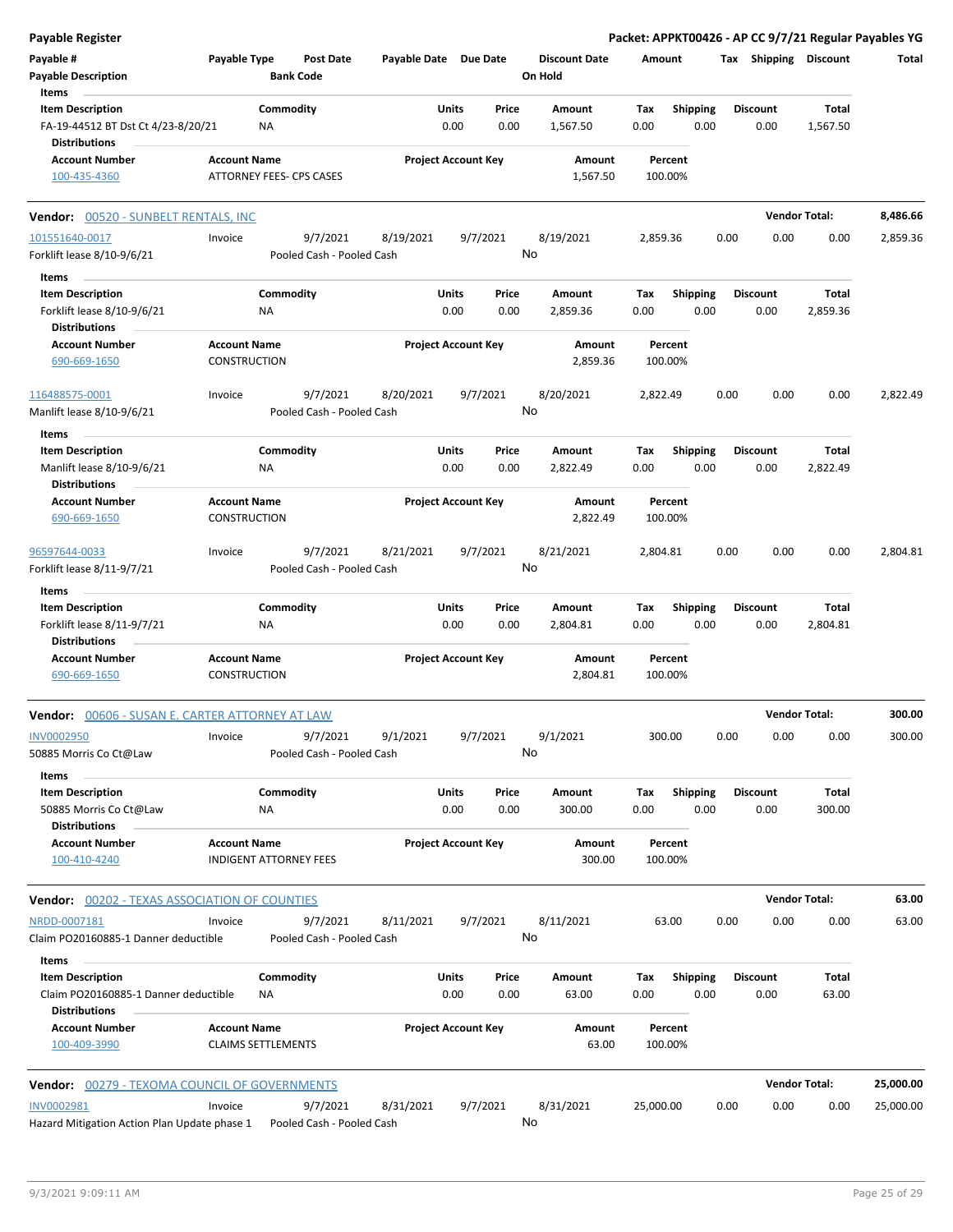| <b>Payable Register</b>                                                   |                                                      |                                       |                       |                                |    |                                 |             |                         |      |                         | Packet: APPKT00426 - AP CC 9/7/21 Regular Payables YG |           |
|---------------------------------------------------------------------------|------------------------------------------------------|---------------------------------------|-----------------------|--------------------------------|----|---------------------------------|-------------|-------------------------|------|-------------------------|-------------------------------------------------------|-----------|
| Payable #<br><b>Payable Description</b>                                   | Payable Type                                         | <b>Post Date</b><br><b>Bank Code</b>  | Payable Date Due Date |                                |    | <b>Discount Date</b><br>On Hold | Amount      |                         |      |                         | Tax Shipping Discount                                 | Total     |
| Items                                                                     |                                                      |                                       |                       |                                |    |                                 |             |                         |      |                         |                                                       |           |
| <b>Item Description</b><br>Hazard Mitigation Action Plan Update pha NA    | Commodity                                            |                                       |                       | Units<br>Price<br>0.00<br>0.00 |    | Amount<br>25,000.00             | Tax<br>0.00 | <b>Shipping</b><br>0.00 |      | <b>Discount</b><br>0.00 | Total<br>25,000.00                                    |           |
| <b>Distributions</b><br><b>Account Number</b>                             |                                                      |                                       |                       |                                |    |                                 |             | Percent                 |      |                         |                                                       |           |
| 411-407-4150                                                              | <b>Account Name</b><br>CONSULTANT                    |                                       |                       | <b>Project Account Key</b>     |    | Amount<br>25,000.00             | 100.00%     |                         |      |                         |                                                       |           |
| <b>Vendor:</b> VEN02334 - Thousand Mile South Construction Inc            |                                                      |                                       |                       |                                |    |                                 |             |                         |      |                         | <b>Vendor Total:</b>                                  | 28,028.00 |
| 3542<br>Courthouse masonry                                                | Invoice                                              | 9/7/2021<br>Pooled Cash - Pooled Cash | 8/31/2021             | 9/7/2021                       | No | 8/31/2021                       | 28,028.00   |                         | 0.00 | 0.00                    | 0.00                                                  | 28,028.00 |
| Items                                                                     |                                                      |                                       |                       |                                |    |                                 |             |                         |      |                         |                                                       |           |
| <b>Item Description</b>                                                   | Commodity                                            |                                       |                       | Units<br>Price<br>0.00<br>0.00 |    | Amount                          | Tax<br>0.00 | <b>Shipping</b><br>0.00 |      | <b>Discount</b>         | Total                                                 |           |
| Courthouse masonry<br><b>Distributions</b>                                | ΝA                                                   |                                       |                       |                                |    | 28,028.00                       |             |                         |      | 0.00                    | 28,028.00                                             |           |
| <b>Account Number</b>                                                     | <b>Account Name</b>                                  |                                       |                       | <b>Project Account Key</b>     |    | Amount                          |             | Percent                 |      |                         |                                                       |           |
| 690-669-1680                                                              | <b>MASONRY AND STONE</b>                             |                                       |                       |                                |    | 28,028.00                       | 100.00%     |                         |      |                         |                                                       |           |
| Vendor: 00498 - TOWN OF WINDOM                                            |                                                      |                                       |                       |                                |    |                                 |             |                         |      |                         | <b>Vendor Total:</b>                                  | 41.50     |
| <b>INV0002997</b><br>Windom water 7/15-8/15/21                            | Invoice                                              | 9/7/2021<br>Pooled Cash - Pooled Cash | 8/31/2021             | 9/7/2021                       | No | 8/31/2021                       |             | 41.50                   | 0.00 | 0.00                    | 0.00                                                  | 41.50     |
| Items                                                                     |                                                      |                                       |                       |                                |    |                                 |             |                         |      |                         |                                                       |           |
| <b>Item Description</b><br>Windom water 7/15-8/15/21                      | Commodity<br>ΝA                                      |                                       |                       | Units<br>Price<br>0.00<br>0.00 |    | Amount<br>41.50                 | Tax<br>0.00 | <b>Shipping</b><br>0.00 |      | <b>Discount</b><br>0.00 | <b>Total</b><br>41.50                                 |           |
| <b>Distributions</b><br><b>Account Number</b><br>100-515-4420             | <b>Account Name</b><br>UTILITIES WATER               |                                       |                       | <b>Project Account Key</b>     |    | Amount<br>41.50                 | 100.00%     | Percent                 |      |                         |                                                       |           |
|                                                                           |                                                      |                                       |                       |                                |    |                                 |             |                         |      |                         |                                                       |           |
| <b>Vendor: 00351 - TRI-COUNTY SR NUTRITION PROJECT INC</b>                |                                                      |                                       |                       |                                |    |                                 |             |                         |      |                         | <b>Vendor Total:</b>                                  | 2,400.00  |
| <b>INV0002982</b><br>FY 2021 annual allocation                            | Invoice                                              | 9/7/2021<br>Pooled Cash - Pooled Cash | 9/1/2021              | 9/7/2021                       | No | 9/1/2021                        | 2,400.00    |                         | 0.00 | 0.00                    | 0.00                                                  | 2,400.00  |
|                                                                           |                                                      |                                       |                       |                                |    |                                 |             |                         |      |                         |                                                       |           |
| Items<br><b>Item Description</b>                                          | Commodity                                            |                                       |                       | Units<br>Price                 |    | <b>Amount</b>                   | Tax         | <b>Shipping</b>         |      | <b>Discount</b>         | Total                                                 |           |
| FY 2021 annual allocation<br>Distributions                                | <b>NA</b>                                            |                                       |                       | 0.00<br>0.00                   |    | 2,400.00                        | 0.00        | 0.00                    |      | 0.00                    | 2,400.00                                              |           |
| Account Number<br>100-640-4160                                            | <b>Account Name</b><br>TRI-COUNTY SNAP               |                                       |                       | <b>Project Account Key</b>     |    | Amount<br>2,400.00              | 100.00%     | Percent                 |      |                         |                                                       |           |
| Vendor: 00447 - WHITE SHED WATER SUPPLY CORP.                             |                                                      |                                       |                       |                                |    |                                 |             |                         |      |                         | <b>Vendor Total:</b>                                  | 38.59     |
| INV0002996<br>Lake Fannin water 7/20-8/18/21                              | Invoice                                              | 9/7/2021<br>Pooled Cash - Pooled Cash | 8/24/2021             | 9/7/2021                       | No | 8/24/2021                       |             | 38.59                   | 0.00 | 0.00                    | 0.00                                                  | 38.59     |
| Items                                                                     |                                                      |                                       |                       |                                |    |                                 |             |                         |      |                         |                                                       |           |
| <b>Item Description</b><br>Lake Fannin water 7/20-8/18/21                 | Commodity<br>ΝA                                      |                                       |                       | Units<br>Price<br>0.00<br>0.00 |    | Amount<br>38.59                 | Tax<br>0.00 | <b>Shipping</b><br>0.00 |      | <b>Discount</b><br>0.00 | Total<br>38.59                                        |           |
| <b>Distributions</b>                                                      |                                                      |                                       |                       |                                |    |                                 |             |                         |      |                         |                                                       |           |
| <b>Account Number</b><br>850-520-4420                                     | <b>Account Name</b><br>UTILITIES WATER               |                                       |                       | <b>Project Account Key</b>     |    | Amount<br>38.59                 | 100.00%     | Percent                 |      |                         |                                                       |           |
| <b>Vendor:</b> 00486 - WOODSON, MARY ANN CSR, RPR                         |                                                      |                                       |                       |                                |    |                                 |             |                         |      |                         | <b>Vendor Total:</b>                                  | 572.00    |
| <b>INV0002994</b>                                                         | Invoice                                              | 9/7/2021                              | 9/2/2021              | 9/7/2021                       |    | 9/2/2021                        | 572.00      |                         | 0.00 | 0.00                    | 0.00                                                  | 572.00    |
| FA-19-44290 transcript                                                    |                                                      | Pooled Cash - Pooled Cash             |                       |                                | No |                                 |             |                         |      |                         |                                                       |           |
| Items                                                                     |                                                      |                                       |                       |                                |    |                                 |             |                         |      |                         |                                                       |           |
| <b>Item Description</b><br>FA-19-44290 transcript<br><b>Distributions</b> | Commodity<br><b>NA</b>                               |                                       |                       | Units<br>Price<br>0.00<br>0.00 |    | Amount<br>572.00                | Tax<br>0.00 | <b>Shipping</b><br>0.00 |      | <b>Discount</b><br>0.00 | Total<br>572.00                                       |           |
| <b>Account Number</b><br>100-435-4380                                     | <b>Account Name</b><br><b>COURT REPORTER EXPENSE</b> |                                       |                       | <b>Project Account Key</b>     |    | Amount<br>572.00                | 100.00%     | Percent                 |      |                         |                                                       |           |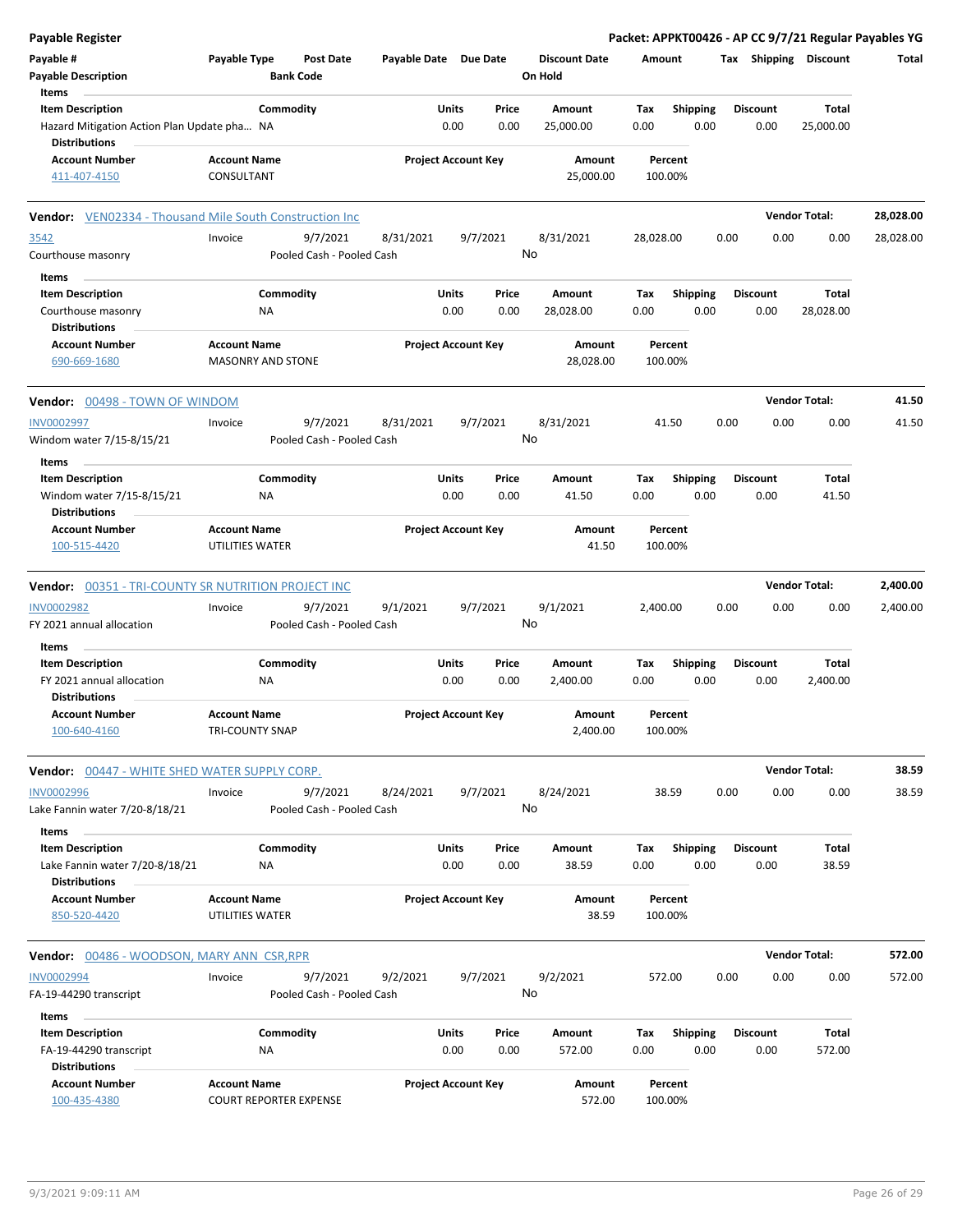## Payable Summary

| Type    | Count               | Gross      | Tax  | <b>Shipping</b> | <b>Discount</b> | <b>Total</b> | <b>Manual Payment</b> | <b>Balance</b> |
|---------|---------------------|------------|------|-----------------|-----------------|--------------|-----------------------|----------------|
| Invoice | 158                 | 176.915.05 | 0.00 | 0.00            | 0.00            | 176.915.05   | 0.00                  | 176.915.05     |
|         | <b>Grand Total:</b> | 176.915.05 | 0.00 | 0.00            | 0.00            | 176.915.05   | 0.00                  | 176,915.05     |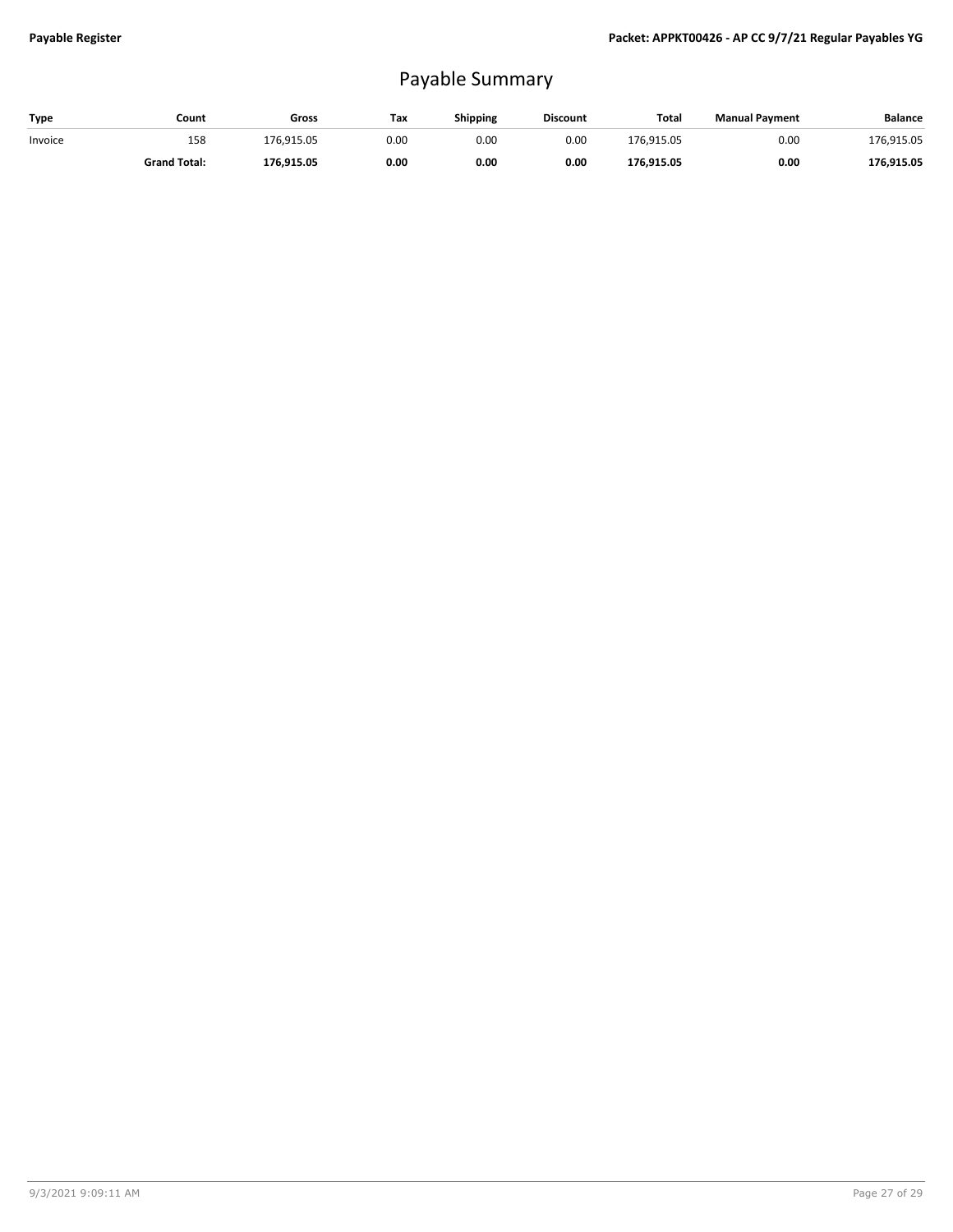## **Account Summary**

| Account        | Name                            |        | Amount    |
|----------------|---------------------------------|--------|-----------|
| 100-409-3990   | <b>CLAIMS SETTLEMENTS</b>       |        | 63.00     |
| 100-410-3150   | <b>COPIER RENTAL</b>            |        | 6.85      |
| 100-410-4240   | <b>INDIGENT ATTORNEY FEES</b>   |        | 1,075.00  |
| 100-425-4660   | <b>AUTOPSIES</b>                |        | 776.25    |
| 100-435-4270   | OUT OF CO TRAVEL/TRAINING       |        | 1,631.99  |
| 100-435-4320   | <b>ATTORNEY FEES JUVENILE</b>   |        | 737.83    |
| 100-435-4360   | <b>ATTORNEY FEES- CPS CASES</b> |        | 13,339.85 |
| 100-435-4370   | <b>ATTORNEY FEES</b>            |        | 20,182.95 |
| 100-435-4380   | <b>COURT REPORTER EXPENSE</b>   |        | 572.00    |
| 100-456-4210   | <b>INTERNET</b>                 |        | 81.95     |
| 100-475-3150   | <b>COPIER EXPENSE</b>           |        | 4.55      |
| 100-475-5910   | <b>ONLINE RESEARCH</b>          |        | 384.00    |
| 100-499-3150   | <b>COPIER EXPENSE</b>           |        | 6.23      |
| 100-510-3110   | POSTAGE                         |        | 165.26    |
| 100-510-3150   | <b>COPIER RENTAL</b>            |        | 210.73    |
| 100-511-4410   | UTILITIES GAS                   |        | 60.23     |
| 100-511-4420   | UTILITIES WATER                 |        | 69.74     |
| 100-511-4430   | <b>TRASH PICK-UP SERVICE</b>    |        | 43.78     |
| 100-511-4500   | R & M BUILDING                  |        | 207.25    |
| 100-513-3110   | <b>POSTAGE</b>                  |        | 77.75     |
| 100-513-3150   | <b>COPIER RENTAL</b>            |        | 28.89     |
| 100-513-4420   | UTILITIES WATER                 |        | 79.52     |
| 100-513-4430   | <b>TRASH PICKUP SERVICE</b>     |        | 87.56     |
| 100-513-4500   | <b>R&amp;M BUILDING</b>         |        | 155.44    |
| 100-515-4210   | <b>INTERNET</b>                 |        | 46.95     |
| 100-515-4410   | <b>UTILITIES GAS</b>            |        | 134.07    |
| 100-515-4420   | UTILITIES WATER                 |        | 41.50     |
| 100-516-4420   | UTILITIES WATER                 |        | 57.58     |
| 100-518-4420   | UTILITIES WATER                 |        | 194.82    |
| 100-518-4430   | <b>TRASH PICKUP SERVICE</b>     |        | 116.27    |
| 100-560-4420   | UTILITIES WATER                 |        | 333.35    |
| 100-560-4430   | <b>SHERIFF TRASH PICKUP</b>     |        | 120.84    |
| 100-560-4540   | R & M AUTOMOBILES               |        | 23.00     |
| 100-575-3150   | <b>COPIER RENTAL</b>            |        | 3.68      |
| 100-590-3150   | <b>COPIER RENTAL</b>            |        | 1.85      |
| 100-640-4160   | <b>TRI-COUNTY SNAP</b>          |        | 2,400.00  |
| 100-640-4410   | UTILITIES GAS                   |        | 51.72     |
| 100-640-4420   | UTILITIES WATER                 |        | 302.17    |
| 100-640-4430   | <b>TRASH PICK-UP</b>            |        | 43.78     |
| 100-665-3150   | <b>COPIER RENTAL</b>            |        | 68.92     |
|                |                                 | Total: | 43,989.10 |
| <b>Account</b> | Name                            |        | Amount    |
| 210-621-3400   | <b>SHOP SUPPLIES</b>            |        | 58.60     |
| 210-621-3430   | R&B MAT, HARDWARE & LUMBER      |        | 78.27     |

|              | Total:                                 | 32.812.16 |
|--------------|----------------------------------------|-----------|
| 210-625-4530 | <b>COMPUTER SOFTWARE</b>               | 563.14    |
| 210-621-4580 | <b>R&amp;M MACHINERY PARTS</b>         | 576.51    |
| 210-621-4570 | <b>R&amp;M MACHINERY GAS &amp; OIL</b> | 16.99     |
| 210-621-4210 | <b>INTERNET</b>                        | 56.90     |
| 210-621-3440 | R&B MAT. ASPHALT/RD OIL                | 31,461.75 |
| 210-621-3430 | R&B MAT. HARDWARE & LUMBER             | 78.27     |
| 210-621-3400 | <b>SHOP SUPPLIES</b>                   | 58.60     |

| Account      | Name                                  | Amount   |
|--------------|---------------------------------------|----------|
| 220-622-3400 | <b>SHOP SUPPLIES</b>                  | 173.80   |
| 220-622-3410 | <b>R&amp;B MAT. ROCK &amp; GRAVEL</b> | 8,507.68 |
| 220-622-3440 | R&B MAT. ASPHALT/RD OIL               | 6,091.14 |
| 220-622-4210 | <b>INTERNET</b>                       | 81.95    |